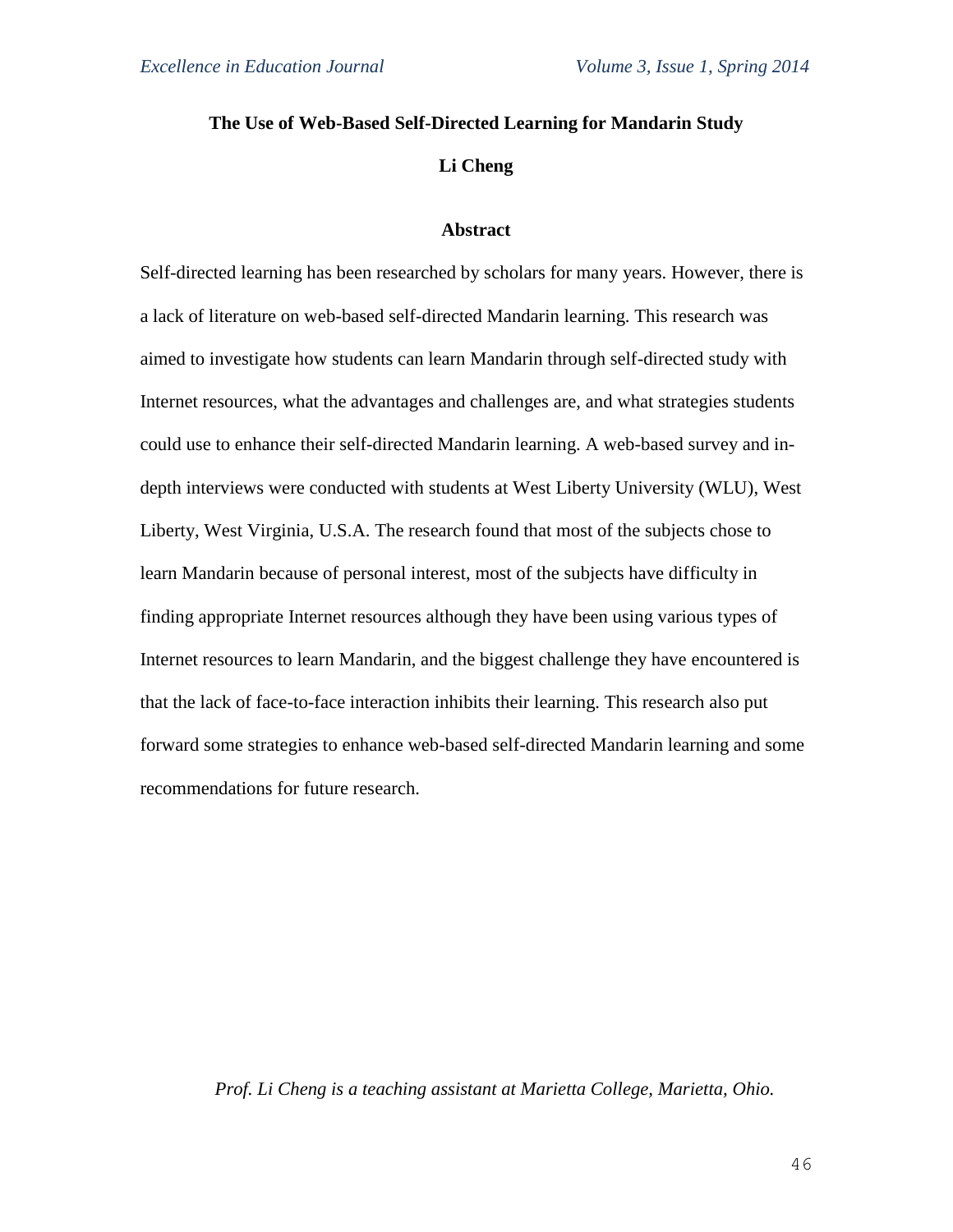# **Introduction**

Self-directed learning has been a very popular topic in academic research. The  $27<sup>th</sup>$ Self-Directed Learning Symposium was held in Florida on February 6-9, 2013. Many scholars presented concerning self-directed learning. Self-directed learning is a valuable skill both in workplaces and school settings (Chou, 2012; Rees & Bary, 2006). Selfdirected learning is a critical skill for lifelong learning (Candy, 1991).

With the development of technology and globalization, students are faced with a different learning circumstance in which technology plays a great role. Technology development requires skills and abilities, including self-directed learning in the 21<sup>st</sup> century (Francis & Flanigan, 2012). The study of online learning has gained much attention in higher education institutions. At the same time, self-directed learning in online contexts has attracted more attention with the increase of online learning in higher education (Song & Hill, 2007).

Along with China's continuous development and the increasing influence on the international stage and global market, Mandarin has been an imperative language for many American students. More and more American students are learning Mandarin, and an increasing number of web-based resources are designed for Mandarin learning.

Because of no Mandarin courses in school, economic problems, inflexibility of time and place, personalized learning needs, or some other reasons, some students choose to use self-directed learning to learn Mandarin with Internet resources since technology has brought great opportunities and convenience for students. Especially for students who have no Mandarin class offered at school, who are not able to afford to go to a language school or training center to learn Mandarin, and who do not have any people to teach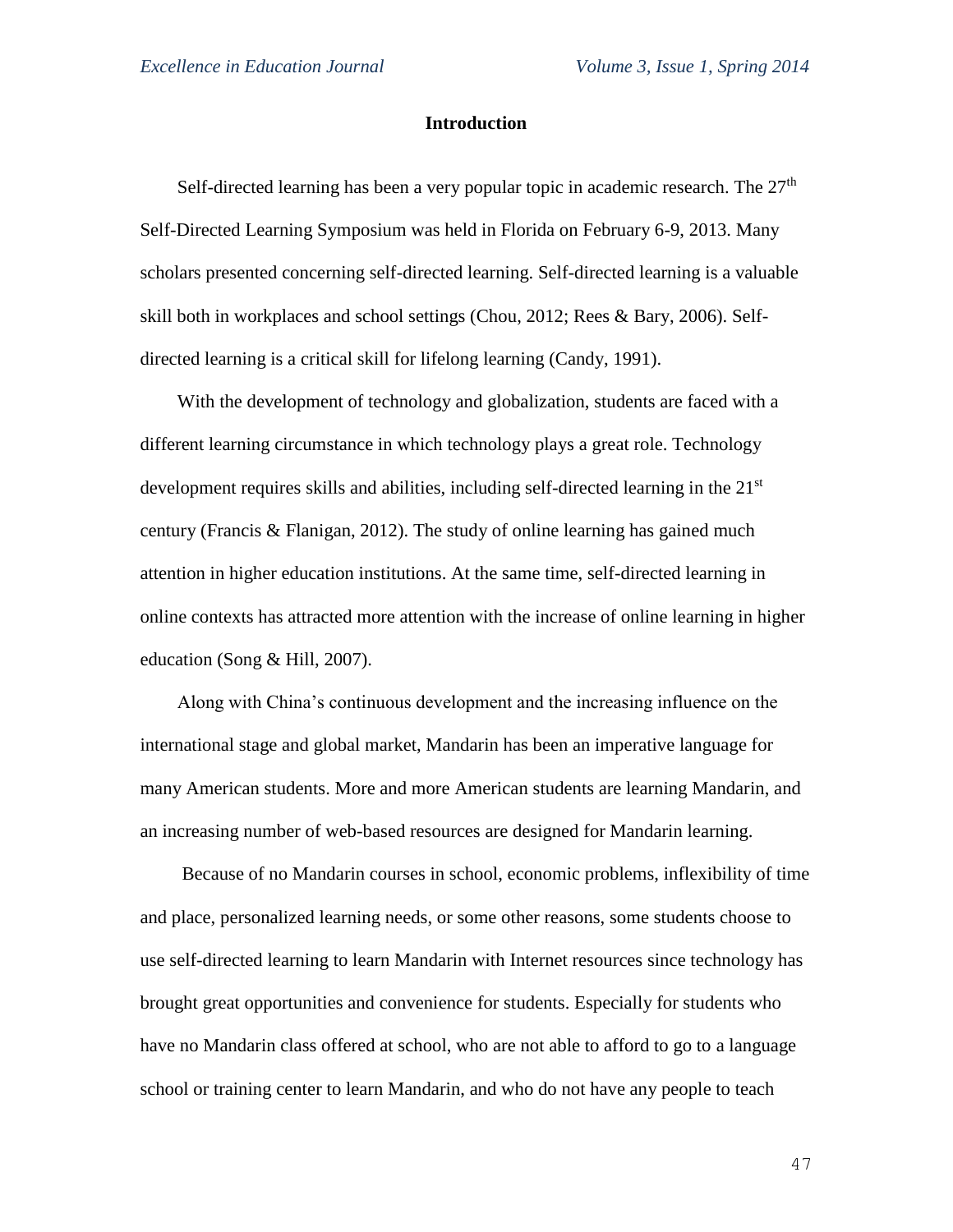them Mandarin, the best way for them to learn Mandarin is using self-directed learning with Internet resources. Even for some people who are learning Mandarin at school or a training center, they may also go to the Internet and look for some resources to improve their learning. The Internet resources provide great opportunities for students to use selfdirected learning to learn Mandarin. However, some challenges exist when students use self-directed learning to learn Mandarin with Internet resources. Some students are not able to find appropriate Internet resources. Some students have difficulty in selfmotivation. Many students are not able to persist and learn Mandarin effectively through web-based self-directed learning.

West Liberty University (WLU) is located in West Liberty, West Virginia. The exchange program between West Liberty University and Zhejiang Normal University has been bringing Chinese students to WLU since 2011. WLU students have been exposed to Chinese language and culture, and more and more students are interested in learning Mandarin. However, WLU does not offer Mandarin class, so students can only use Internet resources to learn Mandarin through self-directed learning. I established the WLU Chinese Club in August, 2012. The club has been offering free Mandarin lessons. Students get the chance to learn Mandarin through face-to-face classes once a week. However, due to the schedule and transportation, some students still do not have the opportunity to learn Mandarin in the Chinese club and have to choose to use self-directed learning with Internet resources.

A web-based survey and in-depth interviews were conducted with students at WLU who are pursuing self-directed study of Mandarin using Internet resources. This research was aimed to investigate how students can use self-directed learning of Mandarin with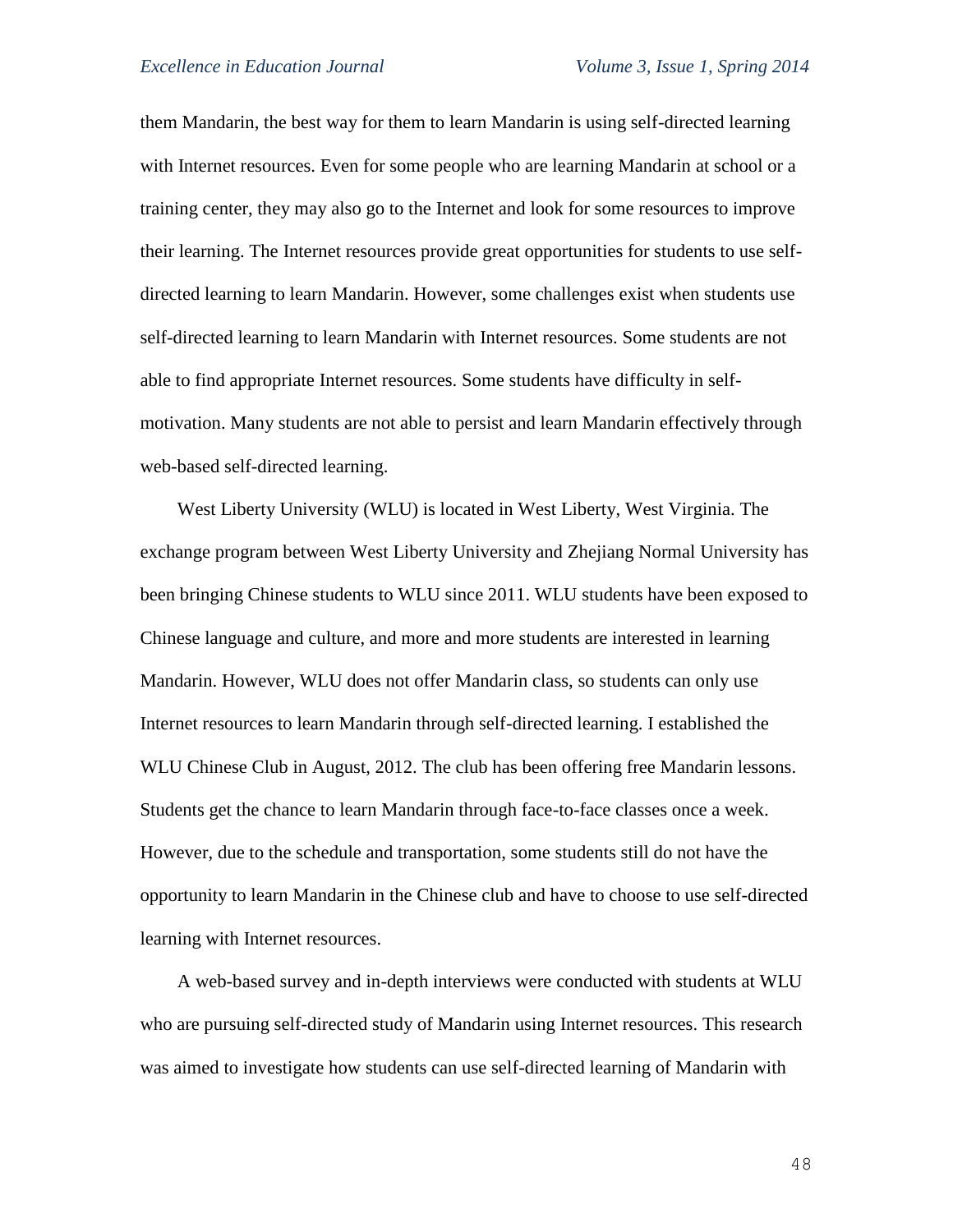Internet resources, what the advantages and challenges are, and what strategies students could use to enhance their self-directed Mandarin learning.

### **Literature Review**

The 27<sup>th</sup> Self-Directed Learning Symposium was held in Florida on February 6-9, 2013. Many scholars presented concerning self-directed learning. Self-directed learning is a valuable skill both in workplaces and school settings (Chou, 2012; Rees & Bary, 2006). The definition and significance of self-directed learning, Benefits and challenges of self-directed learning in online contexts, self-directed learning models, and Strategies to improve self-directed learning in online contexts will be discussed.

### **Definition and significance of self-directed learning**

Knowles (1975) defined Self-directed learning as:

A process in which individuals take the initiative, with or without the help of others, in diagnosing their learning needs, formulating learning goals, identifying human and materials resources for learning, choosing and implementing appropriate learning strategies, and evaluating learning outcomes. (P.18)

Merriam and Caffarella (1991) defined Self-directed learning as "a form of study in which learners have the primary responsibility for planning, carrying out and evaluating their own learning experiences" (p. 41).

Both of the definitions emphasize the learning process including plan, implement, and evaluate autonomously. They also reflect the importance of personal initiative and responsibility in self-directed learning. However, they did not mention about learning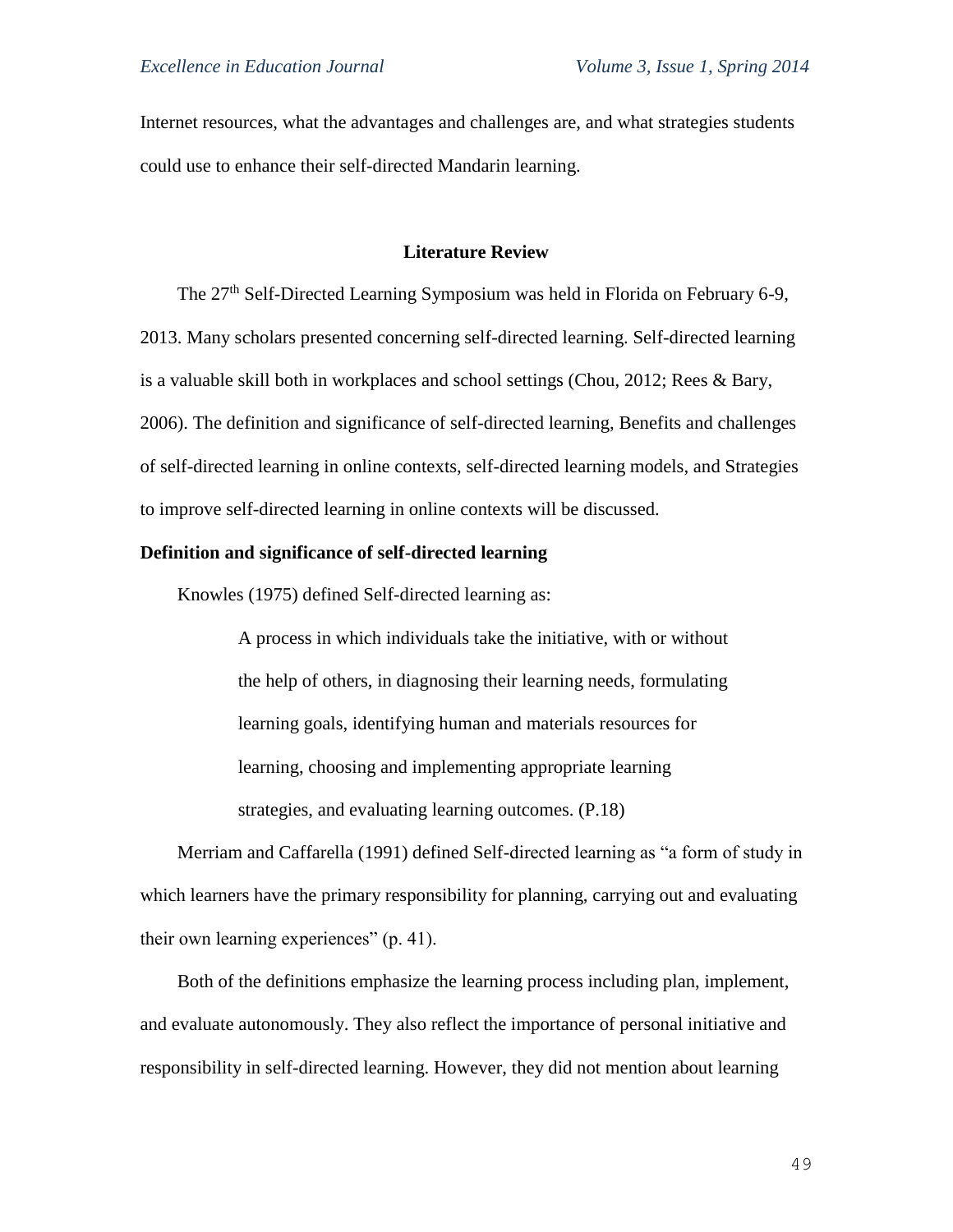contexts in the definition.

In the literature, there are some closely related terms, including independent learning, self-planned learning, autonomous leaning, self-education (Chou & Chen, 2008), and also self-study (Berndt, 2012), self-regulated learning (Carneiro, Lefrere,  $\&$ Steffens, 2007; Jézégou, 2012), and so forth.

Self-directed learning is a critical skill for lifelong learning, as Candy (1991) stated, The relationship between self-directed learning and life-long education is a reciprocal one. On the one hand, self-directed learning is one of the most common ways in which adults pursue learning throughout their life span, as well as being a way in which people supplement learning received in formal settings. (p. 15)

Due to the beneficial learning outcomes, school and corporate settings strongly emphasize the importance of self-directed learning, as a required skill in the  $21<sup>st</sup>$  century global environment (Berndt, 2012; Chou & Chen, 2008). As the shift from instructorcentered to learner-centered in the 21<sup>st</sup> century learning, learners need to be motivated and self-directed (Lee, 2000). As Du (2012) summarized, self-directed learning holds promise in developing student-centered curricula (e.g., problem-based learning) and lifelong autonomous learners.

#### **Benefits and challenges of self-directed learning in online contexts**

In the literature, various benefits and challenges of self-directed learning in online contexts have been discussed. The benefits include convenience, flexibility, activeness, and autonomy. The challenges include that students may no longer be able to rely on an educator for support, as well as the challenges in planning, monitoring, and evaluating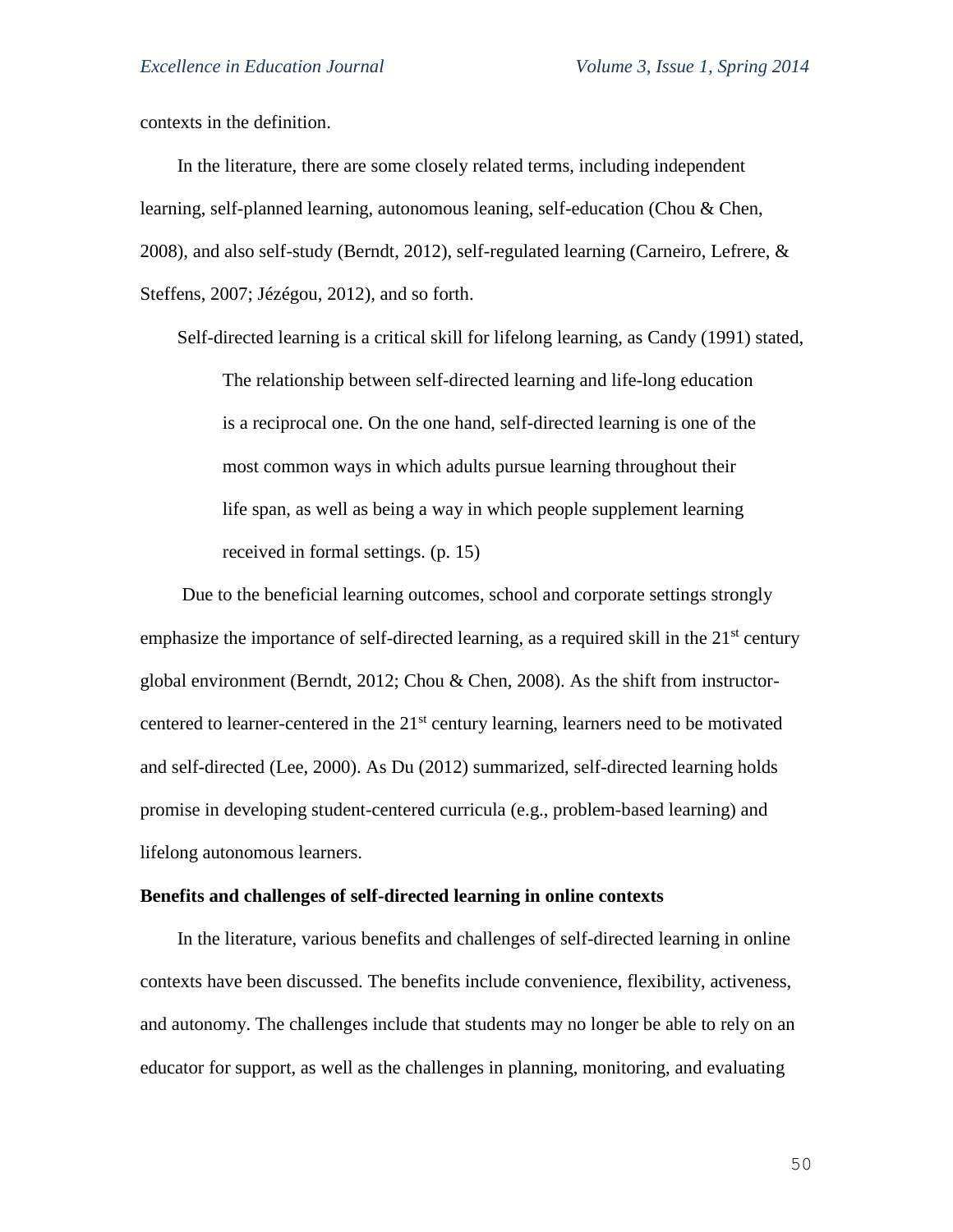learning in online contexts, the technical difficulties, lack of a sense of community, and delayed communication. In addition, there is a doubt if people could learn effectively with online self-directed learning.

New technologies enable self-directed learners to participate informally in learning events on open online networks (Kop & Fournier, 2010). The proliferation of Information and Communications Technology (ICT) has added to the complexity of our lives and aided in the creation of a plethora of new opportunities for learning, and informal and self-directed learning now form part of our everyday existence (Kop & Fournier, 2010). However, both benefits and challenges exist in self-directed learning in online contexts.

As Song and Hill (2007) stated, various studies have explored the benefits of online learning, such as convenience, and flexibility. Learners became self-directed, active, and exploratory in a short time when they were learning from a multimedia program (as cited by Chang, 2007). Technologies provide us with access to various information and possibility to learn globally (Downes, 2010; Fournier & Kop, 2010). New structures and environments enable people to learn autonomously (Kop & Bouchard, 2011).

However, the technology raises new challenges and opportunities for self-directed learners, who might no longer be able to rely on educator for support in their learning endeavor (Kop & Fournier, 2010). Although the online learning context provides learners with benefits associated with flexibility, there are also challenges in planning, monitoring, and evaluating learning, many of which learners have not faced with in traditional classroom environments (Song&Hill, 2007). The challenges also include technical difficulties, lack of a sense of community, and delayed communication (Song&Hill, 2007),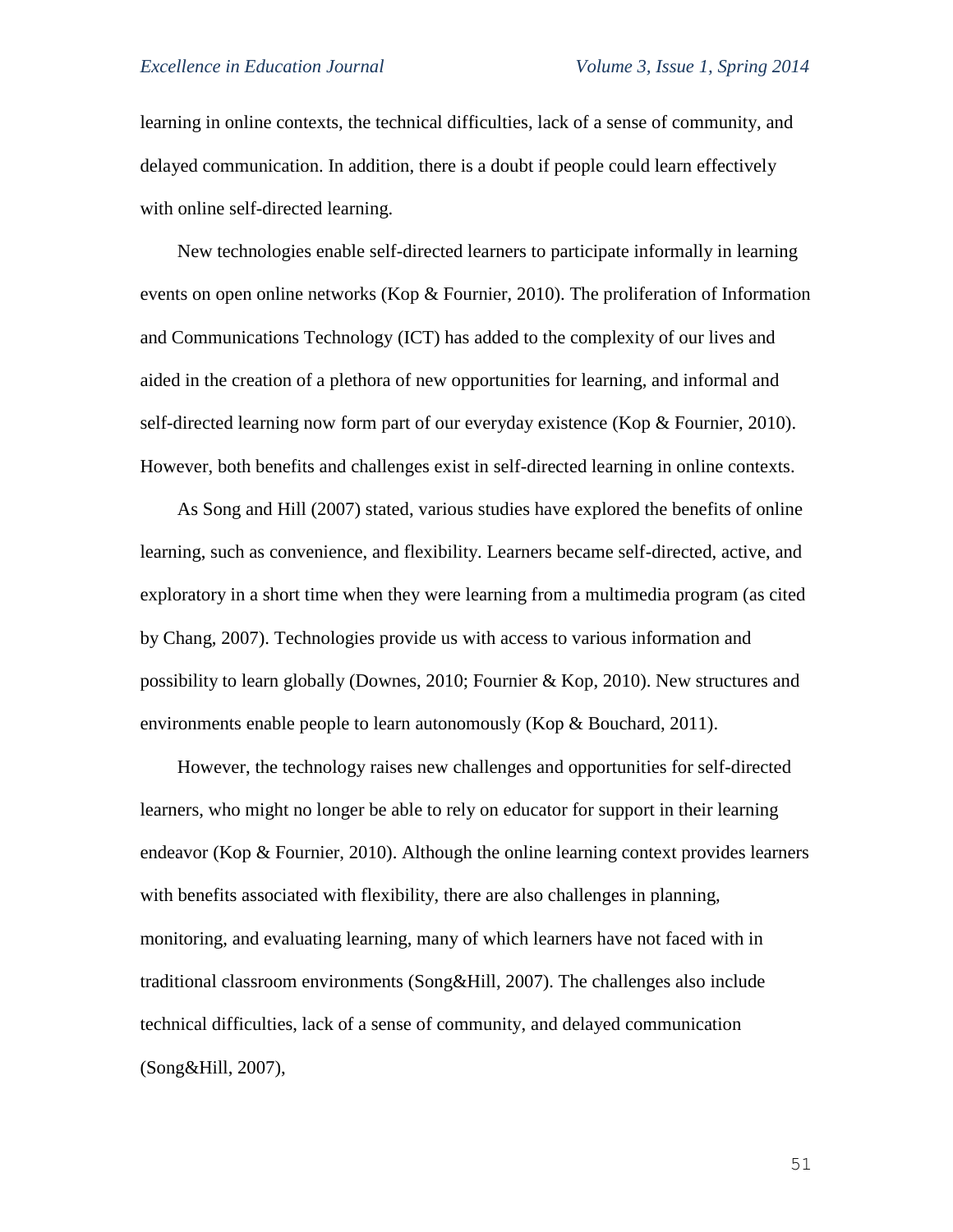In addition, as Kop and Bouchard (2011) stated, there is a doubt if people could learn effectively with online self-directed learning. Chou and Chen (2008) and Francis and Flanigan (2012) conducted a study on the relationship between web-based selfdirected learning and academic performance. Both of the studies did not find a direct relationship between web-based self-directed learning and academic performance.

Chou and Chen (2008) conducted an exploratory study of the relationship between self-directed learning and academic performance in a web-based learning environment to identify whether or not self-directed learning is a key factor leading to successful academic performance. They examined six empirical studies and found that the effect of self-directed learning on academic success in web-based environments is divergent among six case studies. Only one case showed a strongly positive relationship between self-directed learning and academic success. They indicated that a number of factors could affect the result of such a study, which include reliability of academic performance as a measure, students' learning style, time for distributing, quality of online learning materials, sample subject's demographics, leaner's educational background, prior knowledge for contents, measurement of self-directed learning, or sample size (Chou & Chen, 2008). Chou (2012) examined two experimental studies which explored the effect of self-directed learning on engineering students' online learning, and found that the effect of self-directed learning did not exist in the online setting as four potential extraneous factors which lead to inconsistent findings: randomization, online learning environment, self-directed ability, and online instructional activity (Chou, 2012).

Similarly, Francis and Flanigan (2012) did the research regarding the degree to which higher education is compatible with self-directed learning with 188 college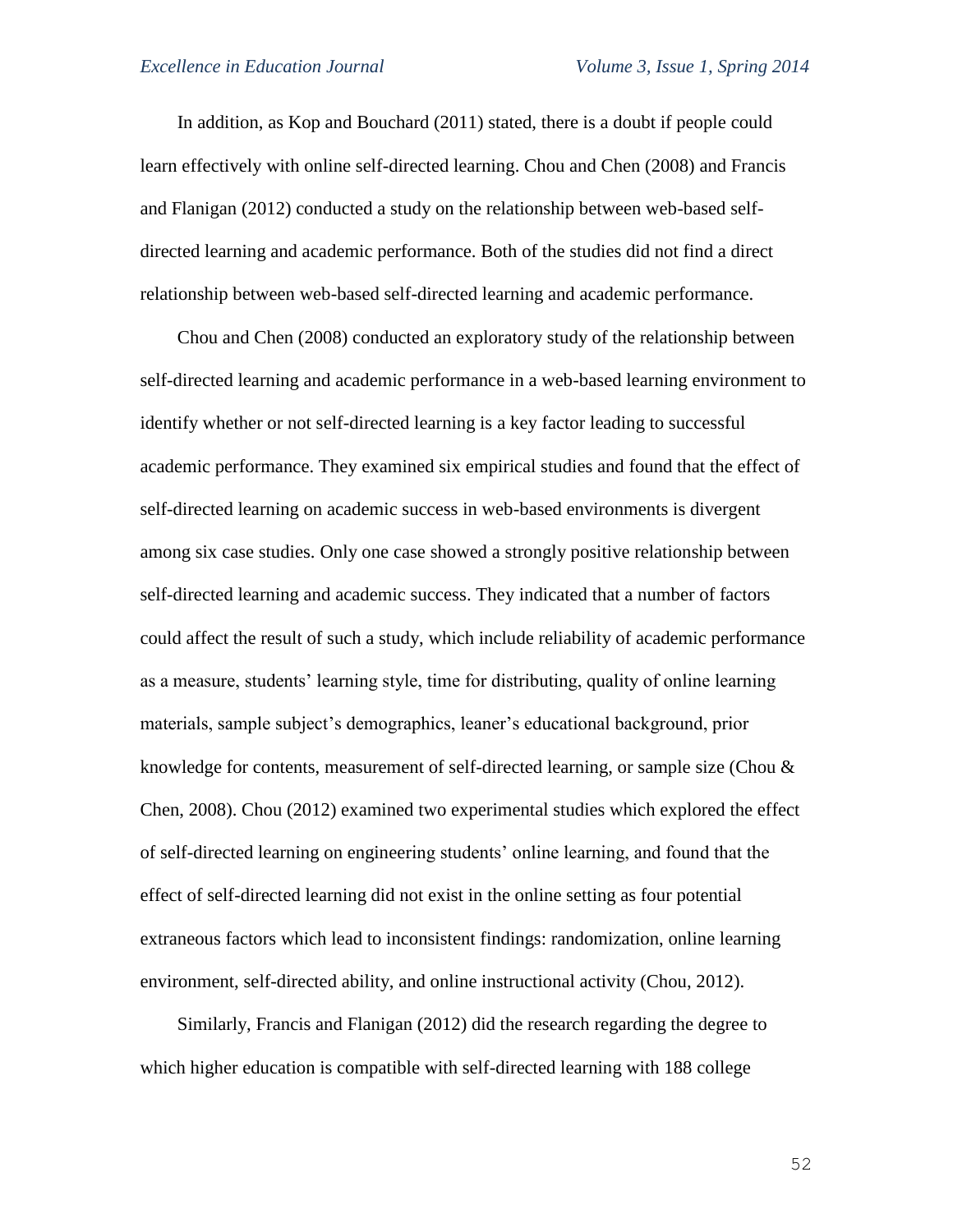students. The results suggest that self-directed learning is not directly related to academic performance. Patterns of academic motivation suggest increasing levels of self-directed learning may be associated with disengagement from formal higher educational structures (Francis & Flanigan, 2012).

### **Self-directed learning models**

Some scholars have presented different perspectives on Self-directed learning. Some scholars see Self-directed learning as a process of organizing the instruction, focusing their attention on the level of learner autonomy. Others view self-direction as a personal attribute, with the goal of education described as developing individuals who can assume moral, emotional, and intellectual autonomy. There are several models for understanding self-directed learning. (as cited in Song & Hill, 2007).

#### *Candy's Four-Dimensional Model*

Candy (1991) concluded that Self-directed learning encompasses four dimensions: "'self-direction' as a personal attribute; 'self-direction' as the willingness and capacity to conduct one's own education; 'self-direction' as a mode of organizing instruction in formal settings; and 'self-direction' as the individual, non-institutional pursuit of learning opportunities in the natural societal setting" (p. 23) Candy's model was the first to state that a learner's self-direction might be different in different content areas. However, the model does not describe how self-directed learning is relevant in different learning contexts such as classroom learning or online learning. (Song & Hill, 2007)

#### *Brockett and Hiemstra's personal responsibility orientation model*

Brockett and Hiemstra (1991) provided two primary orientations in understanding self-directed learning: process and goal. In the first orientation, Self-directed learning is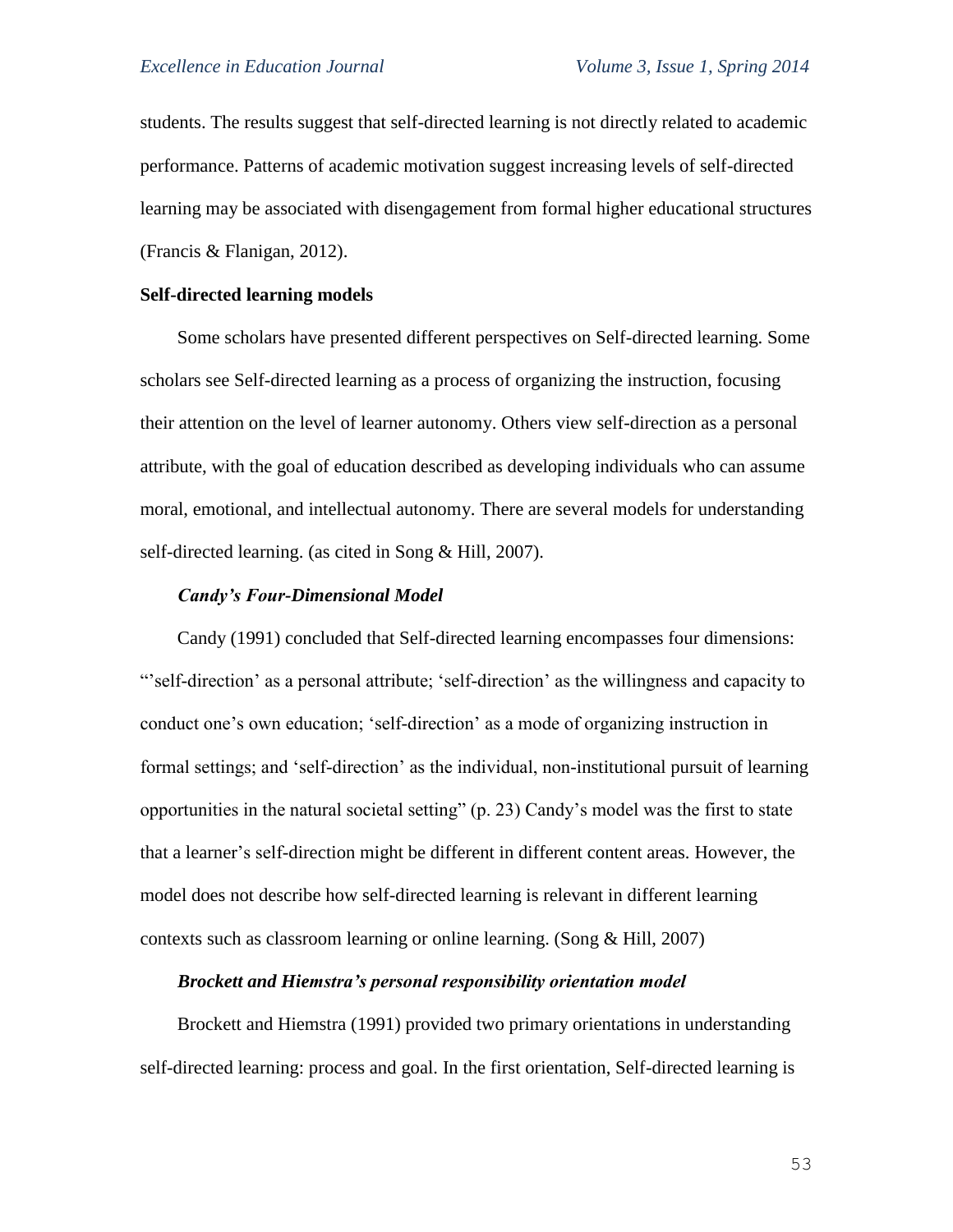viewed as a process "in which a learner assumes primary responsibility for planning, implementing, and evaluating the learning process" (p. 24). In the second orientation, self-directed learning is referred to as a goal, which focuses on "a learner's desire or preference for assuming responsibility for learning" (Brockett&Hiemstra, 1991, p.24). Different from Candy (1991), Brockett and Hiemstra (1991) defined the social context as different physical institutions where learning takes place, such as community colleges, libraries, and museums. In the educational situation nowadays, online learning continues to increase, which has stimulated the study of web-based self-directed learning.

### *Garrison's three-dimensional model*

According to Garrison (1997), self-directed learning is accomplished by three dimensions interacting with each other: self-management, self-monitoring, and motivation. Garrison's model is focused on resource use, learning strategies use, and motivation to learn (as cited in Song  $&$  Hill). Garrison explained that self-management involved learners taking control of the leaning context to reach their learning objectives. Garrison's model also had a focus on the learning process. According to Song and Hill (2007), Garrison also recognized the context factor in his model, but the role of context was somewhat superficial and the dynamic interaction between learning context and selfdirected learning was not explicit.

# *Song and Hill's conceptual model for understanding self-directed learning in online environment*

In the research of self-directed learning in an online environment, as pointed out by Song and Hill (2007), self-directed learning is primarily depicted as a process, focusing on learner autonomy in the learning process, and personal attributes are emphasized,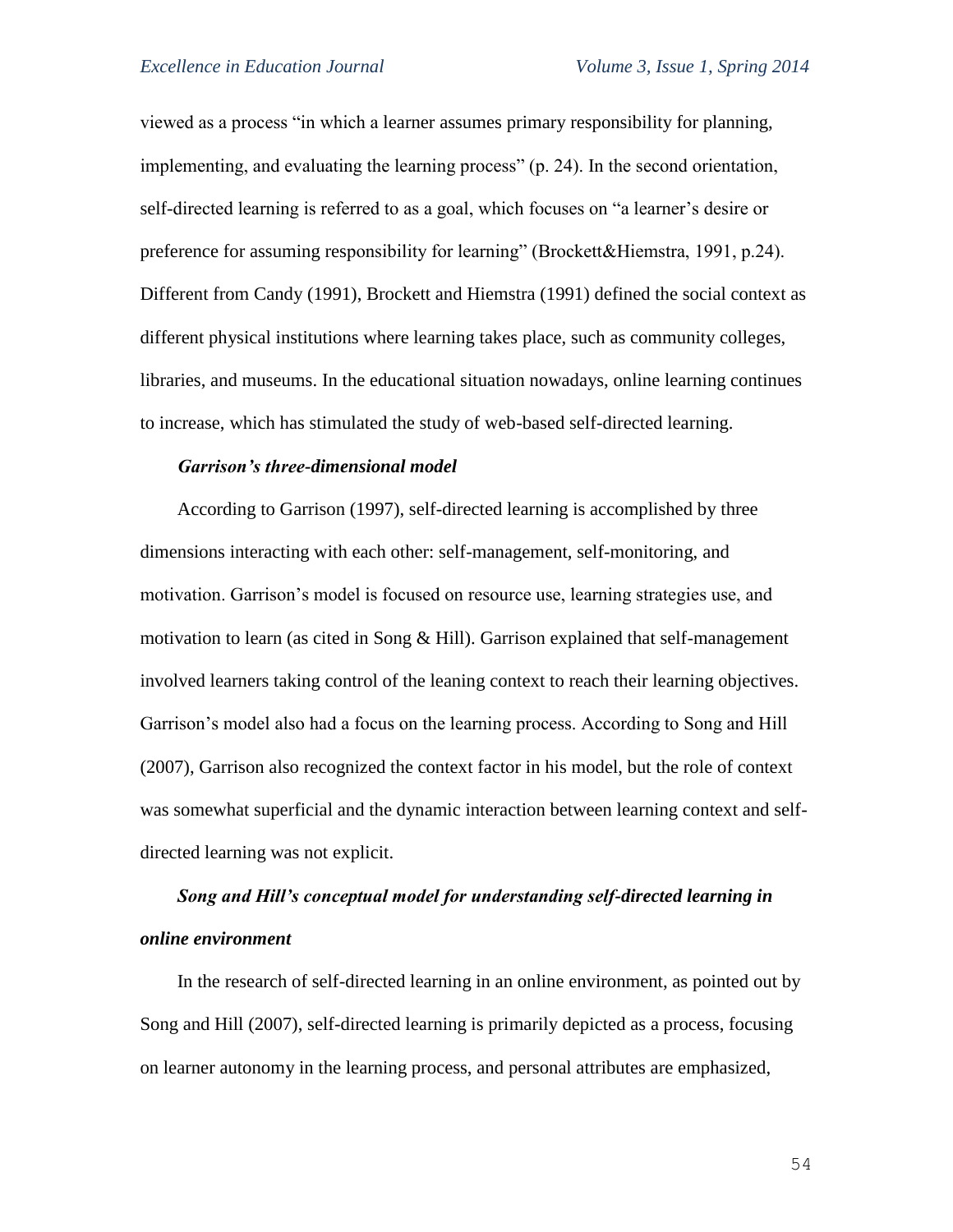which focusing on learner's capabilities of self-regulating the learning process. Prior knowledge, time-management, and gender differences are some of the specific attributes. (Song & Hill, 2007).

Song and Hill (2007) argued that the models of Candy (1991), Brockett & Hiemstra (1991), and Garrison (1997), have been valuable in enabling the extension of our thinking about self-directed learning, examining process and learner control as well as the interaction between the two, however, the awareness of the importance of context in selfdirected learning has not attracted much attention to date. Song and Hill (2007) brought up a conceptual model for understanding the self-directed learning online environment, which is more comprehensive with the incorporation context as a contributor to the overall process of self-directed learning.

In Song and Hill's model, personal attribute and learning process are incorporated in self-directed learning as pointed out by most scholars in the literature of self-directed learning, and a third dimension--the learning context is also incorporated to indicate the impact of environmental factors on self-directed learning.

Song and Hill (2007) concluded that to succeed in an online learning context, learners need to take control in planning their learning pace, monitoring their learning comprehension, and making judgments on various aspects in their learning process. Learners need to explore various learning resources actively in an online learning context, and learners need to develop strategies to effectively use resources and overcome challenges in online learning. (Song & Hill, 2007). Last but not least, Song and Hill (2007) added, "online learners need to become motivated to overcome the procrastination challenge associated with online learning, and to take advantage of online communication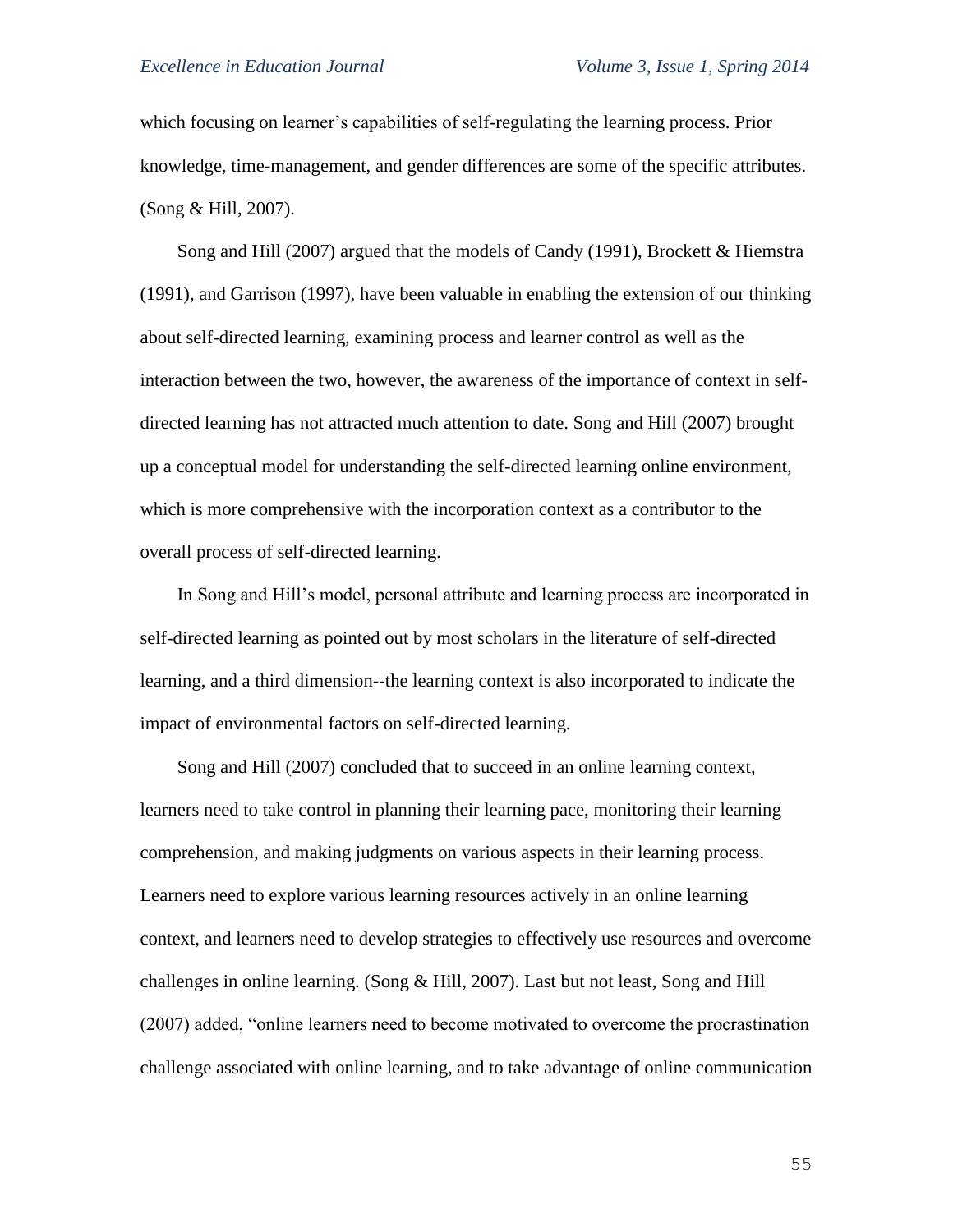affordances to create meaningful interaction" (p. 35).

# *Kop and Fournier's model in learner autonomy and connectivism*

Kop and Fournier (2010) conducted research based on two foundational areas: learner autonomy and connectivism, to examine self-directed learning in open networked environments, and they brought up some new dimensions. Learner autonomy is an important component of self-directed learning (Ponton, 2005; Bouchard, 2009; Boucouvalas, 2009; Kop and Fournier, 2010). Bouchard (2009) pointed out particular factors that influence autonomous learning strategies, including four dimensions with psychological issues, pedagogical issues, and two environmental issues (Kop & Fournier, 2010). The first dimension relates to psychological issues such as drive, motivation, initiative and confidence, and the second dimension relates to pedagogical issues, for instance the sequencing, pacing and goal setting in learning, the evaluation of progress, and final evaluation and preparation for validation (Kop and Fournier, 2010). The other two dimensions which Bouchard (2009) identified concerns environmental issues which are related to the delivery model of resources and economy. As Kop and Fournier (2010) stated, the delivery model has drastically changed from the use of resources of books and paper to electronic texts and multimedia, and also blogs, wikis, and synchronous and asynchronous communication. Learners will need to be able to evaluate and navigate the new information landscape through social networks (Kop and Fournier, 2010). As to the economy, the possible cost will influence learner's self-directed learning in online context (Kop and Fournier, 2010). The first two dimensions are actually related to the learner attribute and learning process and the latter two dimensions are related to the learning context as Song and Hill (2010) mentioned.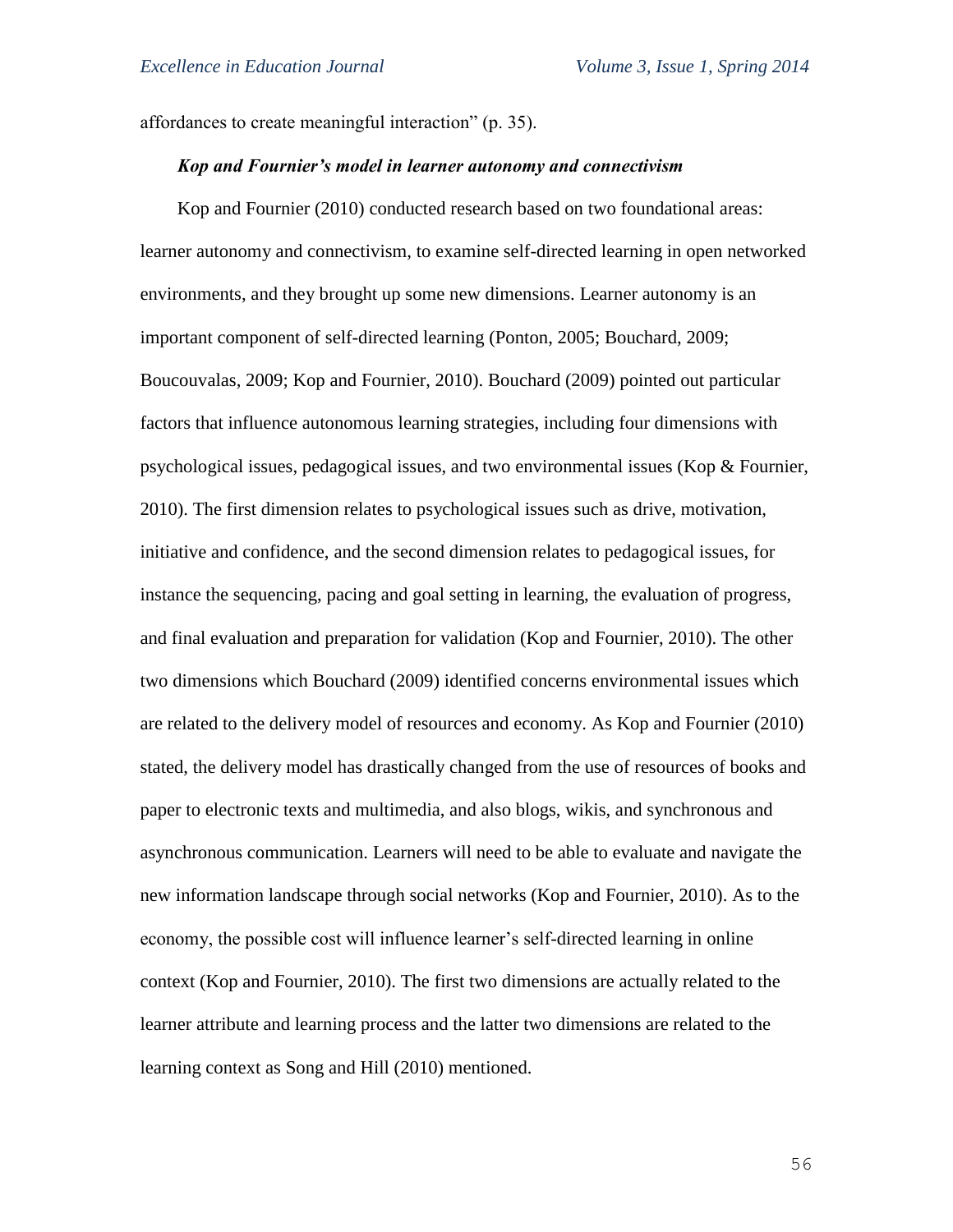Downes (2010) and Siemens (2008) did research based on connectivism in the online environment. "Connectivism advocates the active engagement of people with resources in communication with others, rather than the transfer of knowledge from educator to learner" (as cited by Kop and Fournier, 2010). As Kop and Fournier stated, a connectivist approach and learning environment might pose both new challenges and opportunities for learners to enhance their learning experiences.

Kop and Fournier (2010) concluded four challenges and pertinent developments to connectivist learning based on the current literature related web development: first, the nature of the network and the levels of presence has been highlighted as an important factor in the willingness of participants to actively engage online; second, digital literacies are critical for learners to effectively direct their own learning in an open online networked environment; third, cloud computing and the emergence of Web 2.0 and social media have altered the dynamics of the Web; fourth, the Semantic Web and learning analytics are the latest developments of the Web and can be used for the visualization of large amounts of data, creating a need for learners to be able to understand and critically analyze graphs and figures.

According to the research in Massive Open Online Courses, Kop and Fournier (2010) concluded that learners have their own ideas on what type of activities would suit them and their lifestyles, psychological factors such as drive, motivation, and confidence are important, time management, goal setting, and time availability are important too. It is important for learners to learn about new tools, economic factors are also relevant to the course participants, and some additional issues such as a different mind-set and higher level of critical analysis of resources than is the case in a more organized classroom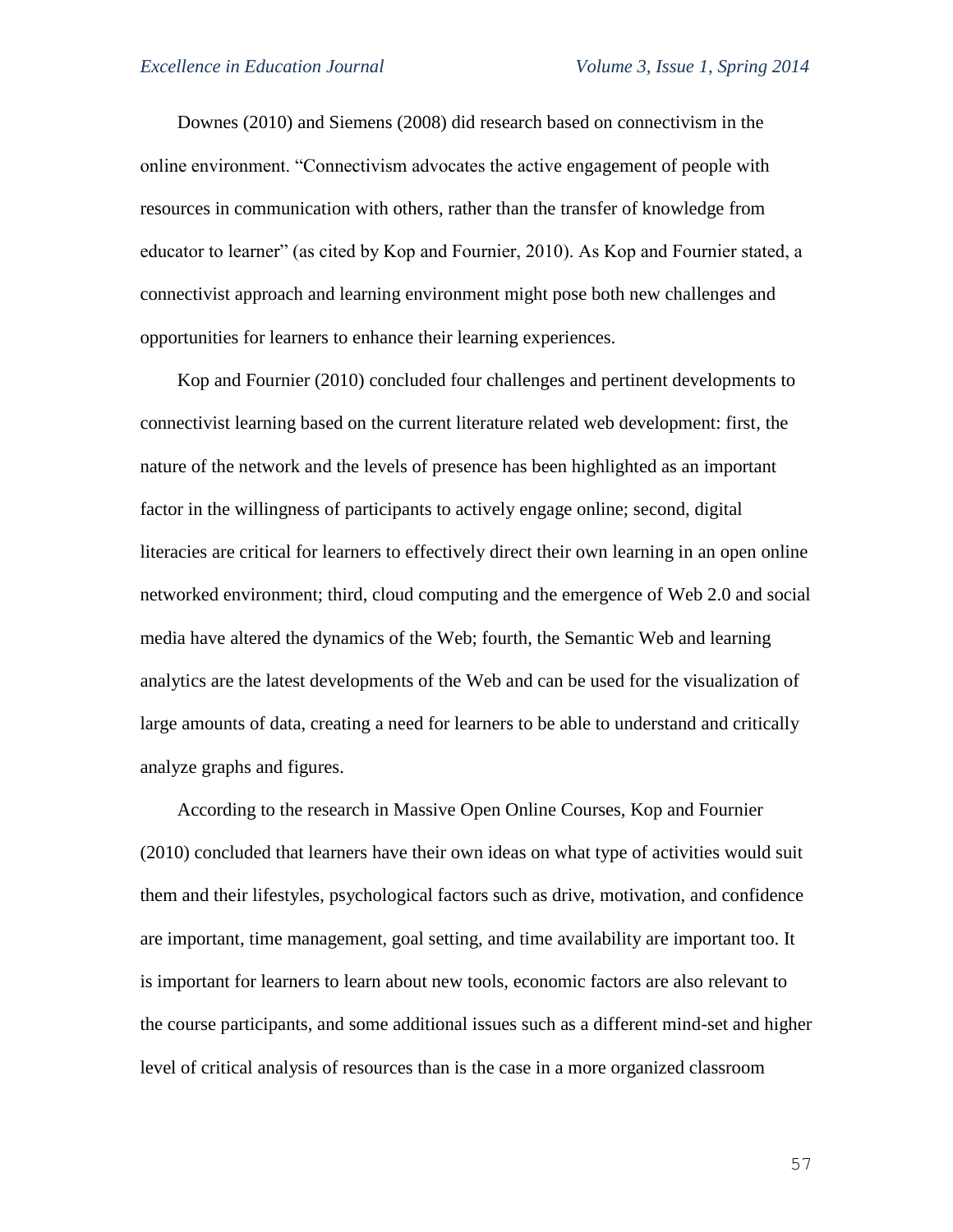environment (Kop and Fournier, 2010). Kop and Fournier (2010) also suggest that educators and institutions might introduce more openness in the curriculum by using social media and global participation.

#### **Strategies to improve self-directed learning in online contexts**

Song and Hill (2007) put forward suggestions in resources and strategies in the online self-directed learning process, namely, 1) investigating learner's self-directed learning personal attributes in an online learning context; 2) investigating the interaction between self-directed learning process and self-directed personal attributes; 3) designing effective online self-directed learning environments.

Strategies to improve self-directed learning in online contexts include selfmotivation, self-monitoring, self-regulation, know about our learning styles, study plan, and improve technology skills. Scholars did various research regarding these strategies, as we can see from the following.

#### *Self-motivation*

As one of the personal attributes, motivation had been studied by many earlier scholars such as Candy, Brockett and Hiemstra, and Garrison, and many contemporary scholars have conducted research concerning motivation in self-directed learning in online contexts (Kop and Fournier, 2010; Song and Hill, 2007; Chang, 2007). Maslow (1970) defined motivation as a psychological process where a behavior is directed toward a goal according to learner's needs. For language learning, Gardner (1985) defined motivation as a combination of effort plus desire to achieve the goal of learning the language plus favorable attitudes towards learning the language. In his model, Gardner talked about two kinds of motivation, the integrative and the instrumental. The integrative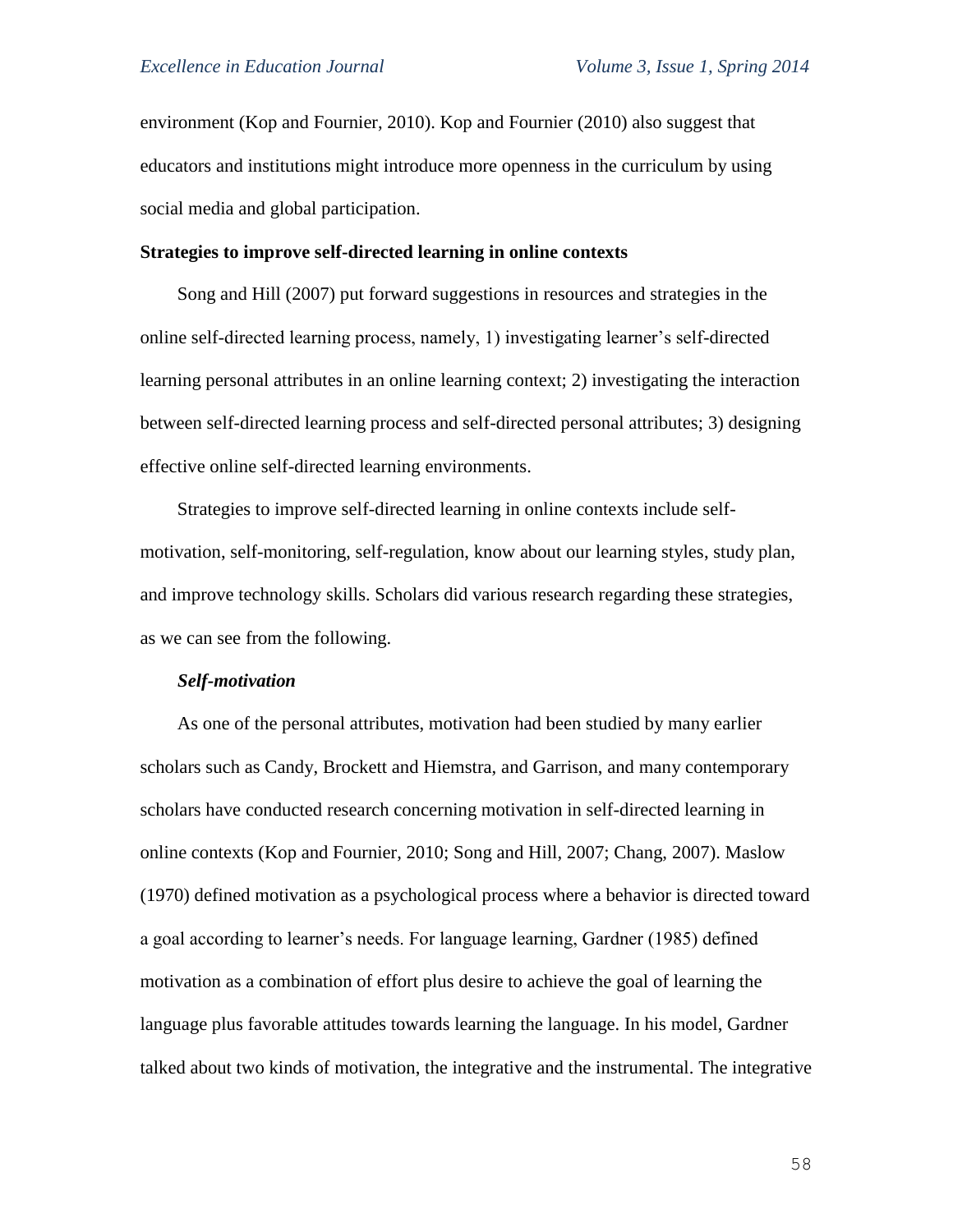motivation refers to learner's desire to at least communicate or at most integrate with the members of the target language. The instrumental motivation refers to more functional reasons for learning the language such as getting a better job, a higher salary or passing an examination (Gardner, 1985).

A challenge to motivation in online learning is procrastination (Song and Hill, 2007). Song and Hill (2007) stated that, in a face-to-face class, although students may procrastinate, the required physical presence exposes them to the materials on a regular basis, however, learners may not engage in an online situation. Online learners need motivational strategies to improve self-directed learning.

Jézégou (2012) strengthened the importance of self-determined motivation and selfregulation. A high level of self-determined motivation is necessary to involve oneself in an activity to achieve a personal goal, and self-regulation is important in maintaining this motivation during the activity (Jézégou, 2012).

## *Self-monitoring*

Chang (2007) investigated the effects of a self-monitoring strategy on web-based language learning, in which both students' academic performance and their motivational beliefs were investigated. A total of 99 college students who were enrolled in classes for Freshmen English participated in Chang's study. The experimental group was led to a web page with a self-monitoring form for recording study time and environment, learning process, predicting test scores, and self-evaluation while the control group was not. Chang's research found that self-monitoring strategy had a significant effect on students' academic performance and their motivational beliefs. Encouraging students to develop self-monitoring could help increase the success of online learning (Chang, 2007).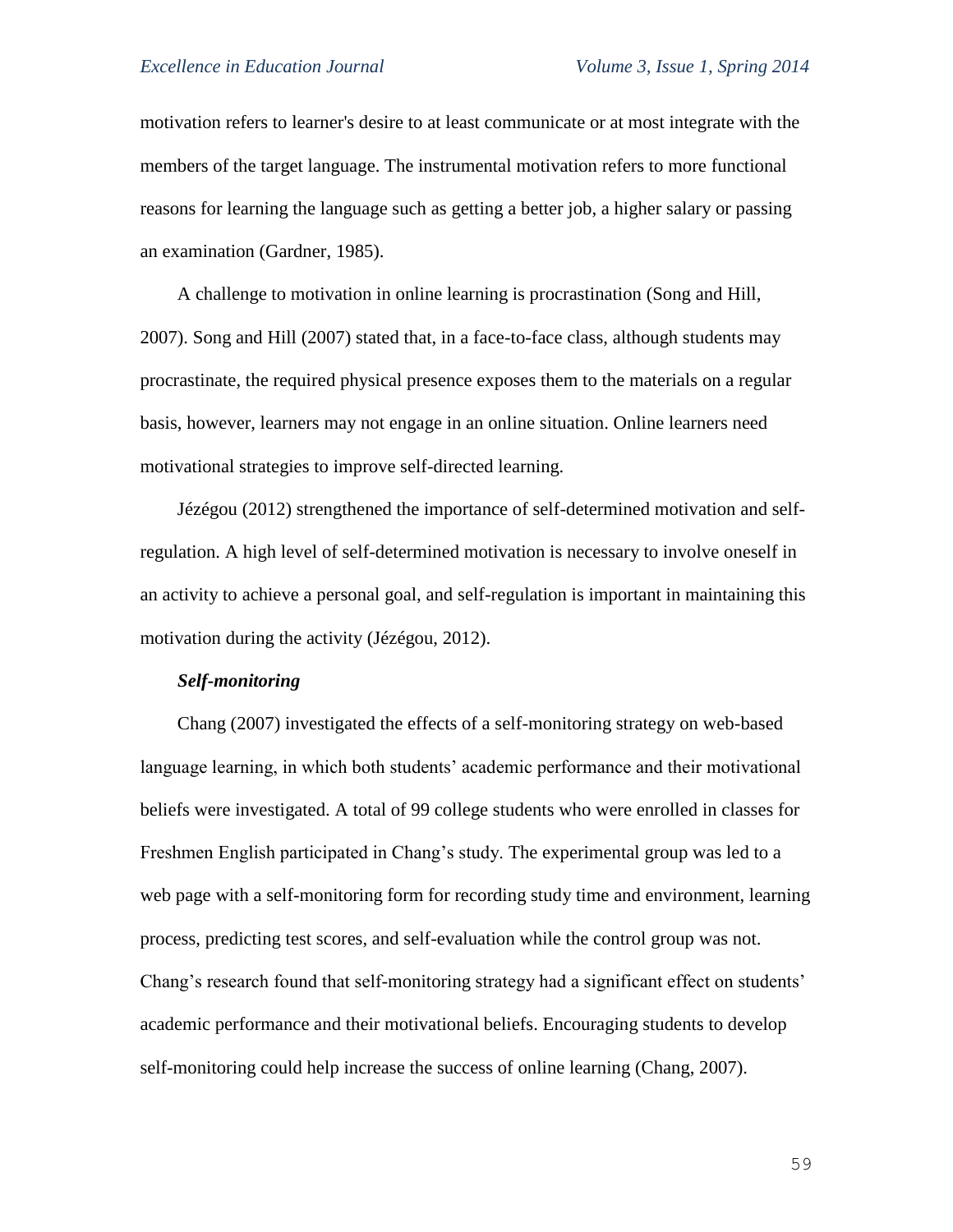As Chang (2007) stated, "self-monitoring activities give students a sense of personal control that has been shown to be a major source of intrinsic motivation to continue learning on their own." (p. 188) The results of the study revealed a significant effect of the self-monitoring strategy. Chang (2007) also suggested further studies that investigate the effect of individual differences, such as personality factors and different learning styles.

# *Self-regulation*

Andrade and Bunker (2009) developed a new model of self-regulated language learning. The model demonstrates how learners interact with the variables of structure and dialogue to become self-regulated distance language learners. Learners begin a course with individual levels of self-regulated learning, commitment, and language proficiency. They interact with the course content, materials, and technology, etc. As learners interact with the structure and dialogue of the course and develop self-regulated learning skills, they reflect on and monitor their performance, set new goals, and continue to improve and build on the strategies they encounter and practice. (Andrade & Bunker, 2009)

### *Different learning styles*

In this vein, Ng and Confessore (2010) conducted a study in examining the relationship of multiple learning styles to learner autonomy. Ng and Confessore (2010) stated that learners who possess both independent and collaborative learning styles are less likely to face preference problems of completing both independent and collaborative tasks, and the same in other circumstances which may require learners to employ different learning styles. The more learning styles individuals are comfortable using, the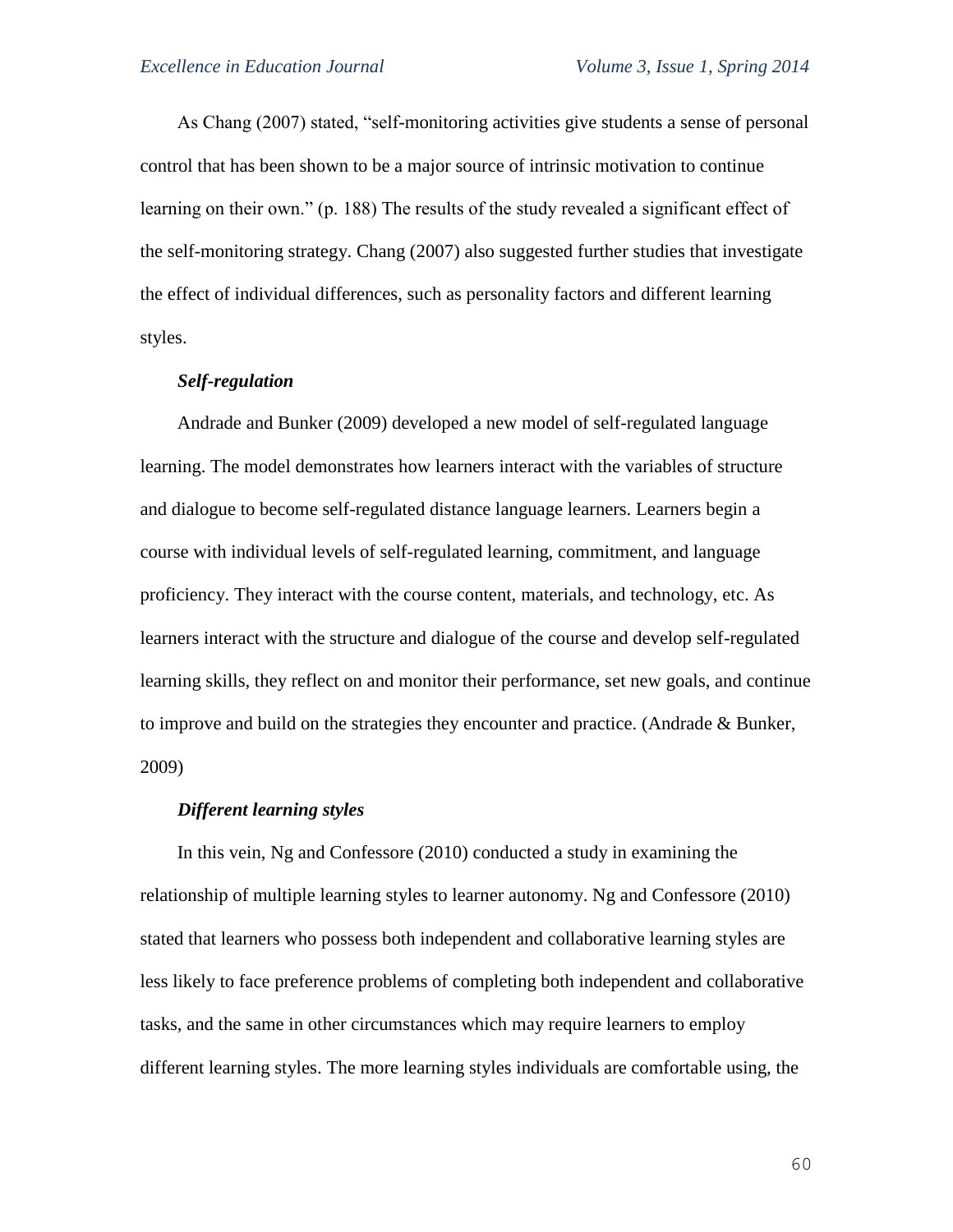more likely they will effectively and efficiently implement them in learning situations. Results of this study also reflect the importance of being comfortable with a variety of learning styles when approaching learning. This study provides evidence that the number of preferred learning styles is important in determining the intention to learn among distance learners. Learners who are flexible in using different learning styles according to their needs and situations are found to be more autonomous. (Ng  $&$  Confessore, 2010)

#### *Study plan*

Du (2012) conducted research using study plans to develop self-directed learning skills in language learning. Three factors have been found which could influence the successful implementation of self-study plans, namely: specific learning objectives, feasible and detailed learning activities and resources, and constant monitoring and feedback.

Ley, Kump, and Gerdenitsch (2010) conducted research in scaffolding self-directed learning with personalized learning goal recommendations. The study found that students with personalized learning goal scaffolding outperformed students with random suggestions of learning goals in self-directed learning.

#### *Improved technology skills*

An important and essential strategy to improve self-directed learning in online contexts is to improve technology skills. Deepwell and Malik (2008) conducted an investigation into how students studying at the university level engage actively with learning technology in their self-directed study time. In this study, they explored three emerging aspects of the learning experience, namely students' expectations of the technology, their lecturers' engagement with technology and how the technology might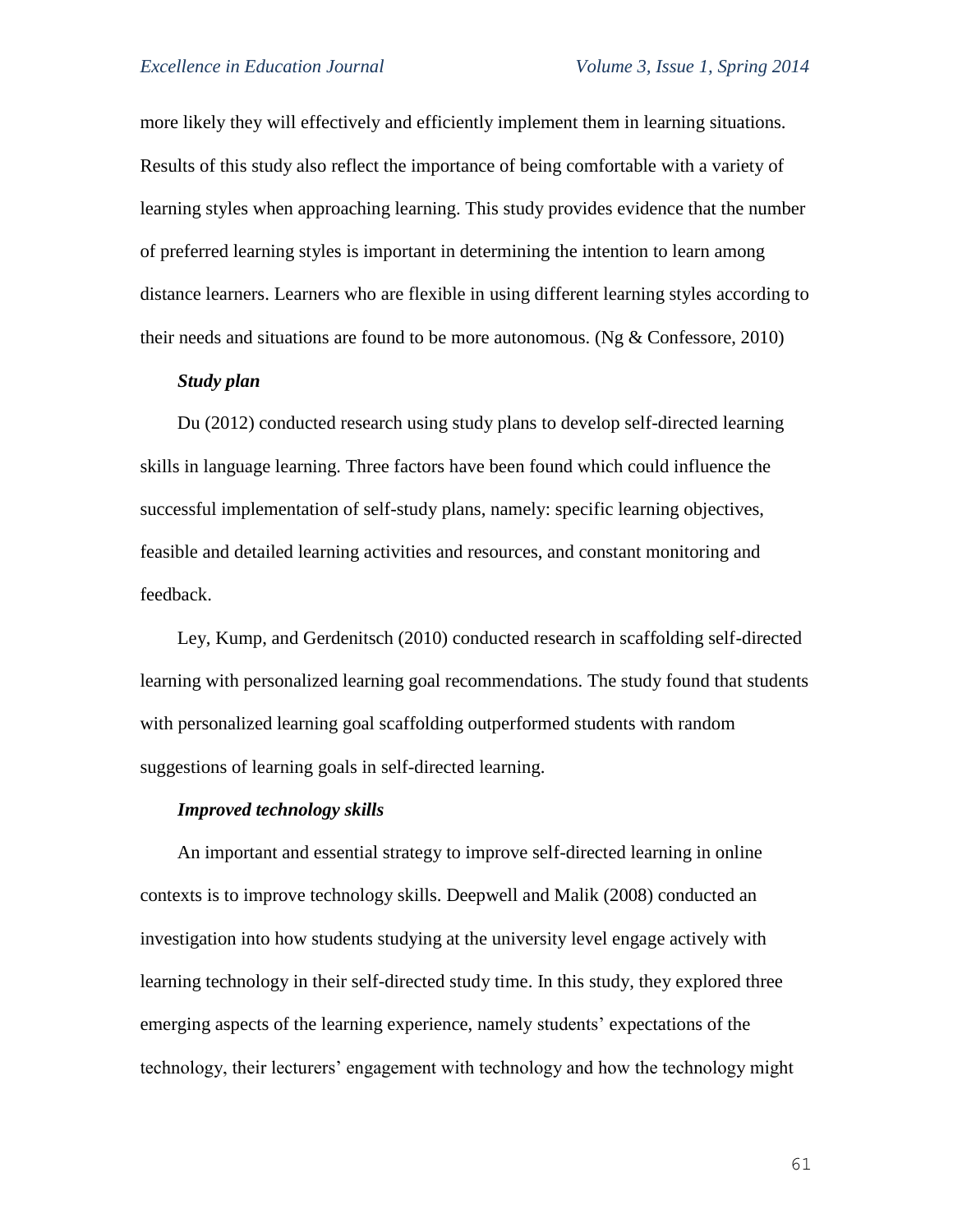support processes of transition in higher education. One key implication from this study is that more academic guidance is needed on what and how to use the technology effectively for independent learning, even where ICT (Information and Communication Technology) skills levels are high.

The strategies of self-motivation, self-monitoring, self-regulation, and knowing about our learning styles are from the perspective of personal attribute. The study plan strategy is from the perspective of learning process. The strategy of improving technology skills is to adapt to the web-based learning context. When designing strategies to improve web-based self-directed learning, it is necessary to pay attention to all the three dimensions: personal attribute, learning process, and web-based learning context. Utilizing strategies from all the three aspects is essential to improve web-based selfdirected learning.

In the literature, the definition and significance of self-directed learning, benefits and challenges of self-directed learning in online contexts, self-directed learning models, and strategies to improve self-directed learning in online contexts have been discussed. However, there is a lack of literature on web-based self-directed Mandarin learning. There was no research on how students could utilize Internet in their self-directed learning of Mandarin or the advantages and challenges, and strategies of web-based Mandarin self-directed learning.

#### **Methodology**

The purpose of this study was to learn about the advantages and challenges of selfdirected learning of the Mandarin language through the Internet, and how it can be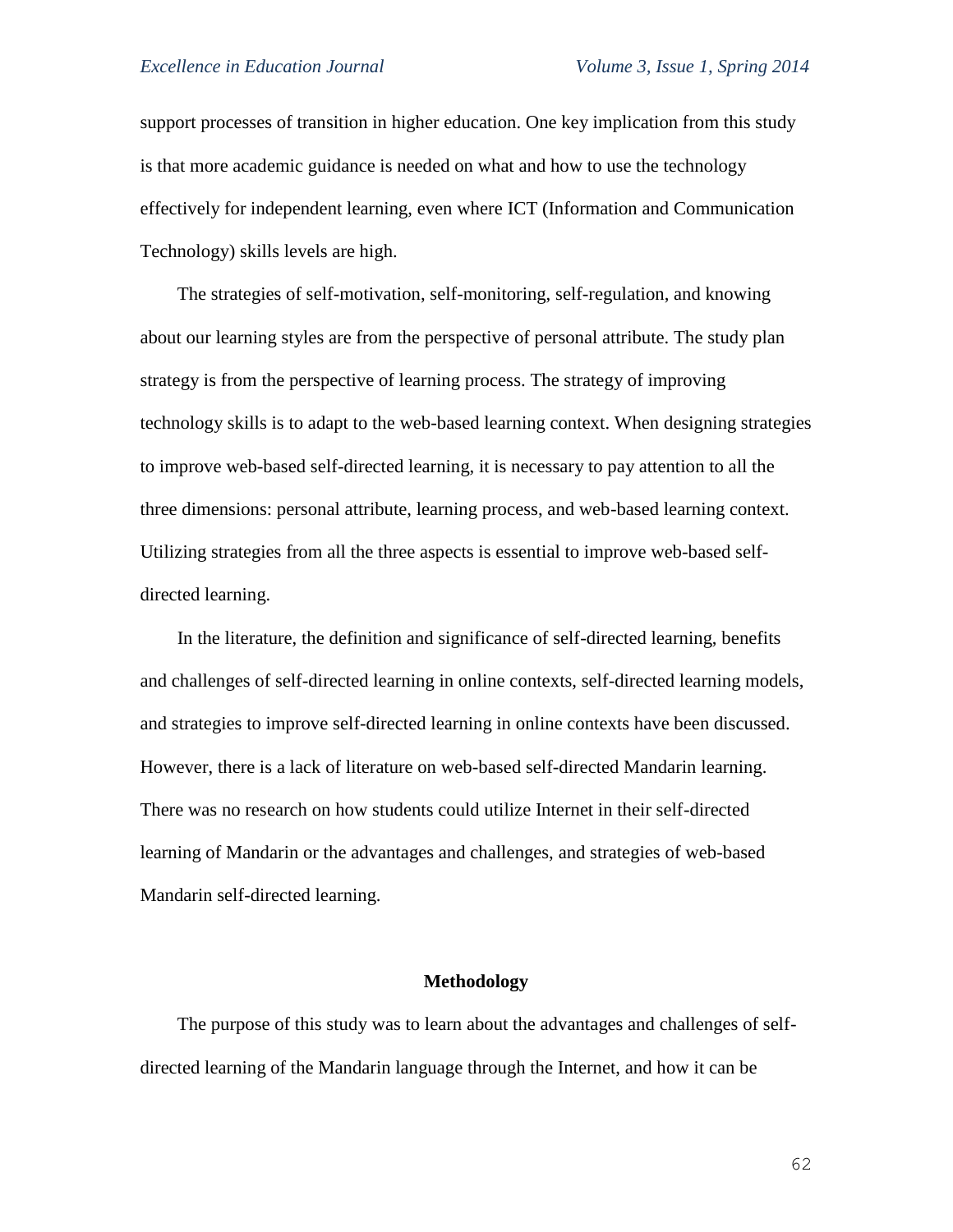improved. The experiences and attitudes of WLU students participating in self-directed learning of the Mandarin language were investigated. The collection of data was accomplished through a web-based survey and individual interviews with WLU students who were participating in self-directed study of the Mandarin language sponsored the WLU Chinese Club. These students had expressed interest in participating in the selfdirected study of Mandarin, and they have learned Mandarin by themselves. The webbased survey was conducted through Survey Monkey (www.surveymonkey.com) to collect quantitative data and the individual interviews were conducted through face-toface discussion to collect more rich, qualitative data. The permission for this study was granted from the WLU Human Subjects Committee. West Liberty University is located in West Liberty, West Virginia, USA. The university has approximately 3000 students including undergraduate and graduate students and more than 50 different academic programs.

## **Participants**

The participants were 23 male and female students at West Liberty University. They were Mandarin learners with different Mandarin levels in different grades and majors. Some of them had been studying Mandarin for a long time, some of them just began to learn Mandarin, and some of them studied Mandarin before but did not continue. One of the common things about them was that they were interested in learning Mandarin and had the experience of learning Mandarin by themselves with Internet resources. They expressed interest in participating in the self-directed study of Mandarin. This selfdirected learning opportunity was sponsored by the WLU Chinese Club. The role of the Chinese club was to locate internet resources for the students to use in self-directed study.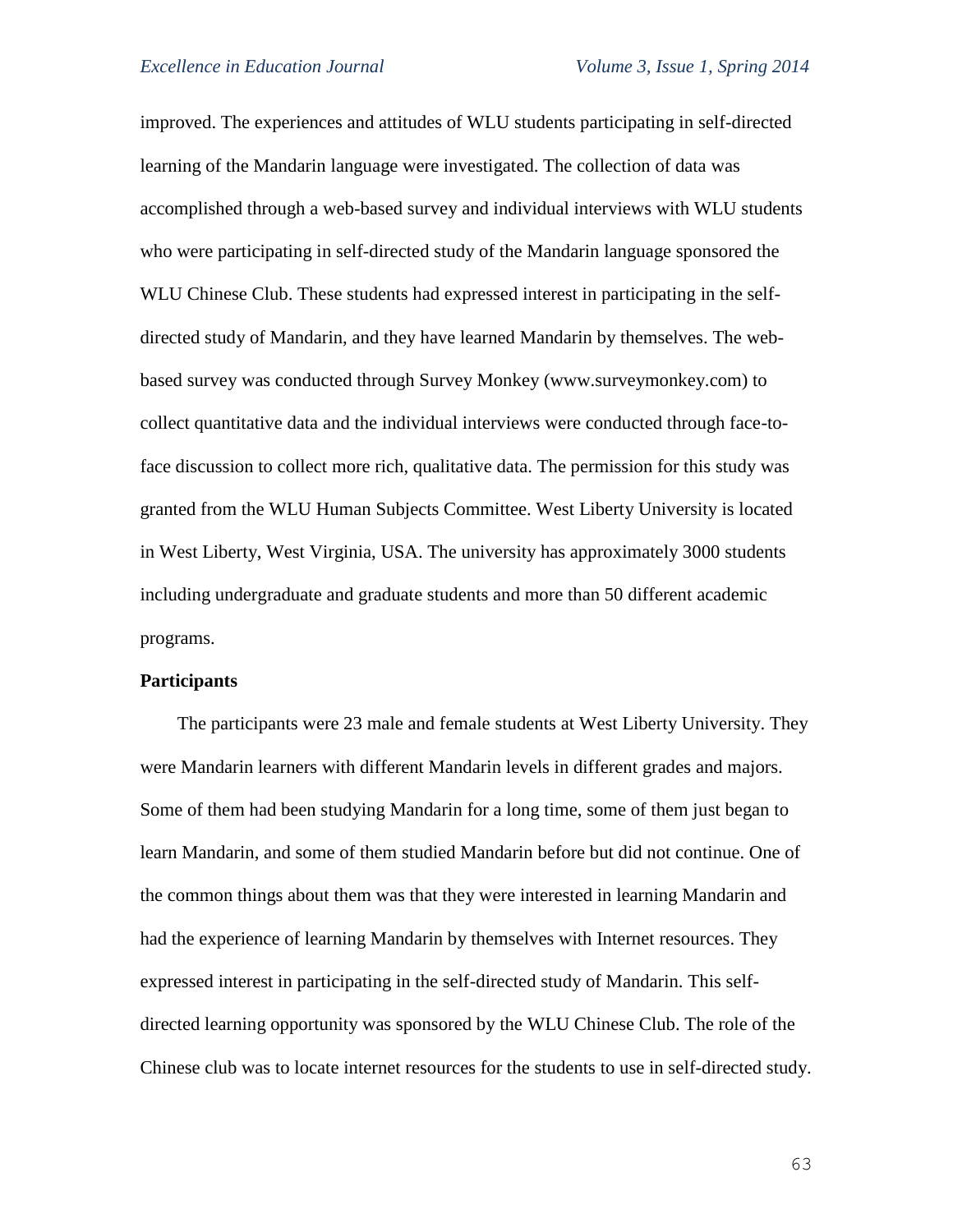# **Research questions**

Based on the research objectives and literature review, the research was focused on the following research questions:

1. How do students utilize Internet in their self-directed learning of Mandarin?

2. What are the advantages and challenges of web-based Mandarin self-directed learning?

3. What strategies could students use to enhance their web-based Mandarin selfdirected learning?

These questions were investigated through an online survey through Survey Monkey and individual interviews.

#### **Web-based survey**

#### **Advantages and challenges of a web-based survey**

A web-based survey is efficient and is becoming more user-friendly, and it can increase the response rate that may result in a more valid analysis of the data collected. (Greenlaw and Brown-Welty, 2009)

As Marra and Bogue (2006) concluded from Yun and Trumbo (2000), a web-based survey has the following advantages:

- Lower cost relative to other data collection methods
- A supportive environment for actual development of an

instrument

An online data collection product that for some populations may

facilitate a better response rates

Support for the data collection process; responses are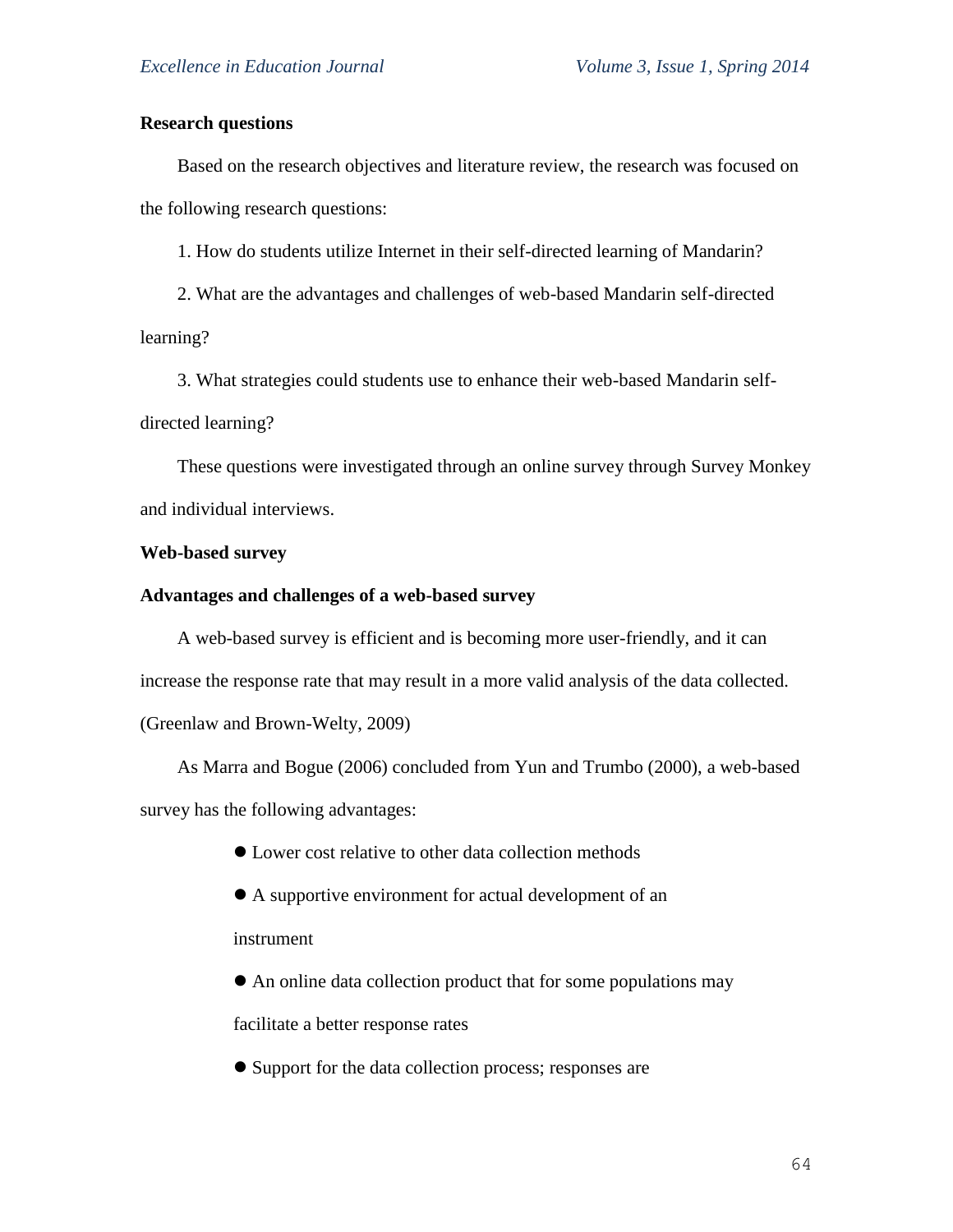automatically stored in the provider's database with the ability for you to download the results when you wish. This eliminates the need for manual data entry. (p. 2)

A web-based survey could reduce the time and cost of conducting a survey, avoid the often error prone, and tedious task of data entry (Solomon, 2001)

However, a web-based survey should be used with caution. Currently the biggest concern in a web-based survey is coverage bias or bias due to sampled people not having or choosing not to access the Internet (Kay & Johnson, 1999; Solomon, 2001). Solomon (2001) stated another challenge about a web-based survey:

> The Web is a very public place and unless steps are taken to limit access to a survey, it may be found and responded to by people who are not among those sampled by the researcher. This can either happen by accident or maliciously. Since one only has to "click" their mouse pointer on the "submit" button to respond to a Web-based survey instrument once it is filled out, it is also quite possible for respondents to either mistakenly or purposefully submit multiple copies of their responses. (p. 2)

#### **The use of web-based survey in this study**

Compared with a paper-based survey, a web-based survey is more convenient. It was difficult to schedule a certain time for a paper-based survey for all the participants, however, a web-based survey does not have this problem. Participants could finish the survey anytime, anywhere with the access of Internet and computer, or with other technology devices. A web-based survey saves time since the conductor does not have to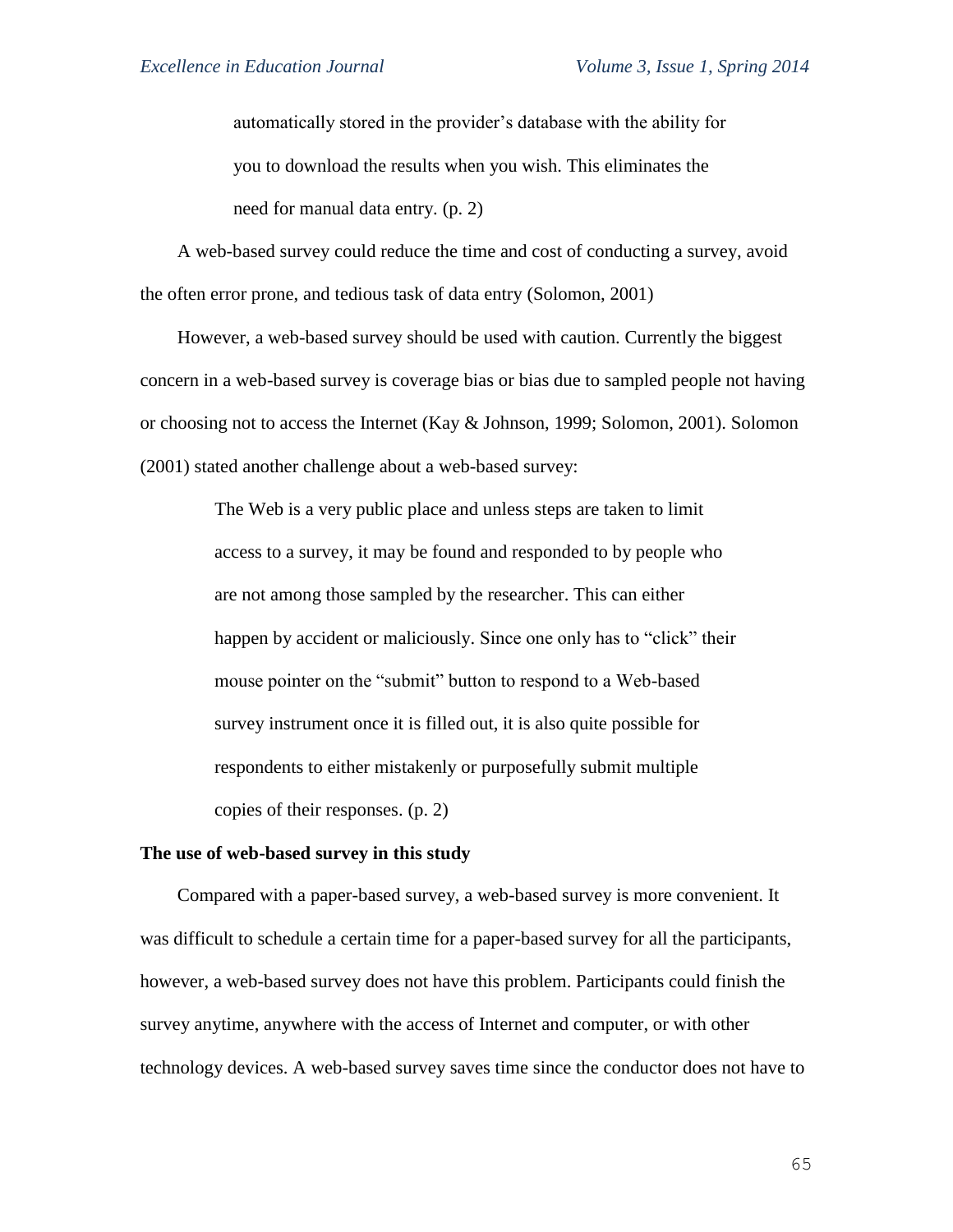hand out the survey to different participants and does not need to wait until the participants finish the survey. It saves paper, which is a good way to save resources. Moreover, it is more confidential since there is no handwriting and no face-to-face contact during the survey. The participants will not need to worry about the personal privacy. At last, a web-based survey usually has the function of gather data and analyze data, which is very convenient. All of the participants are accustomed to frequently accessing the internet for their classes. In addition, the web-based survey in this study was just conducted in a week, and it is not easy to be found without knowing the link. Even though irrelevant people find this survey, they are not likely to take this survey which they will not benefit from. Hence, the concerns of the literature are not applicable in this setting.

In the survey of this study, Survey Monkey (www.surveymonkey.com) was chosen as the web-based survey tool. An account needed to be registered before the survey could be conducted. With the free trial account, up to ten questions could be designed which is enough for this study. Various types of questions could be designed.

Ten questions were carefully designed and after finishing the design, there was a survey link. The link was emailed to all participants. From the management view, the number of participants was recorded and the survey results were very clear. Additionally, the data was gathered and analyzed by the system.

In the survey, basic demographics, the reason why the subjects use self-directed learning to study Mandarin, web resources they had been using, the difficulties they came across and the strategies they used, and their attitude to web-based self-directed learning of Mandarin were investigated. The link is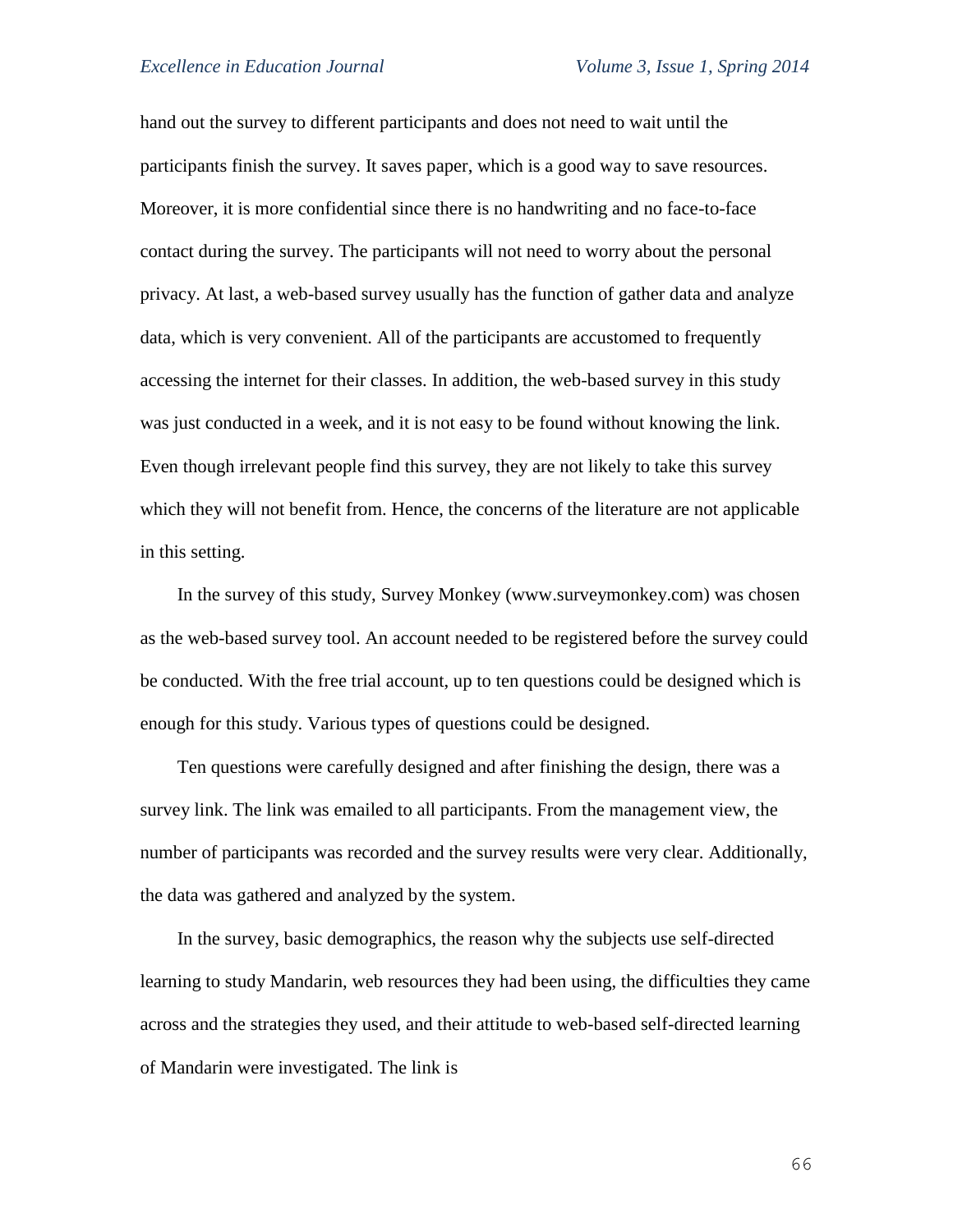[http://www.surveymonkey.com/s/YWHQLTZ.](http://www.surveymonkey.com/s/YWHQLTZ) The complete survey is attached at the end of this paper (see appendix A). In addition to this survey, in-depth interviews were conducted to provide more rich, qualitative data which complimented the quantitative data acquired from the survey.

#### **In-depth Interview research**

# **Definition, advantages and challenges of individual interview research**

An in-depth interview is defined by Boyce and Neale (2006) as a "qualitative research technique that involves conducting intensive individual interviews with a small number of respondents to explore their perspectives on a particular idea, program, or situation" (p. 3).

According to World Bank Institute (WBI) evaluation group (2007), individual interviews can often provide in-depth context, stories, and discussion related to one or more topics in an environment where the interviewer can ask for elaboration or explanation with follow-up questions. Individuals in positions of influence may also appreciate the additional personal attention that the interview can offer as opposed to a survey or focus group.

According to Boyce and Neale (2006) , in-depth interviews provide much more detailed information and provide a more relaxed atmosphere in which people may feel more comfortable having a conversation than through other data collection methods. However, in-depth interviews also have some limitation, including they are prone to bias, can be time-intensive, interviewer must be appropriately trained in interviewing techniques, and not generalizable. (Boyce & Neale, 2006)

As WBI evaluation group (2007) concluded, there are both advantages and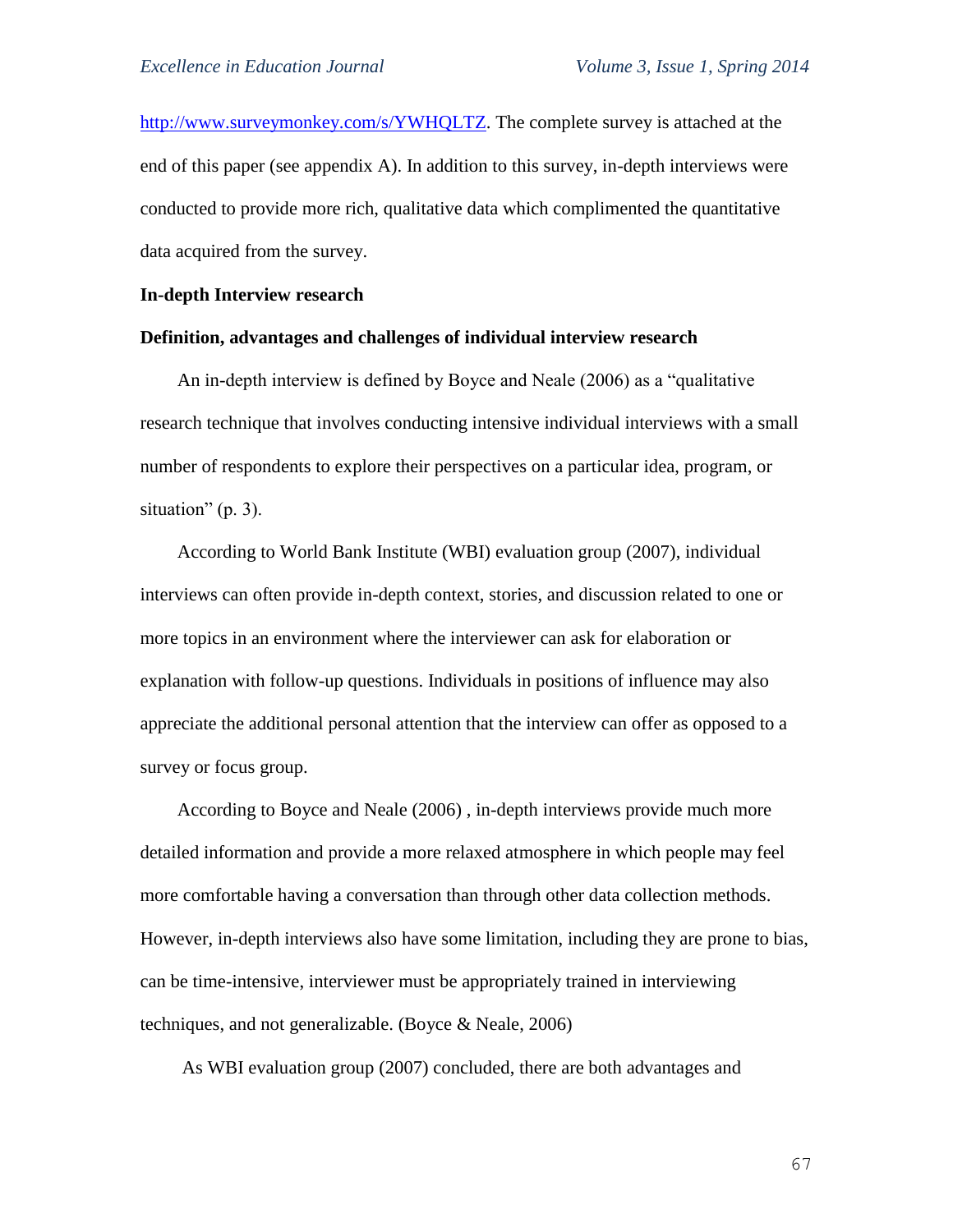disadvantages to individual interviews. Advantages include: Interviews typically allow for more focused discussions and follow-up questions; Individuals may offer information in interviews that they wouldn't offer in a group context; Interviews can be an excellent source for stories and context; the interviewer can observe the nonverbal behaviors of an interviewee. Disadvantages include: Time requirements for interviewers and interviewees can be significant; Interviews have the potential to reduce the scope and sample for data collection; The results of multiple interviews may contradict each other or be difficult to analyze; Interviewees may be biased or represent only a limited perspective on performance issues/themes. (p. 1)

# **The use of in-depth interview research in this study**

After participants completed the survey, I emailed a request for subjects to additionally participate in an in-depth interview individually. Six students responded and participated in the interview as well.

An informational letter for participants about this research project as well as the informed consent form were given to participants at the beginning of each interview (See Appendix B). The letter explained that there were no foreseeable risks associated with this project nor were there any benefits to the participants. There was no compensation for participants. Each of the interview discussions would be recorded in order to analyze the responses for patterns and neither the participants nor their responses would be identified in any way. Participation was voluntary and the participant could withdraw at any time.

When the individual interview discussion began, each participant received a written copy of the questions. I also read each question orally. This was done in order to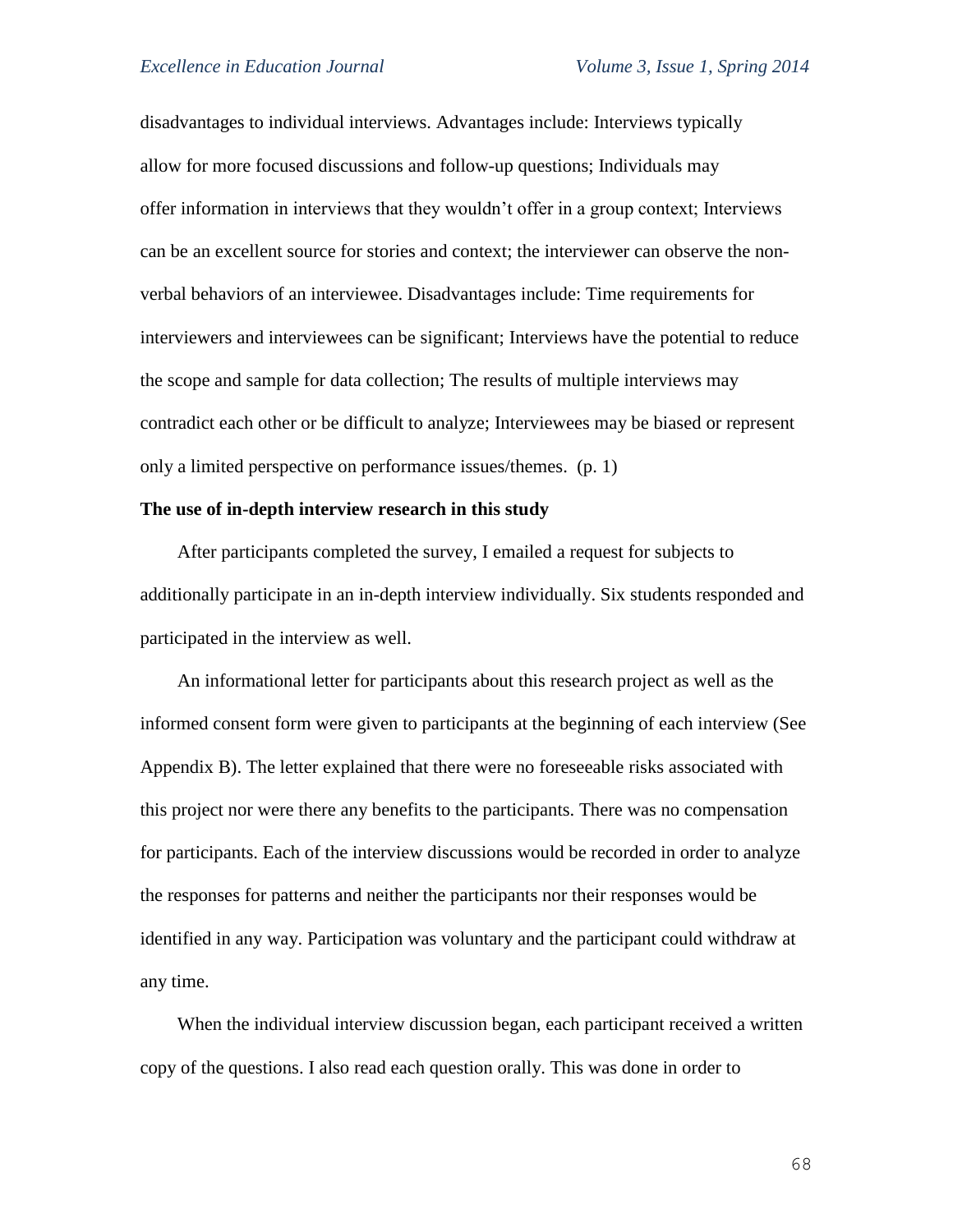accommodate visual and oral learning styles.

Eight questions were discussed in the individual interview:

1. Why did you choose to learn Mandarin?

2. What motivates you to use self-directed Mandarin learning with internet resources?

3. What type of internet resources have you used? Which have been the most helpful? Which have been the least helpful?

4. What benefits have you experienced from internet-based self-directed Mandarin study?

5. What challenges have you experienced with internet-based self-directed Mandarin study?

6. Do you anticipate continuing to learn Mandarin through internet-based self-directed study? Why or why not? Please explain.

7. Would you recommend to other higher education students learning Mandarin through internet-based self-directed study? Why or why not? Please explain.

8. What strategies do you think could be used to improve web-based self-directed Mandarin learning?

The interview was recorded on the Audacity program on both a laptop and cell phone simultaneously. Two devices were utilized for recording in the event that one did not record. At the same time, handwritten notes were taken by me, which included key points of the interview, notable quotes, and body language and mood of the participant. Sound checks were conducted before the interview to ensure that our voices were audible on the recording. Each interview was saved as an independent electronic file.

The data of the in-depth interviews was captured through a Tape-Based Abridged Transcript. As cited by Dr. Ann Gaudino (2008), Kruger and Casey describe the Tape-Based Abridged Transcript Approach by stating that it, "Relies on listening to a tape recording of each focus group and then developing an abridged transcript of the relevant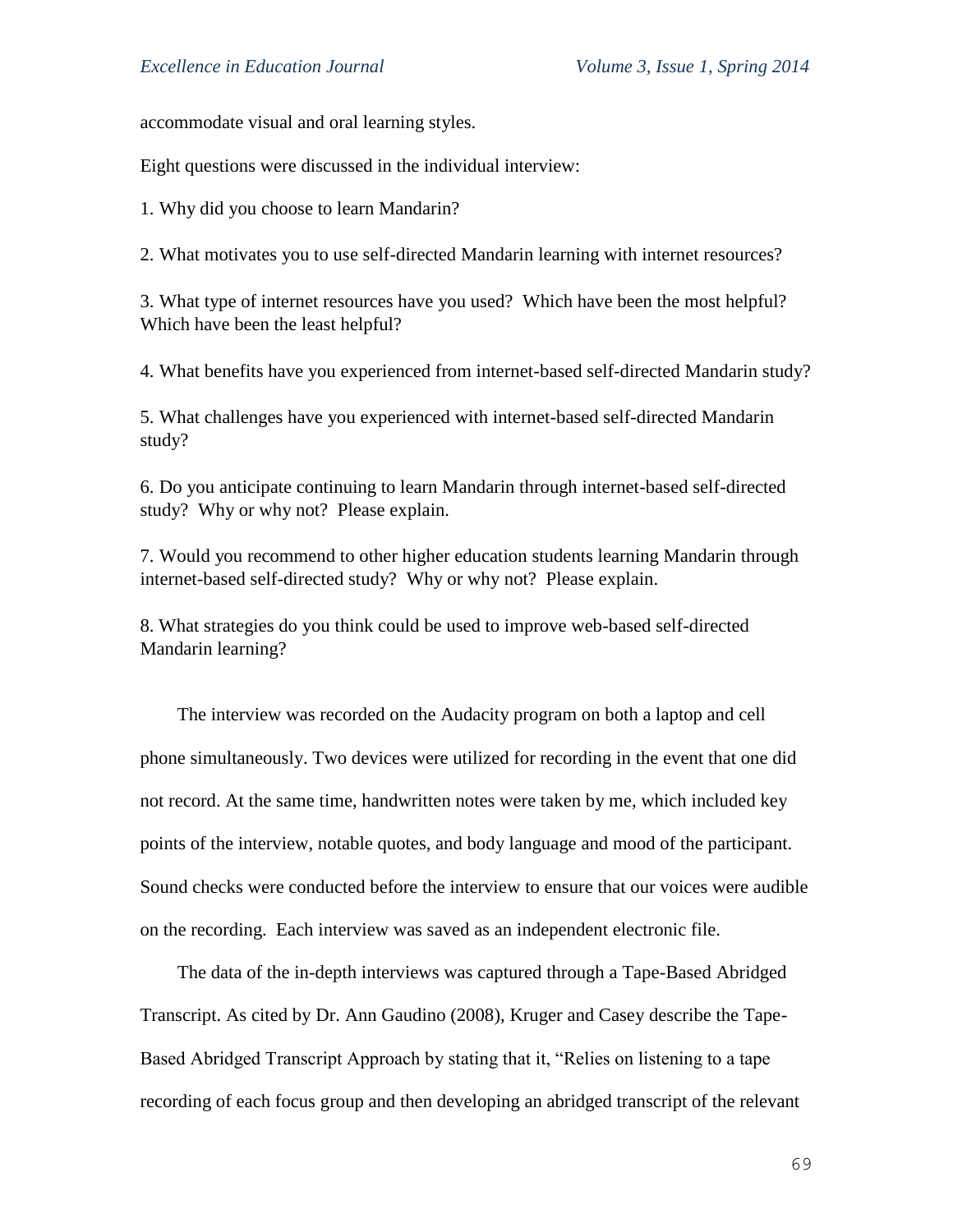and useful portions of the discussion…It is a condensed version of the focus group discussion with irrelevant conversation removed" (p. 131). The use of the Tape-Based Abridged Transcript approach in group interviews is a reference to draw from and to be used in in-depth interviews. In the following weeks, I listened to the recordings, took notes and organized the data from the interview in a transcript. This transcript was used to systematically address the research questions and present the findings.

## **Findings**

Twenty three WLU students participated in the web-based survey conducted through Survey monkey, including 14 females and 9 males. They include freshmen, sophomores, juniors, and seniors, with different majors and minors. Most of them have been learning Mandarin for several months to 2 years. Some of them just began to learn. Six students participated in the in-depth interviews. They were asked eight questions pertaining webbased Mandarin self-directed study. There were some similarities among their responses as well as some differences.

# **Reasons for Mandarin Learning**

Question 1 of the survey investigated the reason for the subjects learning Mandarin. About why they chose to learn Mandarin, 16 students chose "for personal satisfaction/personal reward", 5 students chose "it is applicable to my degree/career", and 6 students chose other. 26.3 % chose to learn Mandarin for their degree or career, as one student mentioned in the response, "I'm going to be working in China". 84.2% chose to learn Mandarin because of personal satisfaction or reward. Most of them chose to learn Mandarin not because of degree or career but personal interest. In the response, some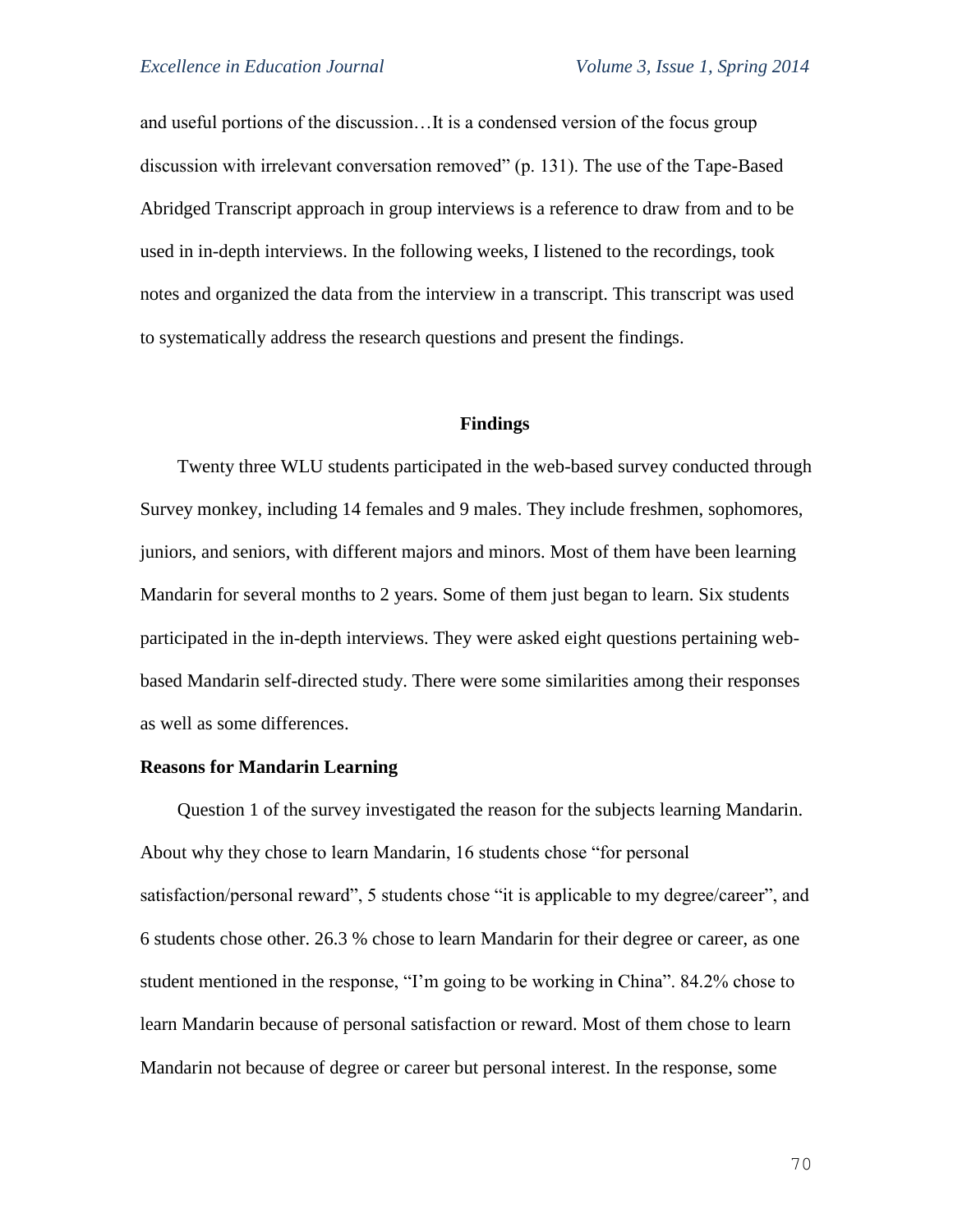students mentioned, "I have friends that speak the language, and hope to visit them in their home country", "I want to communicate with my Chinese friends in their native language."

Table 1: Reasons for Learning Mandarin



# Why are you/do you anticipate learning Mandarin?

70.6% of the students use self-directed study to learn Mandarin because there are no Mandarin courses available locally. 58.8% of the students feel they learn well through self-directed study so they use this method to learn Mandarin. Some students mentioned, "prior course work UT", "limited teachers in my area", and "convenience of using online" tools in my own time".

In the in-depth interviews, the subjects chose to learn Mandarin because of personal interest, traveling to China, or because of career.

Student G and student J expressed their interests in Chinese culture, history, and art. Student G said he used to like Chinese calligraphy, and "different Chinese stuff, like Jack Chen." He thought it would be fun to learn Mandarin. Student J said he was very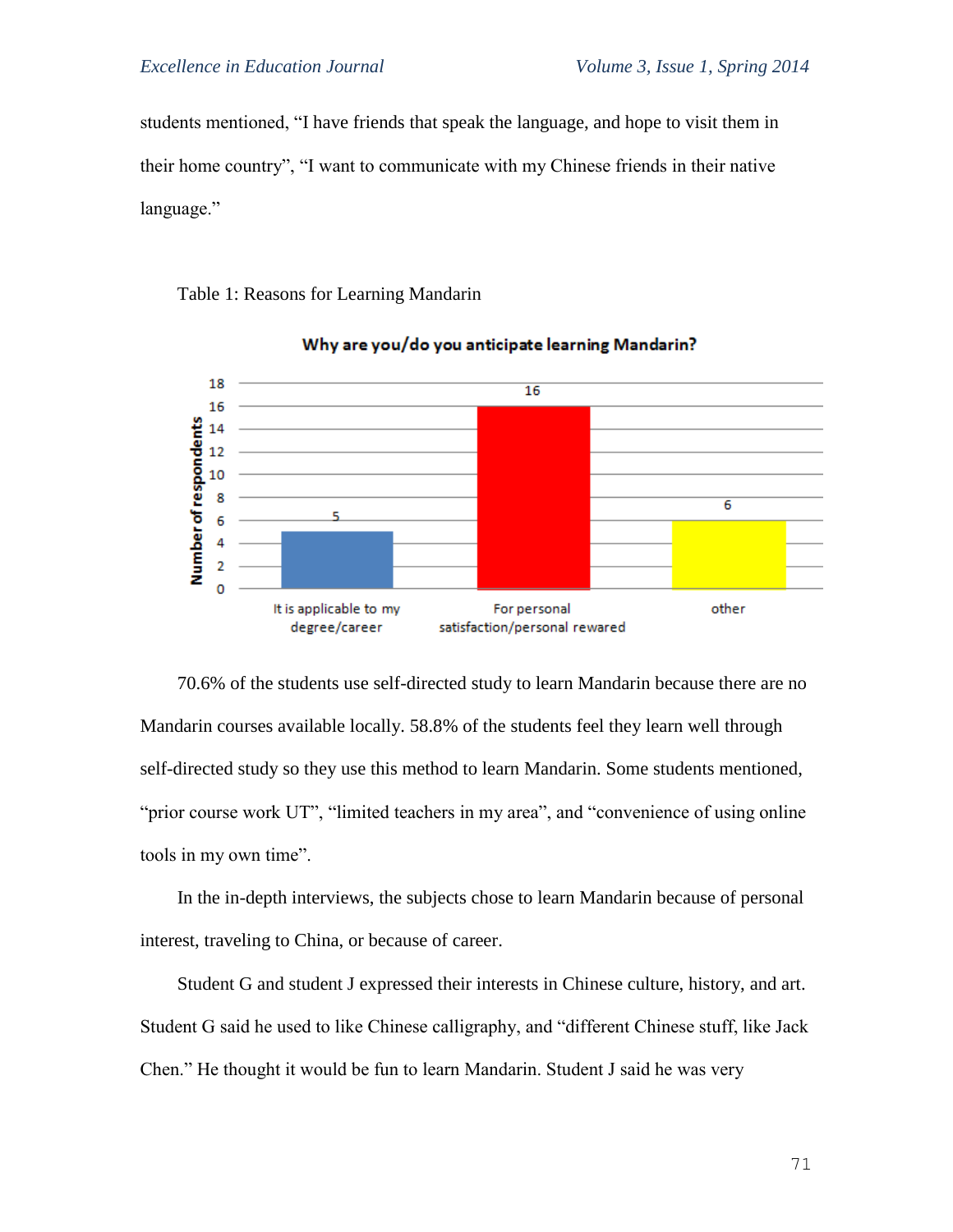interested in China, Chinese history, and Chinese culture, and he had a lot of great friends from China. Student S said Chinese characters look interesting and she would like to know more about Mandarin so that she can help her Chinese friends.

Student L and student N chose to learn Mandarin because they went to travel in China. They thought it would be better to learn some Chinese before they went there. Student N said, "I started learning Mandarin because I was going to travel to China and I decided that I need to at least learn a few phrases before I went there. Once I started learning it, I really liked it and I decided to continue. I now have quite a few Chinese friends, and I would like to be able to communicate with them. Also, I think it's really healthy for your brain to learn a new language and I chose Mandarin."

Student S and student A chose to learn Mandarin because they thought Mandarin may help their careers. Student A said, "It's my strong desire to learn Chinese language, to go to China, and to have a business with Chinese people. It will help my career. It will help me to interact with Chinese people when I do business with them."

#### **Motivations for self-directed Mandarin learning with internet resources**

About the motivations to use self-directed Mandarin learning with internet resources, most of the subjects cited convenience as the predominant factor in their choice to utilize internet resources. Student N said, "Internet resource for me is the most convenient because I have a very unpredictable and hectic schedule, so for me to access Mandarin learning tools online in my free time is the most convenient way to learn." Student J said, "With all the internet resources available, it is very easy to learn language very quickly. It's very useful for me even though we only have (Mandarin) lessons once a week to continue to learn and to learn more practically. We can find more resources to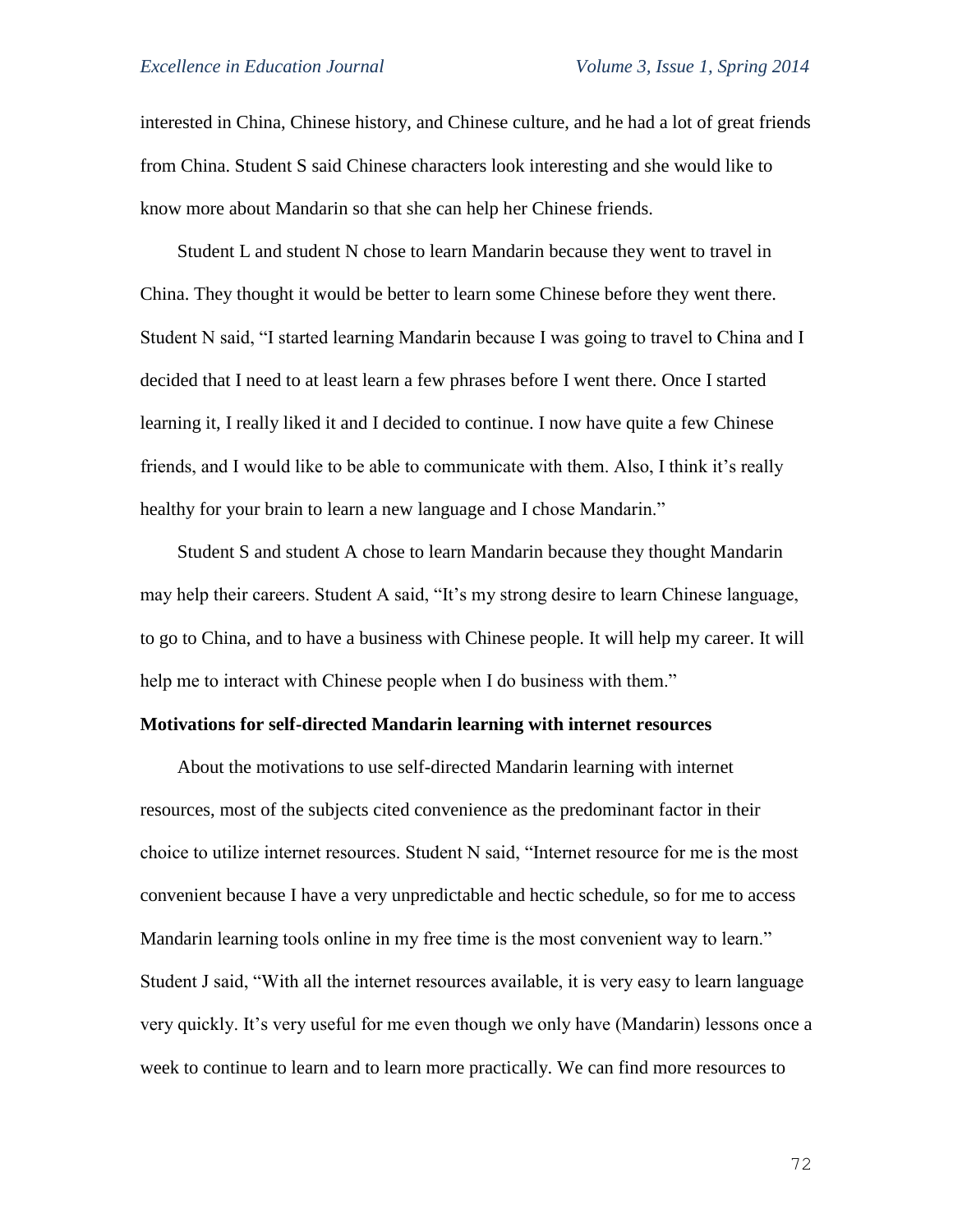learn in addition to the lessons. It's very convenient. " Student S said, "You can learn at home. You don't have to go somewhere else, or to pay to get the lesson."

In addition, student A mentioned that we need to be self-sufficient. He said, "You need to be self-sufficient. You need to do everything by yourself. The teacher is there and the tutor is there just to give you guideline, Just to help you when you face some problems. We need to practice online."

# **Web resources used for self-directed Mandarin Learning**

In the survey, pertaining to the web resources they have been using to learn Mandarin, 40% chose social media, 40% chose software, 46.7% chose apps, and 33.3% chose online program. The specific resources they have been using are TVB channel, YouTube, Skype lessons, Rosetta Stone, chinesetools.com, MIT open courseware, Mandarin Madness, Confucius Institute Online, Skype with friends in Taiwan and China, LinkedIn groups, Google app, QQ/Weixin, and TrainChinese.com. Some of them also mentioned that they learn Mandarin through In-law family member and interaction with people.

In the in-depth interviews, as to the internet resources the subjects have used, which have been the most helpful and the least helpful, they gave various responses. Students used a variety of different internet resources, but they did not all utilize the same programs. Student N said she used Rosetta Stone. She said, "It was good, but it was not my favorite because it doesn't explain things, and it just makes me kind of guess." She used a website called trainchinese.com, and she had an iPhone app for it. "It is great because it is a free tool and it has a very good flashcard system and really good dictionary. It is very helpful." she said. Aside from that, the other primary sources she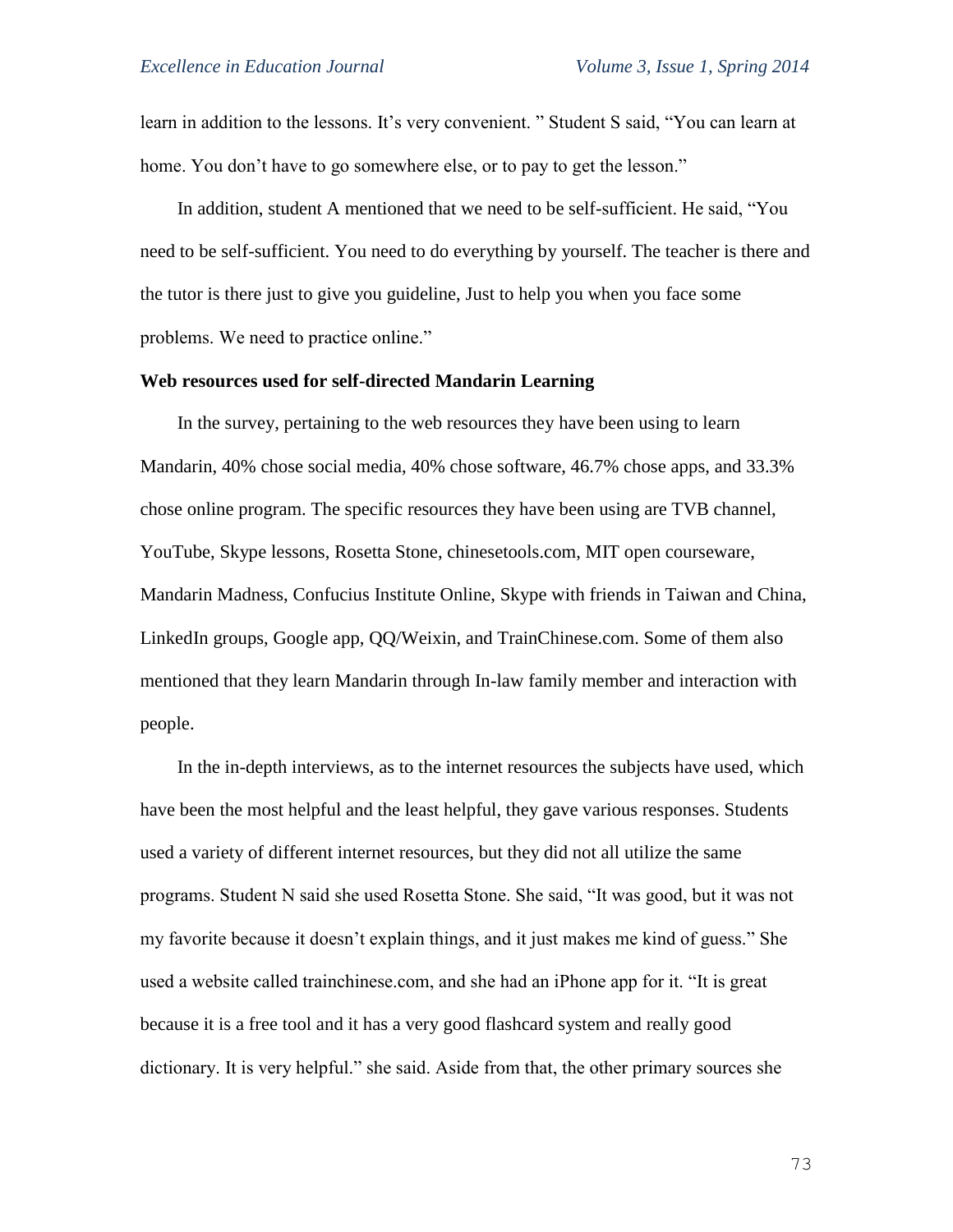used were YouTube videos. She found several programs that have free videos online and she has watched yoyo Chinese which has a paid program but she used the free videos. She is currently looking into Livemocha.com, which is social networking style of language learning, but she found a coupon online to purchase the program, so she might be using that in future.

Student G also used the YouTube videos, however, he could only find some short lessons teaching phrases such as "hello, goodbye". He could not find long lessons and he found that he had to pay most of the resources online. Student L used Rosetta Stone and a translation website. She said, "Rosetta Stone was helpful because you can not only read it and it has pronunciation. The translation website wasn't that helpful because it just told the meaning without pronunciation."

Student J used the Confucius Institute Online. He said the program teaching how to write Chinese characters with strokes was very helpful. Student S used an app called Lingo. Student A used a website called chinesetools.com. He said, "It's very userfriendly. They have lessons uploaded. You can choose the lessons. They have audio and video tracks. It has pronunciation to help people to learn. It's interesting."

### **Benefits of web-based self-directed Mandarin learning**

In the term of benefits they have experienced from Internet-based self-directed Mandarin study, the flexibility and convenience are the main benefits.

Student N said,

Flexibility and convenience are definitely the main benefit, and being able to study what I want to learn in my own pace, for example, if I were taking a structured class, even if I knew some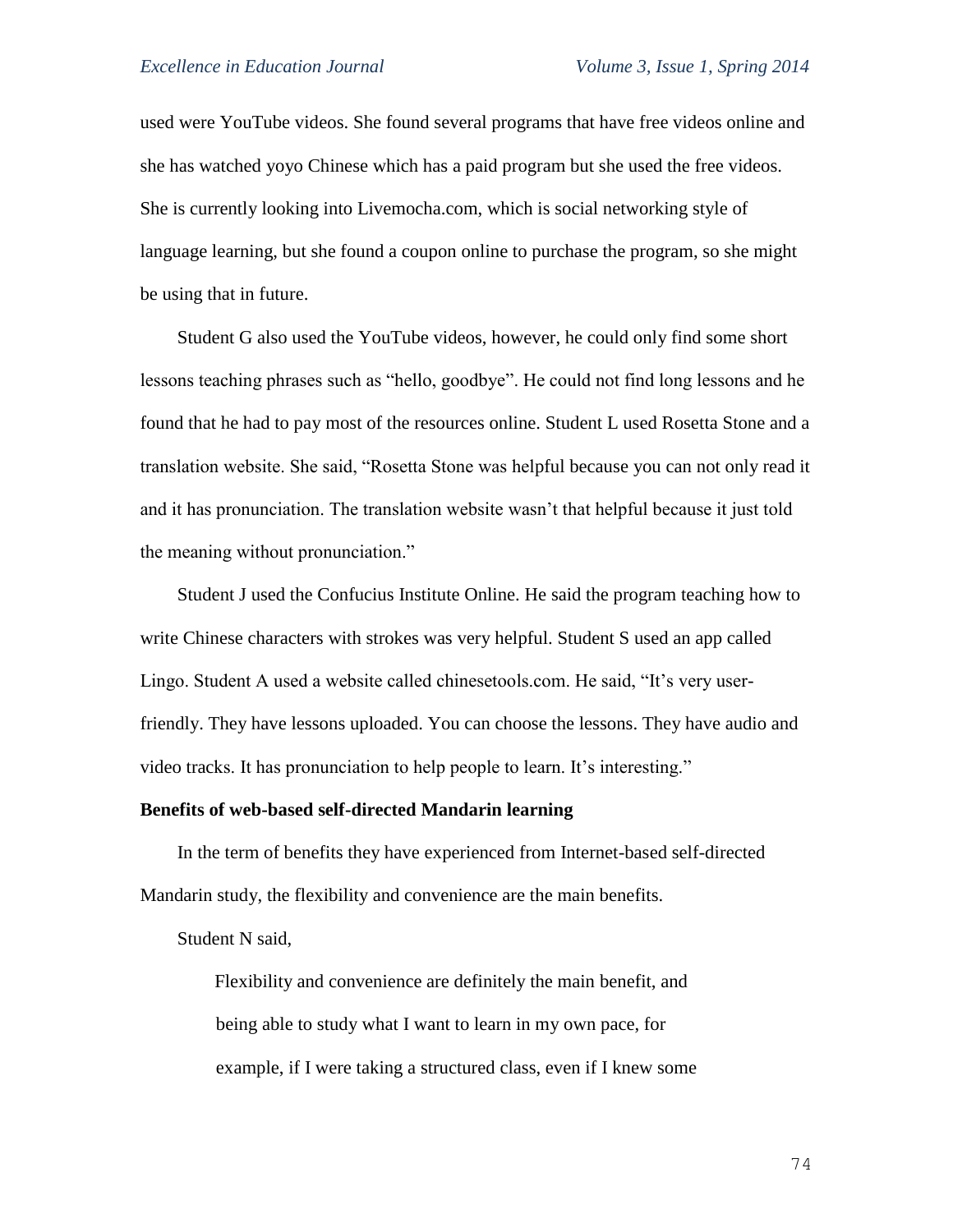of the things already or even if there was something that I wasn't particularly interested, that was the subject matter the class would be. Whereas, when I have self-directed online study, if I think of a phrase that I want to know how to say or if I think of a grammatical concept that I want to know more about, can look that up and I can go directed to what I want to learn about.

Student G had a similar idea about the convenience, he said, "With YouTube videos, you can stop it and relisten to it, and you can continue where you left off. You can listen to it from anywhere you like". Student S said, "It helps me to get an idea, and helps me to practice more in Chinese. And it saves time." Student L said she learned a few word at least before she went to China. Similarly, Student J said, "It's really helpful to see it practically, and see how to apply it in everyday life."

### **Challenges of web-based self-directed Mandarin learning**

From the survey, as to how much they enjoy learning Mandarin through selfdirected study with internet resources, 14.3% chose very much, 38.1% chose much, 38.1% chose not much, and 9.5% chose not at all. Most of them are satisfied with learning Mandarin through self-directed study with internet resources.

With regard to difficulties they have encountered, there were various difficulties with self-directed study of Mandarin using web resources, as we can see from the following table.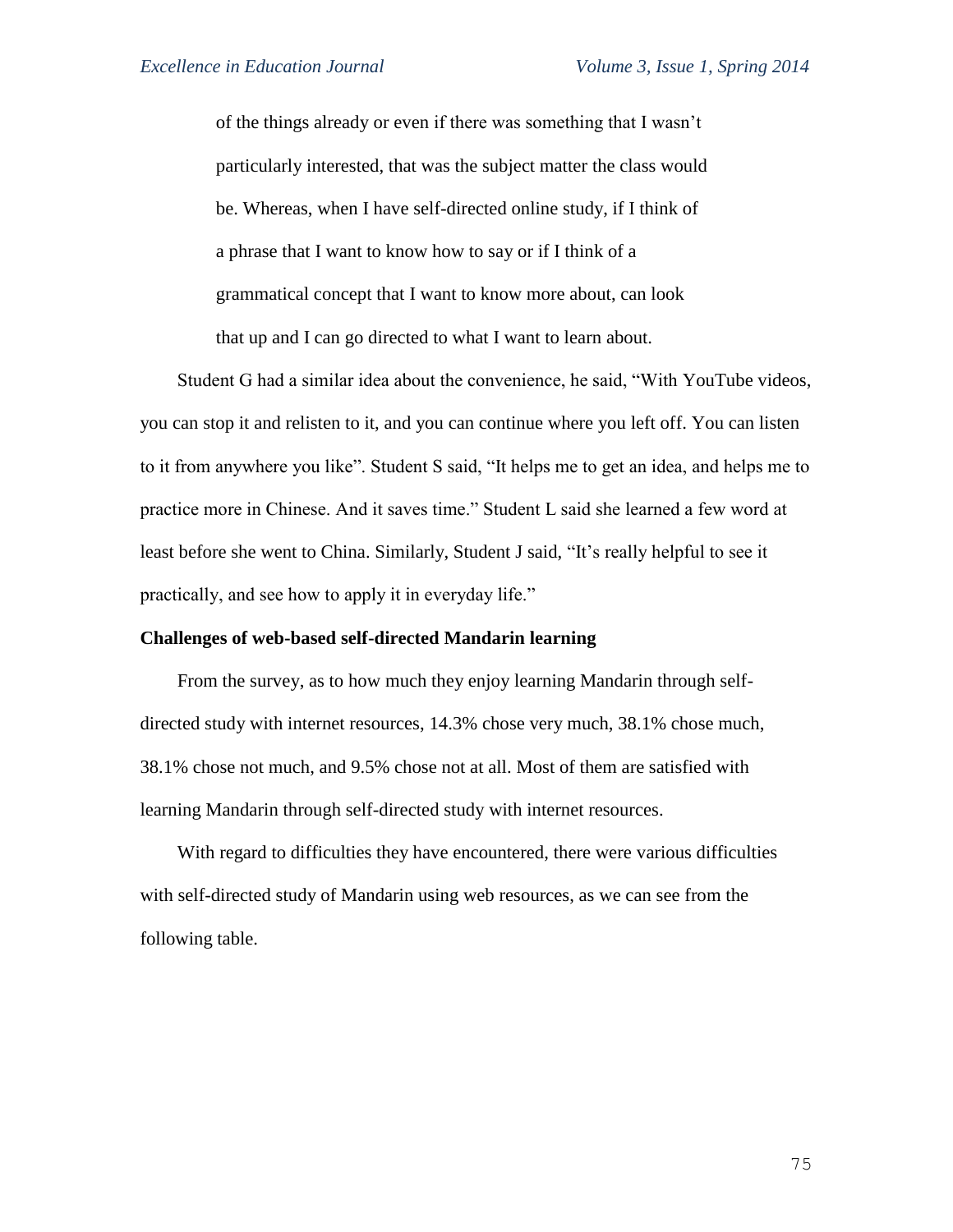

Table 2: Difficulties experienced in self-directed Mandarin learning

Only 10% of them are not accustom to internet resources and would rather use textbooks, so most of them feel comfortable to use internet resources to learn Mandarin. The other main difficulties they have encountered are about economy, internet resources, interaction, and self-motivation. 50% of them don't want to pay for the services. 40% of them can't find appropriate internet resources, 25% of them lack of interaction with an instructor and peers, and 45% of them have difficulty with self-motivation. In other responses, some students also mentioned about time management. One student wrote, "I don't have a lot of time for study".

In the in-depth interviews, students talked about the challenges they experienced with Web-based self-directed Mandarin learning. They experienced different challenges, for example, the cost, the website does not work sometimes, difficulty in pronunciation, and most of them mentioned about interaction. Student N said,

> Some of the challenges are that almost all of the resources that are of value have a cost and while that's acceptable for a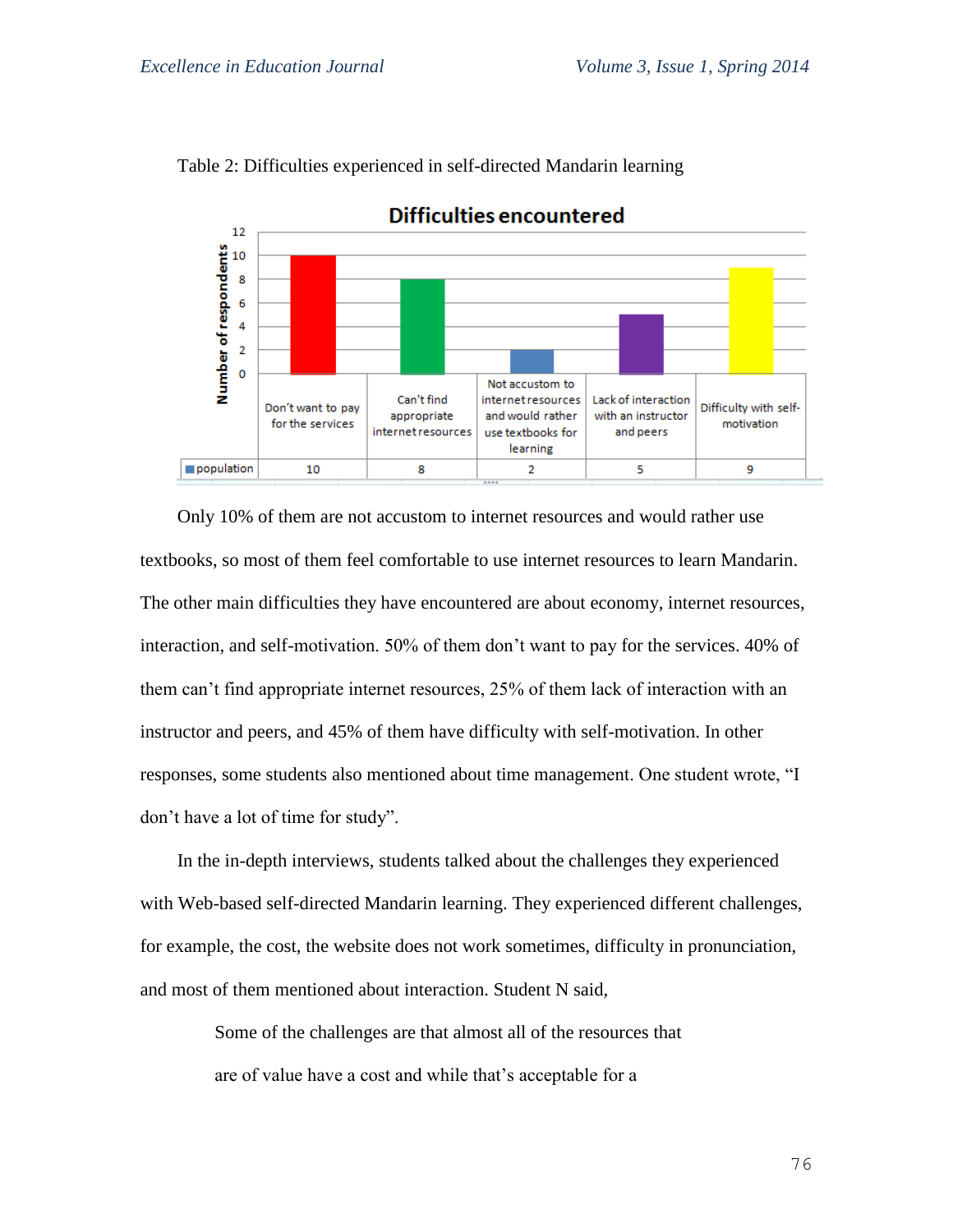company who want to pay for the services, you can't sample what you options are, because you have to pay for them, it's hard to find the one program that exactly right for you without trying everything out first. Other than that, Sometimes it's just easier to have a concept explained by a person rather than trying to figure it out for yourself.

Student J said, "The link didn't work. The website was under construction. Technology doesn't always work." Student L said, "Pronunciation is the challenging part as the translation website just gives the meaning without pronunciation."

Most of the students mentioned about the challenge of interaction. Student G said,

The biggest thing is when you listen to it online, it is difficult to remember how the sentence structures are. When you listen to it online, they just tell you the sentences... The easy way to do that would be get out of in public and practice with real people. (There is) no chance to ask and interact online.

Student N said,

Sometimes it's just easier to have a concept explained by a person rather than trying to figure it out for yourself. Probably, the biggest challenge is just not having a real person to speak with. Like, in order to practice my skills, I have to be able to speak out loud in Mandarin to another person who knows what I'm trying to say and can correct me when I don't have another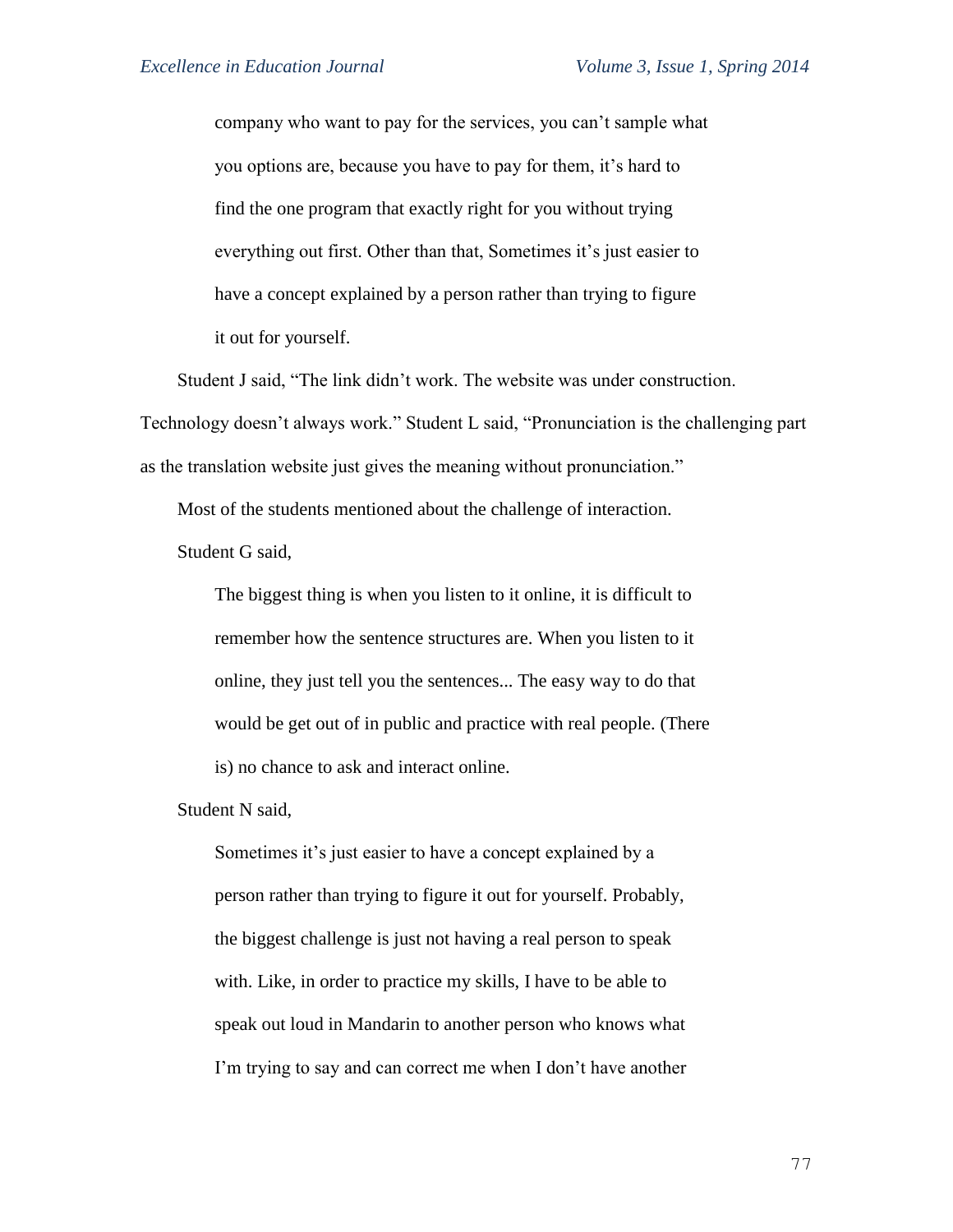person there cooperating with me, I have no idea how well or how poorly I'm doing.

#### Student S said,

I'm more a face-to-face interaction person. The Internet couldn't interact or give tips for me, like I have to roll my tongue or do it certain way to get the word it right when I want to say or repeat some words. Because some people have hard tongue to pronounce, if they don't have the way to do it, it's hard to get the pronunciation right.

Student A said,

I have nobody to talk with in Mandarin. No people to interact with. It's one-way communication. No two-way interaction. You can listen to them, you can watch the videos, but there is no way to check your understanding or if you have the correct pronunciation. Interaction is the main challenge.

### **Strategies to improve self-directed Mandarin learning**

In the survey, subjects used a variety of strategies to improve their self-directed learning of Mandarin. As we can see in the following chart. 57.9% use self-motivation, 47.4% look for learning partners, 36.8% use self-monitoring, 26.3 % use study plan, 26.3% improve technology skills, and 15.8% use self-reflection. A large number of them are inclined to use self-motivation and looking for learning partners. A few of them prefer to use self-monitoring, study plan, improving technology skills, and self-reflection.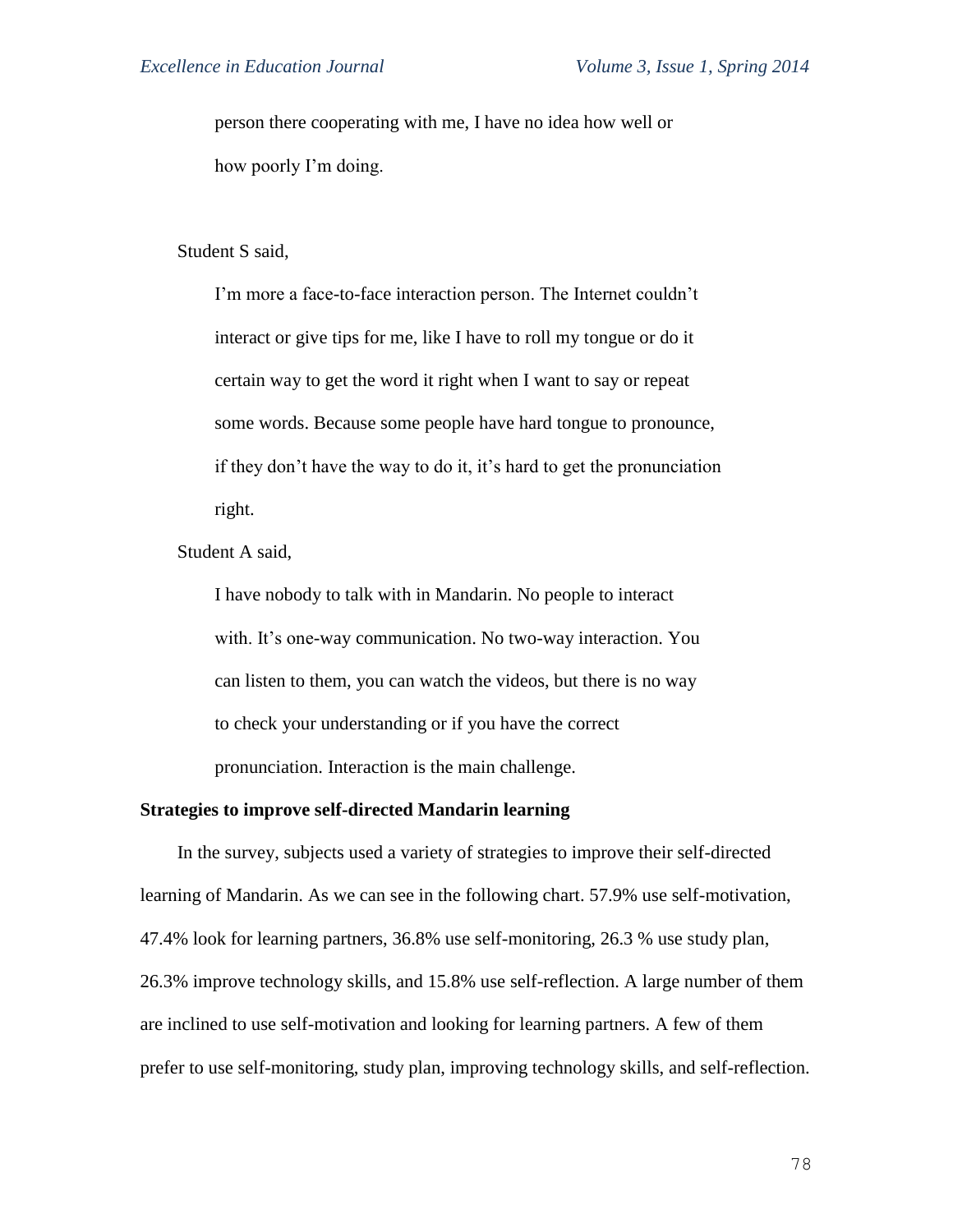

Table 3: Strategies for improving web-based self-directed Mandarin learning

In the in-depth interviews, as to the strategies used to improve web-based selfdirected Mandarin learning, most of them emphasized the importance of improving interaction. Student L said, "It would be beneficial to study with someone who already knew it, you can practice conversation with each other, interaction is very important." Student J said, "If we can get face-to-face interaction with the person who can speak mandarin, we can just like slowly learn to speak with them over like webcam or something, we can actual practice in everyday use." Student G said, "Instead of just listening to it, writing it down, and having scenarios that would have you interact, if there is a web program where they would ask you or in later stages that ask you questions that you have to reply in the language in order to move on or go on with it, that would be better to know you have a better understanding of the language that you are learning." Student A said that facilities are needed to increase interaction, and increase the authenticity, namely increasing the learning of Mandarin in the right way. Student N stated that the new websites like livemocha and busuu.com that make a social media interactive format are probably at the forefront of new language learning.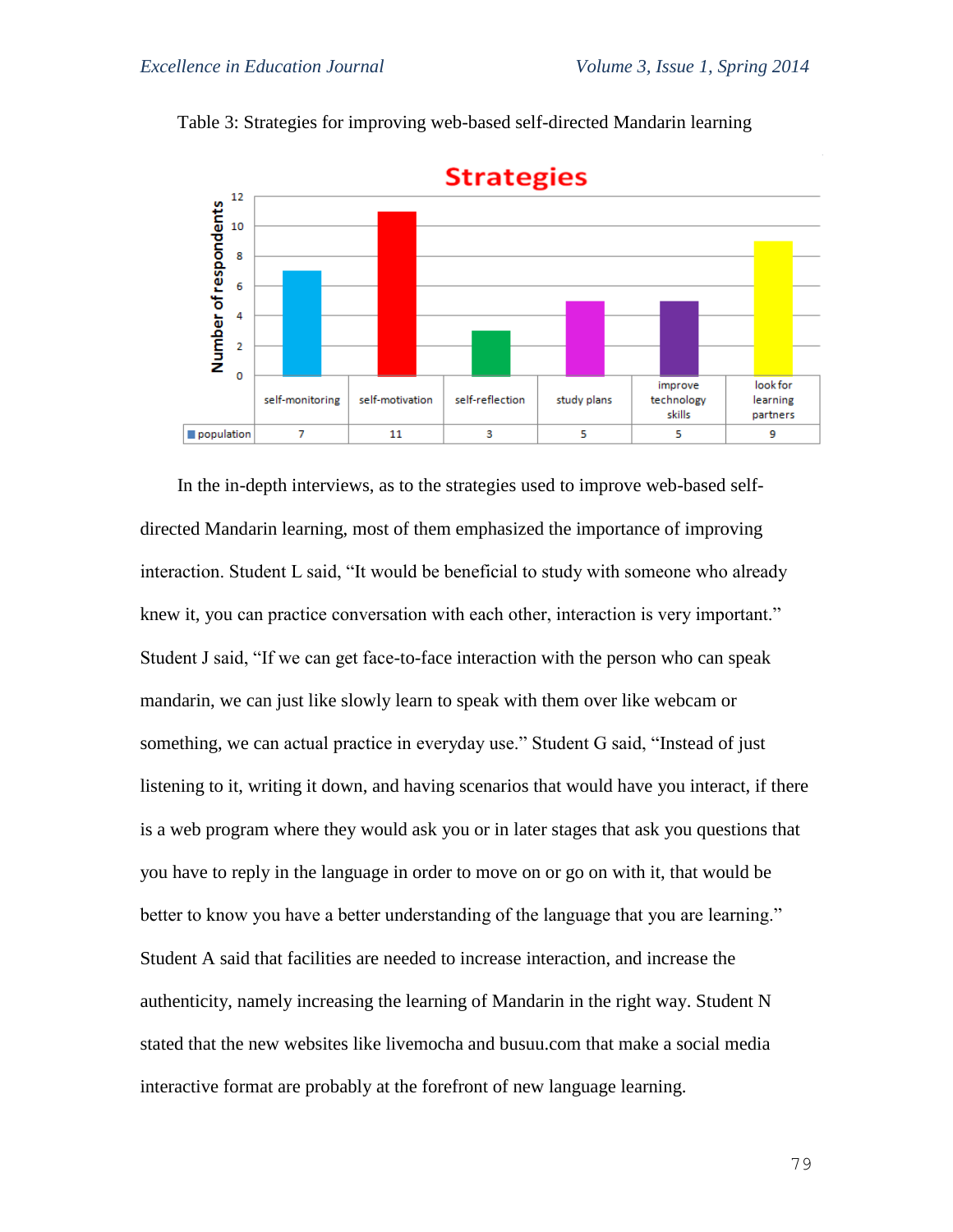Student N also expressed the strategy of choosing good internet resources. She said, The best thing to do is to really look into the different programs that are available. Try out gives you a better idea what you are looking for....Don't only commit to one program. For example, when I was using Rosetta Stone, I was picking up things, and I understood what Rosetta Stone wanted from me, they want you to intuitively figure out what these things mean without being directly told in your own language, but what was helpful for me was looking at Rosetta Stone and getting an idea of what it was, then looking it up in a dictionary or in a grammar book, or finding a video to explain it. Because for me, in my learning style, I really need to have the grammar explained or the structure of the language explained to me.

Student N also mentioned about choosing good internet resources. She recommended video with a person demonstrating how to say and how to do, and something interesting to catch attention, like cartoon and pictures. Student A suggested some chat rooms, and some tests. He stressed that the tests are not just about writing, but pronunciation. He expressed that because there are many words with similar pronunciation, if people can't get the correct pronunciation, the words will mean something else.

# **Whether or not to continue to learn Mandarin through web-based self-directed learning**

In the survey, as for whether or not to continue web-based self-directed study of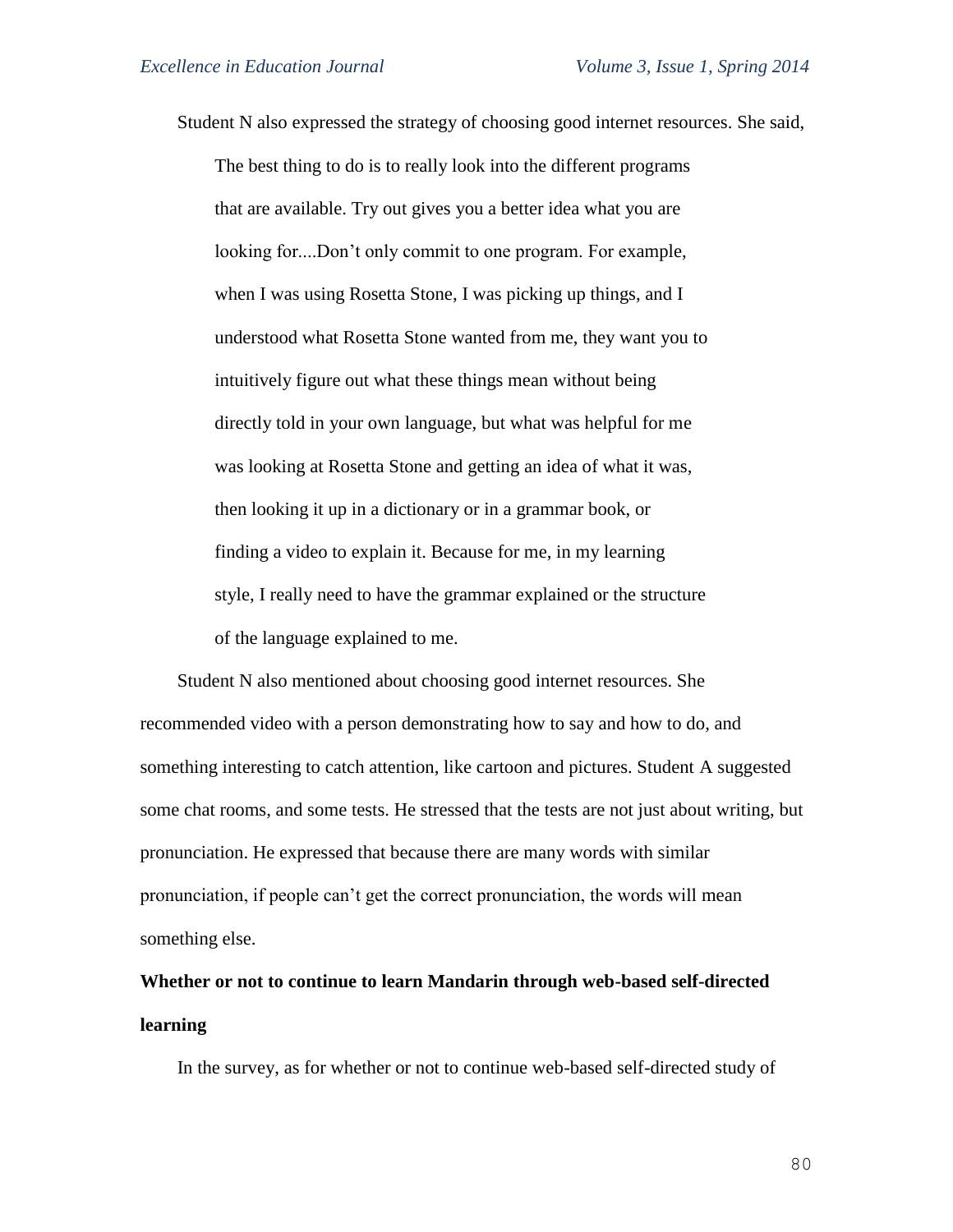Mandarin in future, 13 students chose "yes", 9 students chose "no", and one student skipped this question. 59.1% of them would like to continue this type of Mandarin learning. Some students mentioned in the other response that, "sure if I get appropriate program for that", "I need some help", "I love Mandarin! I intend to continue using it", "I want to meet more educated Chinese speakers so I can learn from them", "Convenience of studying in my free time, combined with limited other resources are the two biggest factors that determine my online self-directed Mandarin study habits",

> Although it is difficult to learn a language by yourself because language can be best learned living with the people who use the language. It's a matter of daily practice, but we are trying our level best and also we are observing some changes in Mandarin understandings and speaking day by day. So hopefully we will do it better in the future.

In the in-depth interviews, as to the question "Do you anticipate continuing to learn Mandarin through internet-based self-directed study?" all of them said "yes".

Student G said he liked educational material online most of all. For Mandarin, if he could find a better program that is not expensive or free, he will definitely continue. Student L said, a higher level of Rosetta Stone is needed, if she goes back to China again. She would be willing to pay a nominal fee to access a more advanced program. Student J told me, "Yes. When I get more time, I will do it a lot. It will help me to practice. No one in my family speaks Chinese. It will give me a good chance to practice."

Student S prefers to learn Mandarin face to face with other person. She will use the internet as a resource, however, it is not a main part. Student N said, "Yes. Now that I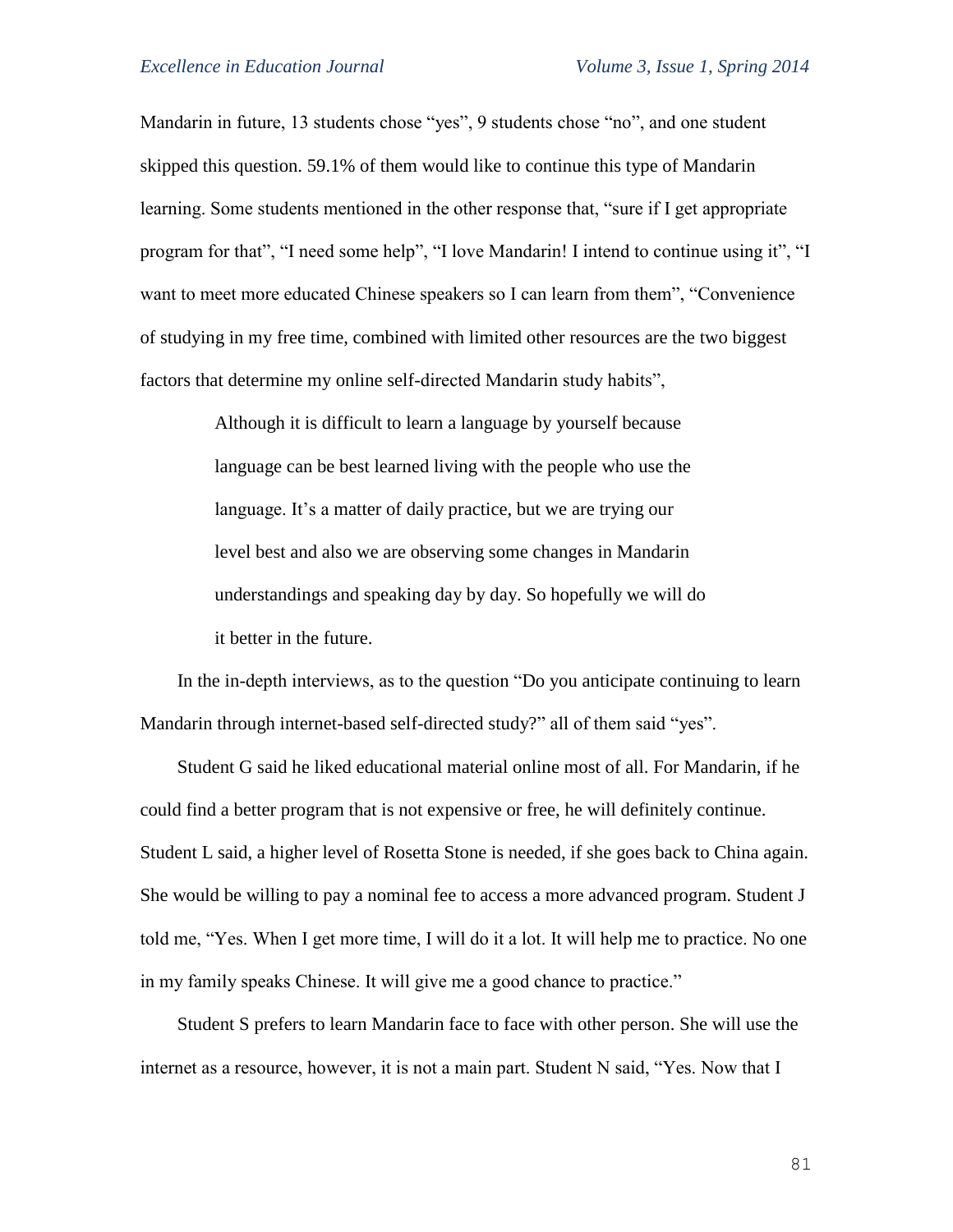have been looking at online resources for a couple of years, I'm getting a better idea of what it is that I want from a language program and I think I can better judge when I decide to purchase a subscription. I'll have a better idea what I'm looking for and I'll be able to pursue that more effectively." Student A said, "I want to do business with Chinese people. I'm determined to speak Mandarin and get Chinese knowledge. There are challenges, but I still need to work on it. There is nobody to teach me or guide me. Internet is the only way to learn Mandarin for me."

# **Whether or not to recommend to other higher education students learning Mandarin through web-based self-directed learning**

About whether or not to recommend to other higher education students learning Mandarin through internet-based self-directed study, student N and student S both agreed and disagreed.

Student S thought it would be better for people who already know a lot of Mandarin to use self-directed study with internet resources. She said, "If the higher education students already know a lot of Mandarin, internet will be good. They already have an idea about Mandarin. " Student N said,

> "For the yes, because it does allow you to study on your own time and to find what resources work best for you. But on the negative side, you do have to be very self-motivated and structured in order to get anything out of it, because if you don't constantly keep it up, you will forget things, and also being a college student, means that I have classes that are requiring deadlines that that be other obligations, and for me, sometimes it's difficult to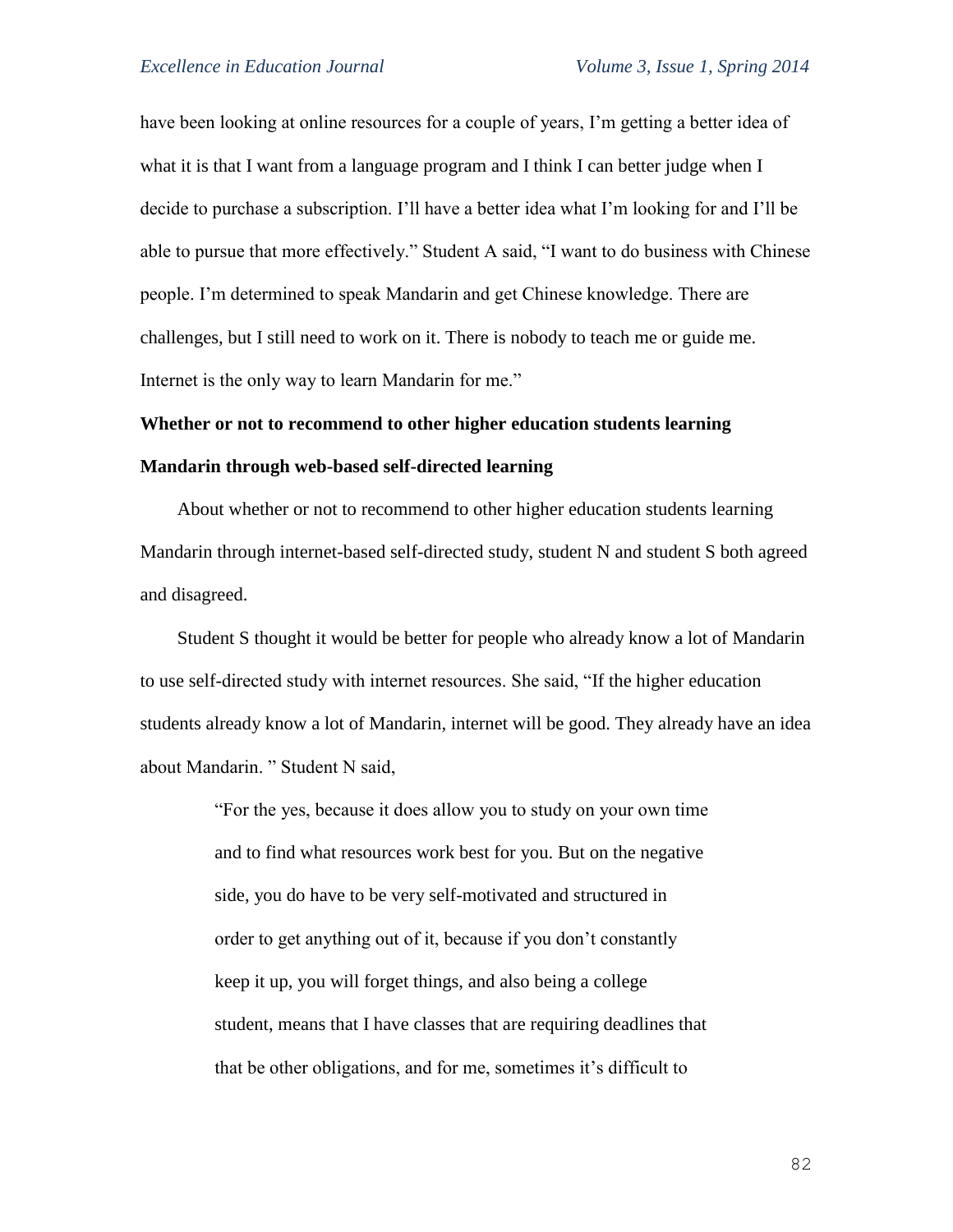find time to study Mandarin, because I do have so many other pressing things. But I would say for someone who is graduating or for someone who is moving on from college, I think it's a perfect way to continue to activate your brain and continue learning into adulthood."

Student G, student L, student J, and student A all said "yes". Student J said, Especially when you are learning characters. It also gives you more time to practice. In the class, we only get an hour. With the internet, you can have as much time as you want and practice as much as you want. But don't use internet resources alone. Get a Mandarin lesson and someone you can practice with. Having practice time is really important on Internet.

#### **Conclusion**

From the findings of the web-based survey and in-depth interviews, we can see the similarities and differences of the subjects' responses with regard to the survey and interview questions.

One thing surprised me is that most of the subjects chose to learn Mandarin for personal reasons. They have a real interest in learning Mandarin. We can see this result not just in the survey but also in the in-depth interviews.

Students have been using various types of Internet resources to learn Mandarin. Although there are some free online resources for Mandarin learning, most of them are not experienced to find the appropriate resources. Many of them have difficulty in finding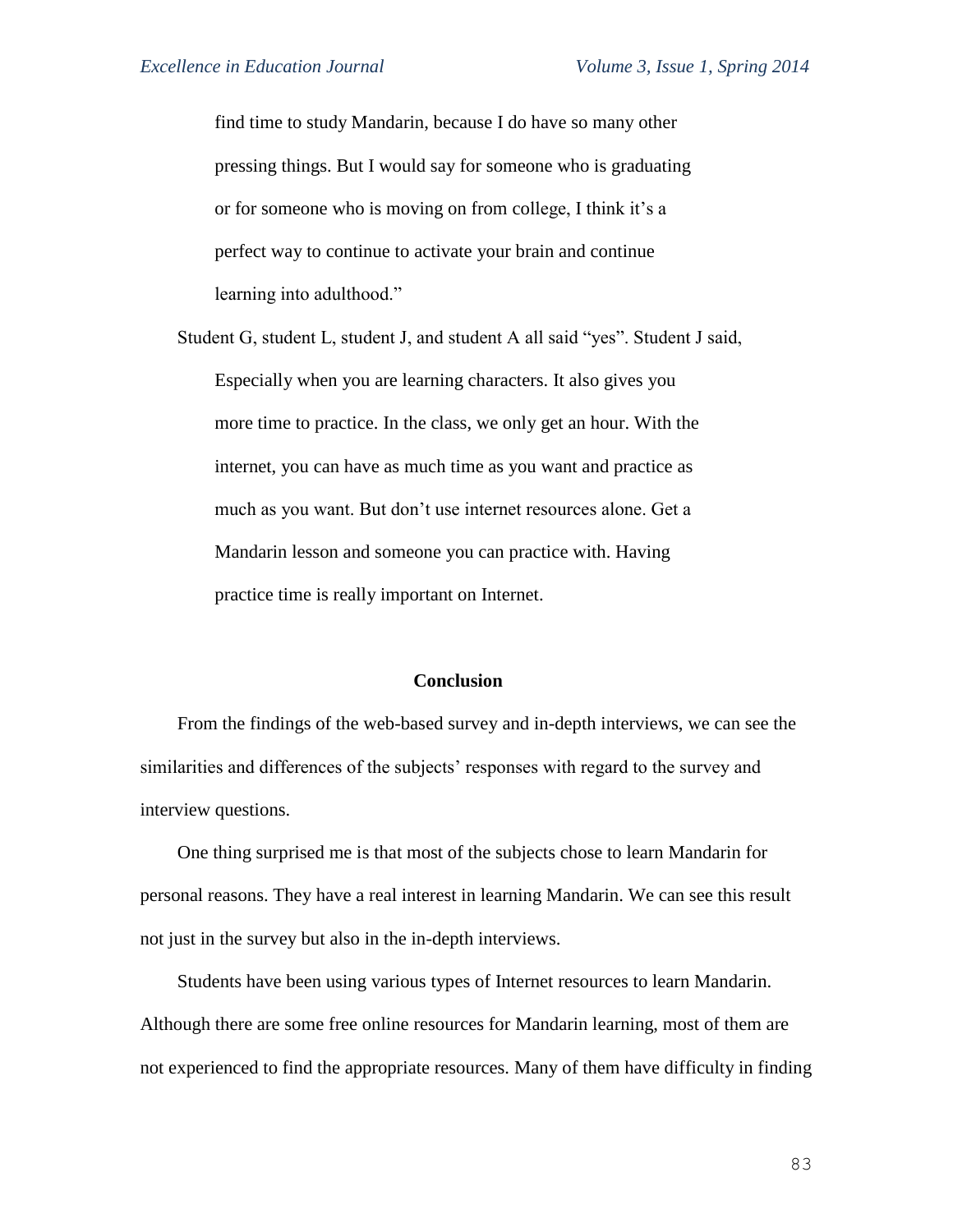appropriate Internet resources. Even if there are some very good online tools that they can choose to learn Mandarin, however, the cost is a difficulty. However, students could still make good use of the free online resources to learn Mandarin.

The convenience and flexibility are the main benefits which the students have experienced, and this aligns with the literature. Students have also experienced some challenges, such as the cost of the Internet resources, difficulty locating appropriate internet resources, difficulty with self-motivation, difficulty in pronunciation, and lack of interaction with other people which they believe is beneficial to language learning. The main difficulty they encountered is the challenge of interaction, which was mentioned the most by the students. This was not revealed in the literature.

As to the strategies, various strategies have been used by the students, such as selfmonitoring, self-motivation, self-reflection, study plans, improve technology skills, and look for learning partners. Besides the strategies of self-monitoring, self-motivation, study plans, and improve technology skills, which have been discussed in the literature, the subjects also have utilized the strategies of self-reflection and looking for learning partners. In addition, the predominant strategy most of the subjects emphasized is to increase interaction.

Most of the students have enjoyed learning Mandarin through self-directed study with internet resources. Most of them will continue to learn Mandarin through web-based self-directed learning as well as recommend this method to other higher education students.

This was only a small scale research at West Liberty University which only involved 23 students. A significant limitation of this study is that it examined the topic with a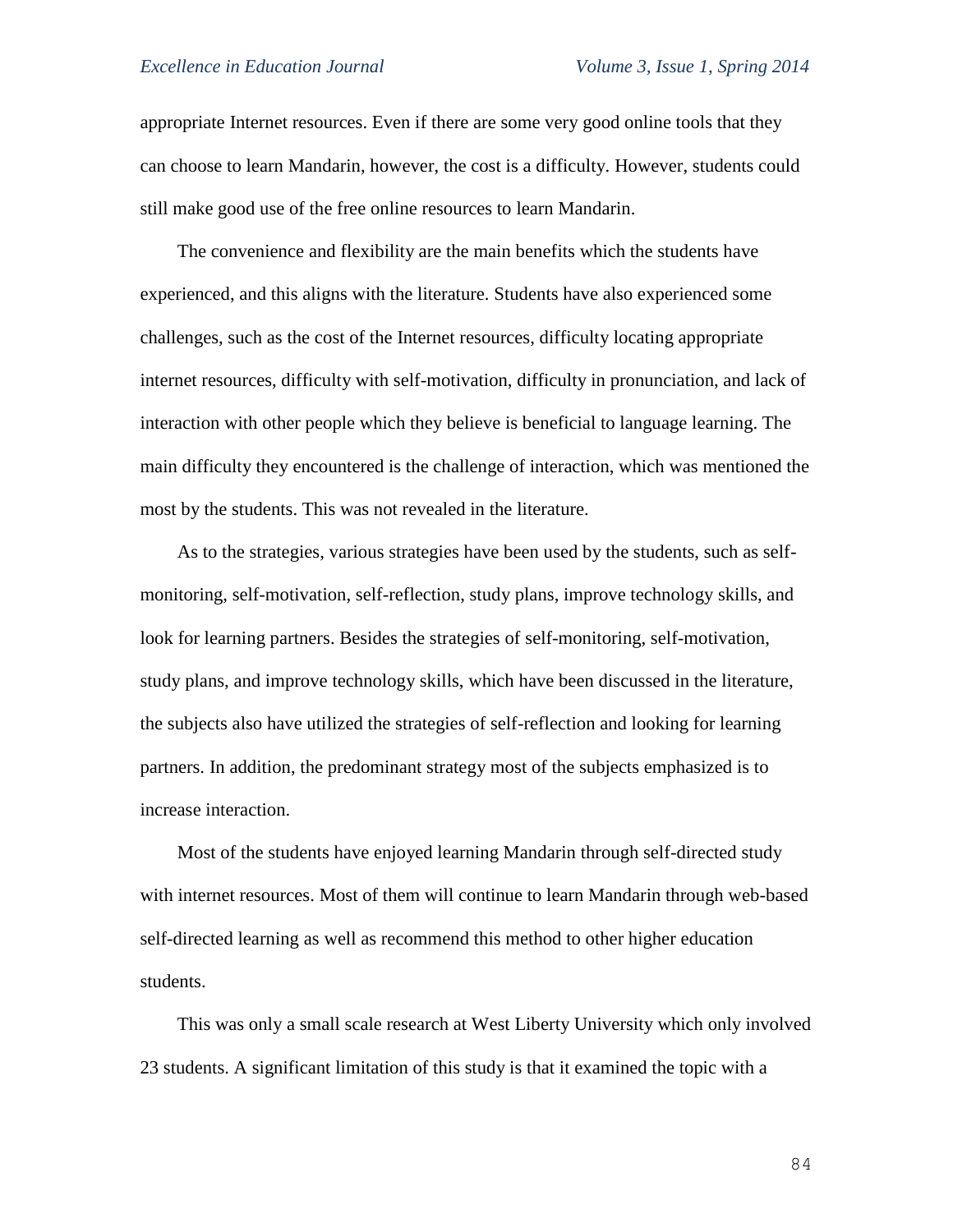limited number of subjects. Because of this, conclusions are not generalizable to other circumstances. As the lack of literature in web-based self-directed learning of Mandarin, this small scale study provided an evidence for the need for a larger study which involve more subjects. Some specific study such as how to improve the interaction of web-based self-directed learning of Mandarin could be conducted for future research.

More and more students have the needs of learning Mandarin. It is not easy for beginners to just learn Mandarin by themselves through Internet. As one student pointed out in the in-depth interview that it would be easier for students who already know a lot about Mandarin to use self-directed learning with Internet resources. Moreover, many students expressed that they need face-to-face interaction. For these reasons, universities may wish to investigate how to serve students who would like the opportunity to learn Mandarin both in-class as well as with utilizing self-directed learning with internet resources.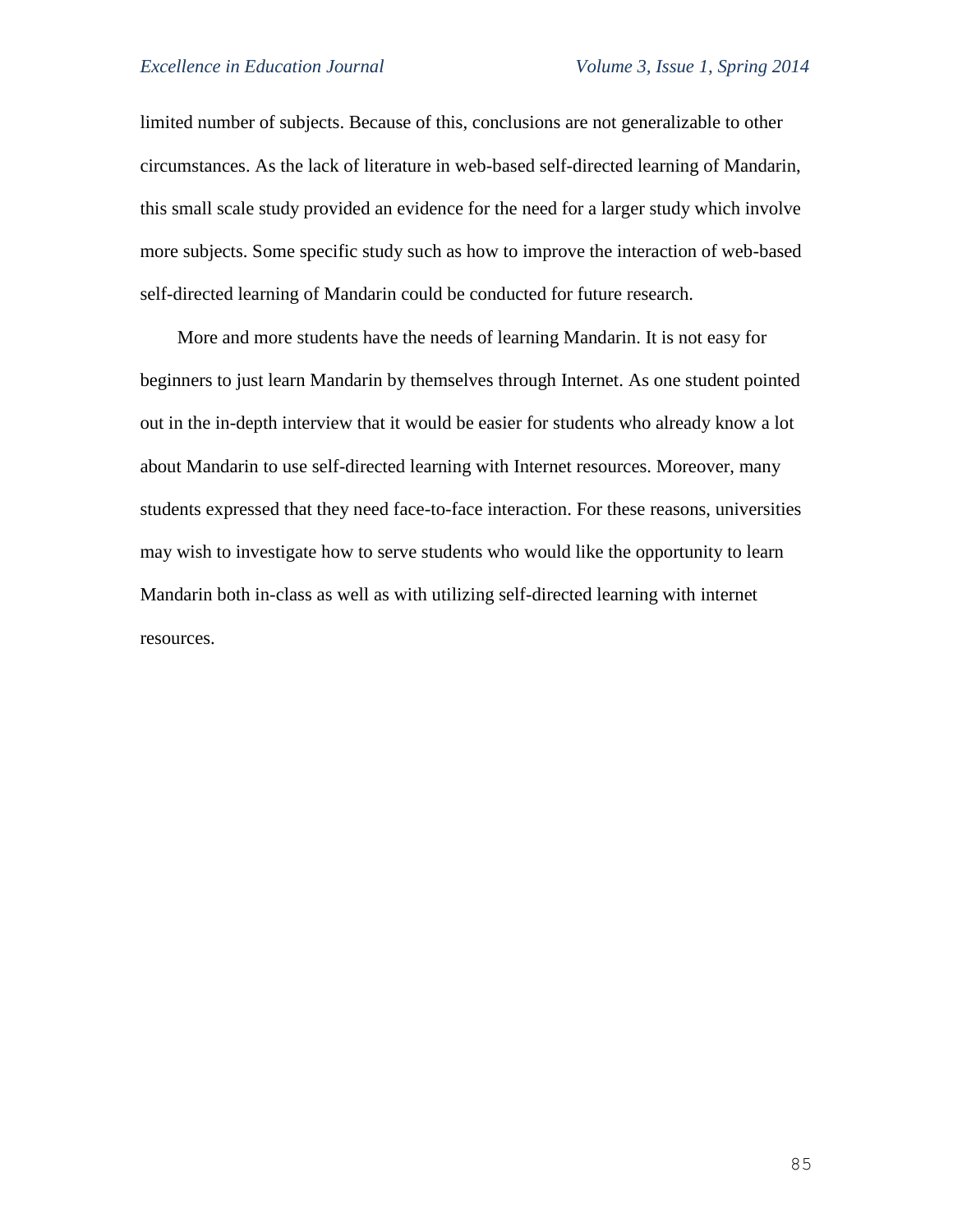#### **References**

- Andrade, M.S., & Bunker, E.L.. (2009). A model for self-regulated distance language learning. *Distance Education, 30* (1), 47-61. Retrieved from <http://anitacrawley.net/Articles/Self%20Regulation.pdf>
- Berndt, A. (2012). Self-Managing skills for Web-Based language learning in a corporate setting. *International Conference "ICT for Language Learning" 5th edition.*  Retrieved from [http://conference.pixel](http://conference.pixel-online.net/ICT4LL2012/common/download/Paper_pdf/368-LSP14-FP-Berndt-ICT2012.pdf)[online.net/ICT4LL2012/common/download/Paper\\_pdf/368-LSP14-FP-Berndt-](http://conference.pixel-online.net/ICT4LL2012/common/download/Paper_pdf/368-LSP14-FP-Berndt-ICT2012.pdf)

[ICT2012.pdf](http://conference.pixel-online.net/ICT4LL2012/common/download/Paper_pdf/368-LSP14-FP-Berndt-ICT2012.pdf)

- Bouchard, P. (2009). Pedagogy without a teacher: What are the limits? I*nternational Journal of Self-Directed Learning, 6*(2), 13-22. Retrieved from [http://www.sdlglobal.com](http://www.sdlglobal.com/)
- Boucouvalas, M. (2009). Revisiting the concept of Self in self -directed learning: Towards a more robust construct for research and practice in a global context. *International Journal of Self-Directed Learning, 6*(1), 1-9. Retrieved from [http://www.sdlglobal.com](http://www.sdlglobal.com/)
- Boyce, C., & Neale, P. (2006). *Conducting in-depth interviews: A Guide for designing and conducting in-depth interviews for evaluation input.* Watertown MA: Pathfinder Internation. Retrieved from

[http://www2.pathfinder.org/site/DocServer/m\\_e\\_tool\\_series\\_indepth\\_interviews.pdf](http://www2.pathfinder.org/site/DocServer/m_e_tool_series_indepth_interviews.pdf?docID=6301) [?docID=6301](http://www2.pathfinder.org/site/DocServer/m_e_tool_series_indepth_interviews.pdf?docID=6301)

Brockett, R. G., & Hiemstra, R. (1991). Self-direction in adult learning: Perspectives on theory, research, and practice. New York: Routledge.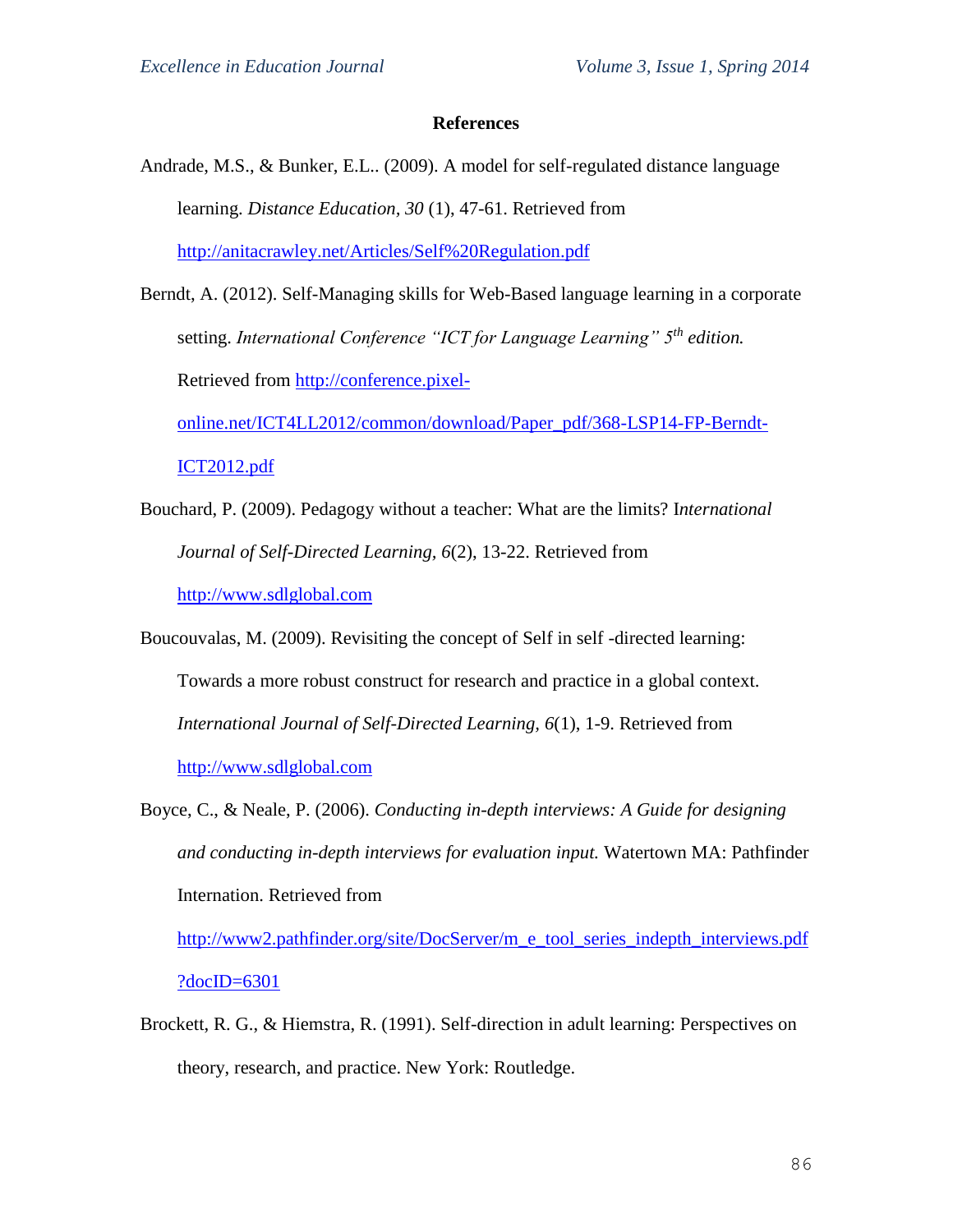Candy, P.C.. (1991). *Self-Direction for lifelong learning.* San Francisco: Jossey-Bass

- Chang, M.-M.. (2007). Enhancing Web-based language learning through self-monitoring. *Journal of Computer Assisted Learning (2007), 23*, 187-196.
- Chou, P.N.. (2012). Effect of students' self-directed learning abilities on online learning outcomes: Two exploratory experiments in electronic engineering*. International Journal of Humanities and Social Science, 2*(6), 172-179. Retrieved from [http://www.ijhssnet.com/journals/Vol\\_2\\_No\\_6\\_Special\\_Issue\\_March\\_2012/15.pdf](http://www.ijhssnet.com/journals/Vol_2_No_6_Special_Issue_March_2012/15.pdf)
- Chou, P.N., & Chen, W.F.. (2008). Exploratory study of the relationship between selfdirected learning and academic performance in a web-based learning environment. Online Journal of Distance Learning Administration, Vol. X1, No. 1. Retrieved from
- Deepwell, F., & Malik, S.. (2008). On campus, but out of class: An investigation into students' experiences of learning technologies in their self-directed study. *ALT-J, Research in Learning Technology, 16*(1), 5-14.
- Downes, S.. (2010). The role of the educator. *Huffington Post.* Retrieved from <http://huff.to/g7Orh9>
- Du, F.. (2012). Using study plans to develop self-directed learning skills: Implications from a pilot project. *Project Innovation (Alabama), 46*(1), 223-232.
- Fournier, H., & Kop, R. (2010). Researching the design and development of a personal learning environment. Paper presented at the PLE Conference, Barcelona, Spain. Retrieved from<http://bit.ly/c5ehX4>
- Francis, A., & Flanigan, A. (2012). Self-directed learning and higher education practices: Implications for student performance and engagement. *MountainRise, the International Journal of the Scholarship of Teaching and Learning, 7*(3), 1-18.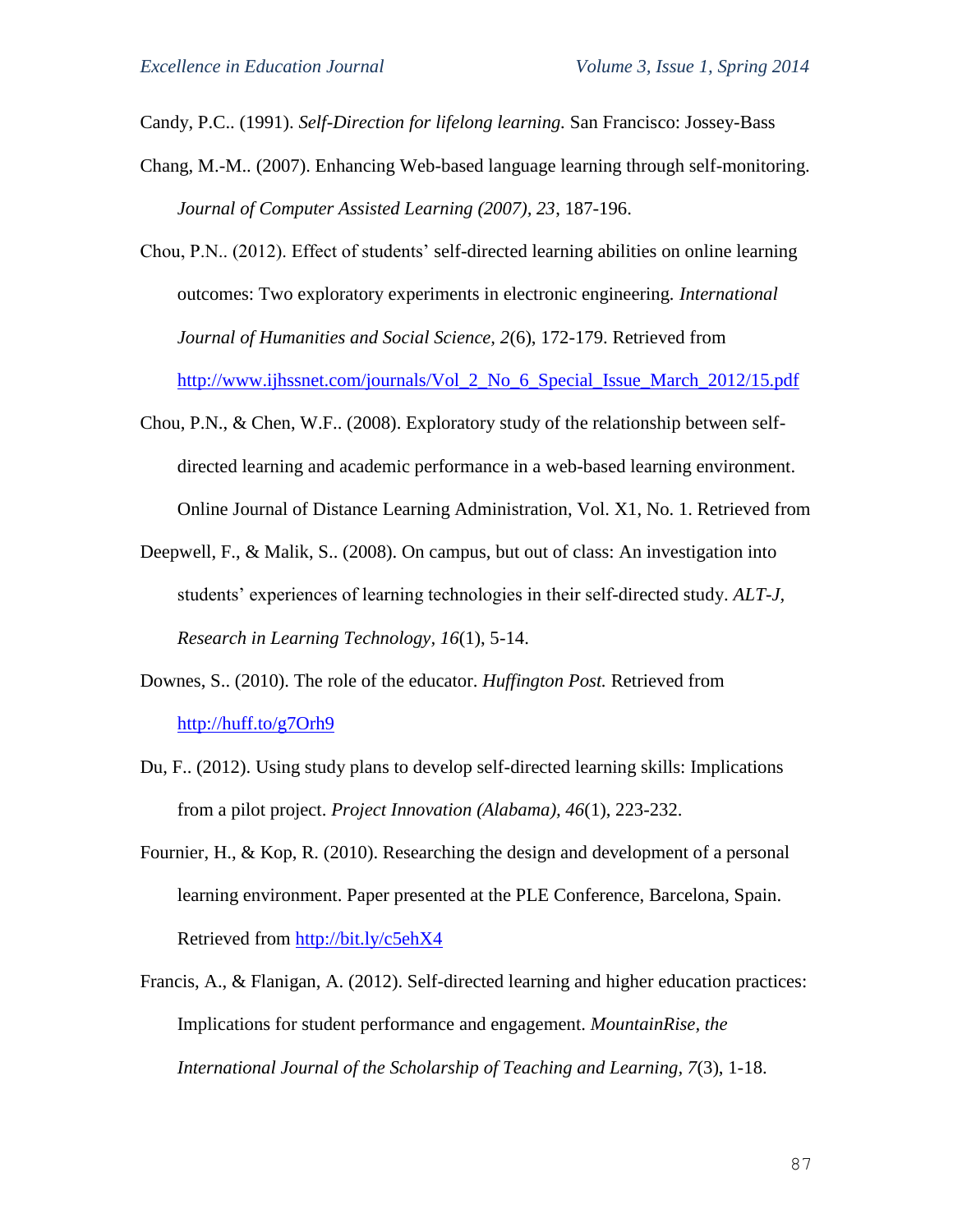Retrieved from

- Gardner, R. C. (1985). *Social psychology and second language learning: The role of attitudes and motivation.* London: Edward Arnold.
- Garrison, D. R. (1997). Self-directed learning: Toward a comprehensive model. *Adult Education Quarterly, 48*(1), 18-33.
- Gaudino, A.,C.. (2008). Key issues in the teacher evaluation process of a catholic school system: Implications for policy and practice. Retrieved from [http://d](http://d-scholarship.pitt.edu/6264/1/gaudinoann_etd2008.pdf)[scholarship.pitt.edu/6264/1/gaudinoann\\_etd2008.pdf](http://d-scholarship.pitt.edu/6264/1/gaudinoann_etd2008.pdf)
- Greenlaw, C., & Brown-Welty, S.. (2009). A comparison of web-based and paper-based survey methods: Testing assumptions of survey mode and response cost. *Evaluation Review, 33*(5). Retrieved from

[http://academos.ro/sites/default/files/evaluation\\_review-2009-greenlaw](http://academos.ro/sites/default/files/evaluation_review-2009-greenlaw-comparison_of_web-based_and_paper-based_survey_methods.pdf)comparison of web-based and paper-based survey methods.pdf

- Hill, J. R. (2002). Overcoming obstacles and creating connections: Community building in web-based learning environments. J*ournal of Computing in Higher Education, 14*(1), 67-86.
- Jézégou, A.. (2012). Toward a distance learning environment that support learner selfdirection: The model of presence. *International Journal of Self-Directed Learning, 9* (1), 11-23. Retrieved from

Kaye B.K. & Johnson T.J. (1999) .Research methodology: Taming the cyber frontier. *Social Science Computer Review, 17*, 323-337. Retrieved from [http://www.itu.dk/courses/DDKU/E2007/artikler/johnson](http://www.itu.dk/courses/DDKU/E2007/artikler/johnson-improving%20websurveys.pdf)[improving%20websurveys.pdf](http://www.itu.dk/courses/DDKU/E2007/artikler/johnson-improving%20websurveys.pdf)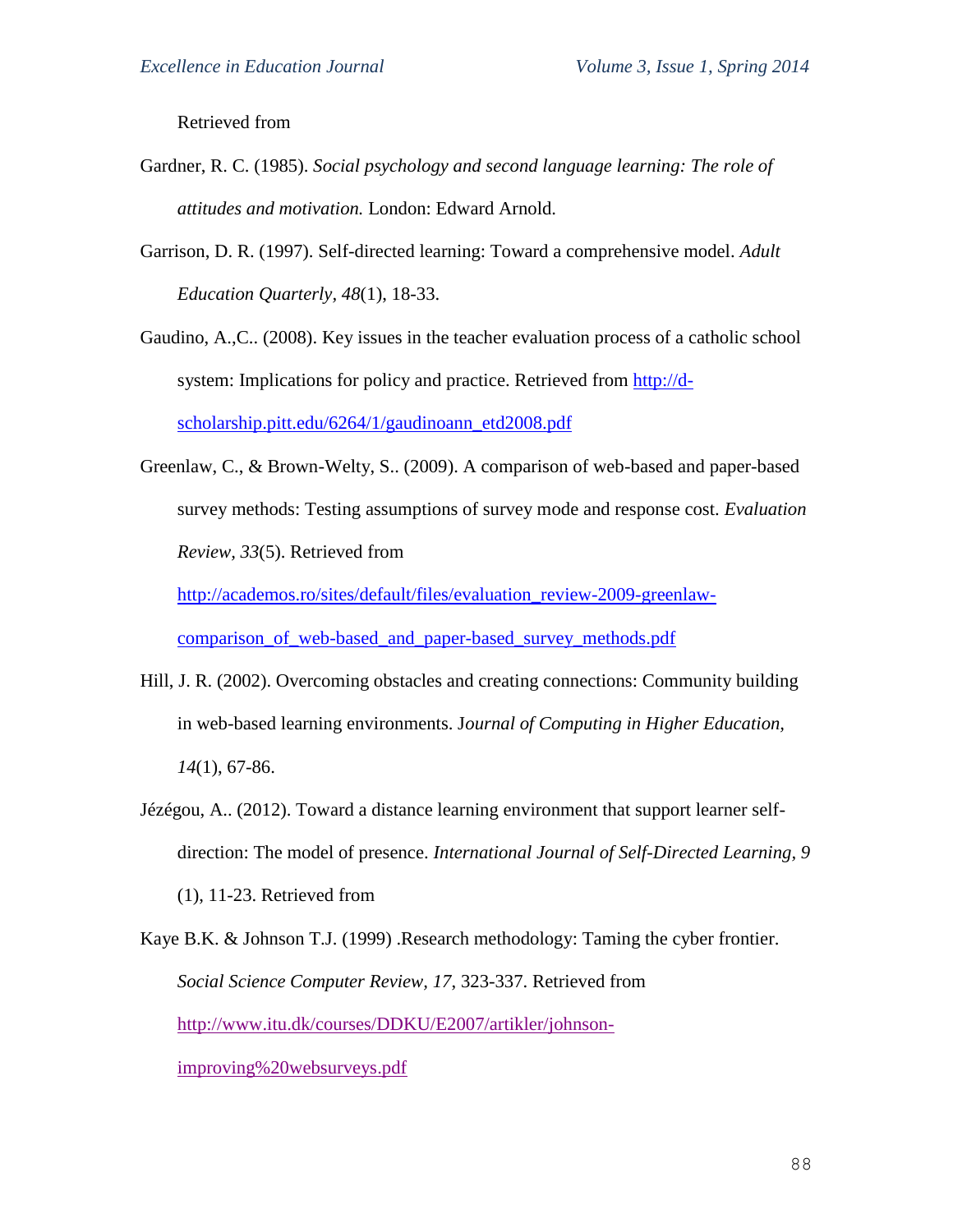- Knowles, M. (1975). *Self-directed learning: a guide for learners and teachers.* Toronto, ON: The Adult Education Company.
- Kop, R., & Bouchard, P. (2011). *The role of adult educators in the age of social media. In M. Thomas (Ed.),* Digital education: Opportunities for social collaboration (pp. 61 -80). New York, NY: Palgrave Macmillan.
- Kop, R., & Fournier, H.. (2010). New dimensions to self-directed learning in an open networked learning environment. *International Journal for Self-Directed Learning, 7*(2), 1-19. Retrieved from

<http://selfdirectedlearning.com/documents/Kop&Fournier2010.pdf>

- Lee, C. Y. (2000). Student motivation in the online learning environment. *Journal of Educational Media & Library Sciences, 37*(4), 367- 375. Retrieved from [http://coreylee.pureeradesign.com/publications/2000\\_Student\\_motivation.pdf](http://coreylee.pureeradesign.com/publications/2000_Student_motivation.pdf)
- Ley, T., Kump, B., & Gerdenitsch, C.. (2010). Scaffolding self-directed learning with personalized learning goal recommendations. *Proceedings of the 18th international conference on User Modeling, Adaptation, and Personalization,* 75-86. doi[>10.1007/978-3-642-13470-8\\_9](http://dx.doi.org/10.1007/978-3-642-13470-8_9)
- Marra, R.M., & Bogue, B.. (2006). A Critical assessment of online survey tools. *Proceedings of the 2006 WEPAN Conference, WEPAN-Women in Engineering Programs and Advocates Network.*

Maslow, A. H. (1970). *Motivation and personality (2d ed.)*. New York: Harper & Row.

Mason, R., & Weller, M. (2000). Factors affecting students' satisfaction on a web course. A*ustralia Journal of Educational Technology, 16*(2), 173-200. Retrieved from <http://ascilite.org.au/ajet/ajet16/mason.html>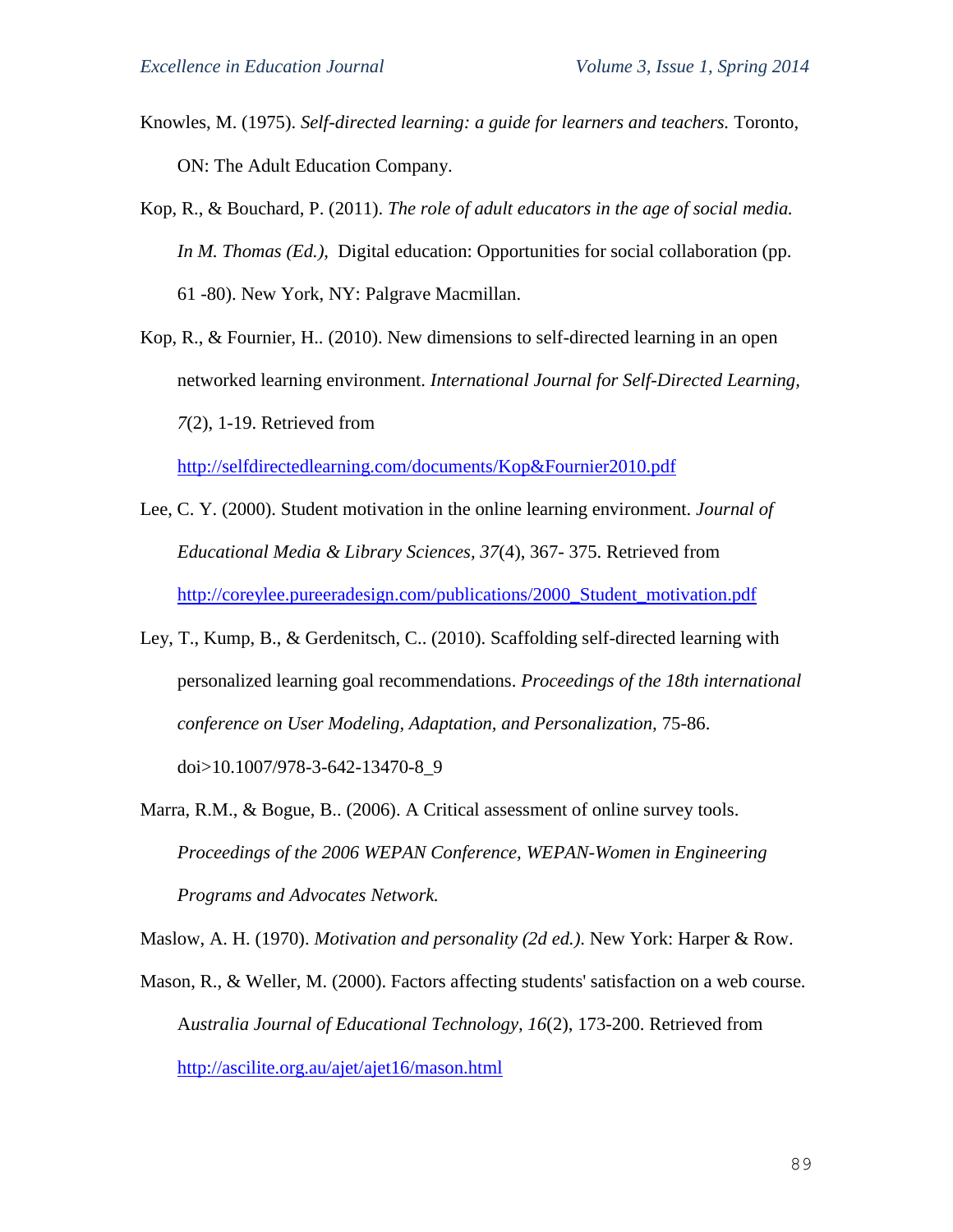- Merriam, S.B., & Caffarella, R.S.. (1991). *Learning in adulthood: A comprehensive guide.* San Francisco, CA: Jossey-Bass.
- Ponton, M.. (2005). The relationship between self-efficacy and autonomous learning: The development of new instrumentation. *International Journal of Self-Directed Learning, 5*(2), 50-58. Retrieved from [http://www.sdlglobal.com](http://www.sdlglobal.com/)
- Powell, R. A., & Single, H. M.. (1996). Focus groups. *International Journal for Quality in Health Care, 8*(5), 499-504. Retrieved from <http://intqhc.oxfordjournals.org/content/8/5/499.full.pdf>

Rees, M., & Bary, R.. (2006). Is self-directed learning the key skill for tomorrow's engineers? *European Journal of Engineering Education, 31*(1), 73-81.

- Robinson, N.. (1999). The use of focus group methodology-with selected examples from sexual health research. *Journal of Advanced Nursing, 29*(4), 905-913.
- Scheuren, F.. (2004). What is a survey? The American Statistical Association. Retrieved from<http://courses.washington.edu/thesis/what%20is%20a%20survey.pdf>
- Siemens, G. (2008). Learning and knowing in networks: Changing roles for educators and designers. Paper presented at the University of Georgia IT Forum, Athens, GA. Retrieved from<http://bit.ly/170fVM>
- Solomon, D.J.. (2001). Conducting web-based surveys. *Practical assessment research and evaluation*. Retrieved from [http://cogprints.org/2357/1/Web\\_Survey\\_Article.pdf](http://cogprints.org/2357/1/Web_Survey_Article.pdf)
- Song, L., & Hill, J.. (2007). A conceptual model for understanding self-directed learning in online environments. *Journal of Interactive Online Learning, 6*(1), 27-42. Retrieved from<http://www.ncolr.org/jiol/issues/pdf/6.1.3.pdf>

WBI Evaluation Group. (2007). Interviews. *Needs assessment knowledge base.* Retrieved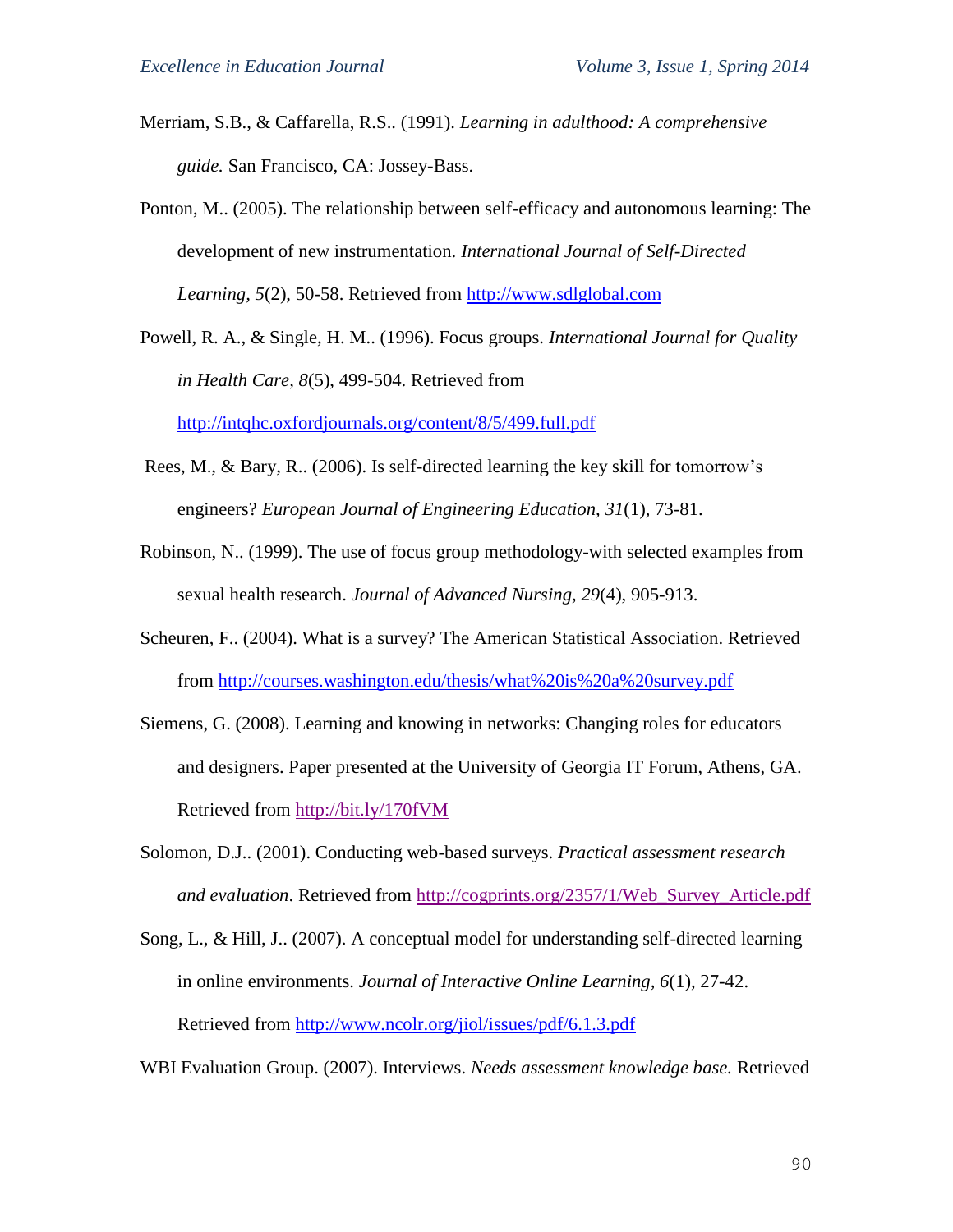from [http://siteresources.worldbank.org/WBI/Resources/213798-](http://siteresources.worldbank.org/WBI/Resources/213798-1194538727144/5Final-Interviews.pdf)

[1194538727144/5Final-Interviews.pdf](http://siteresources.worldbank.org/WBI/Resources/213798-1194538727144/5Final-Interviews.pdf)

Yun, G. W. & Trumbo, C. (2000). Comparative response to a survey executed by post, email and web form. *Journal of Computer-Mediated Communication, 6*(1). Retrieved from<http://jcmc.indiana.edu/vol6/issue1/yun.html>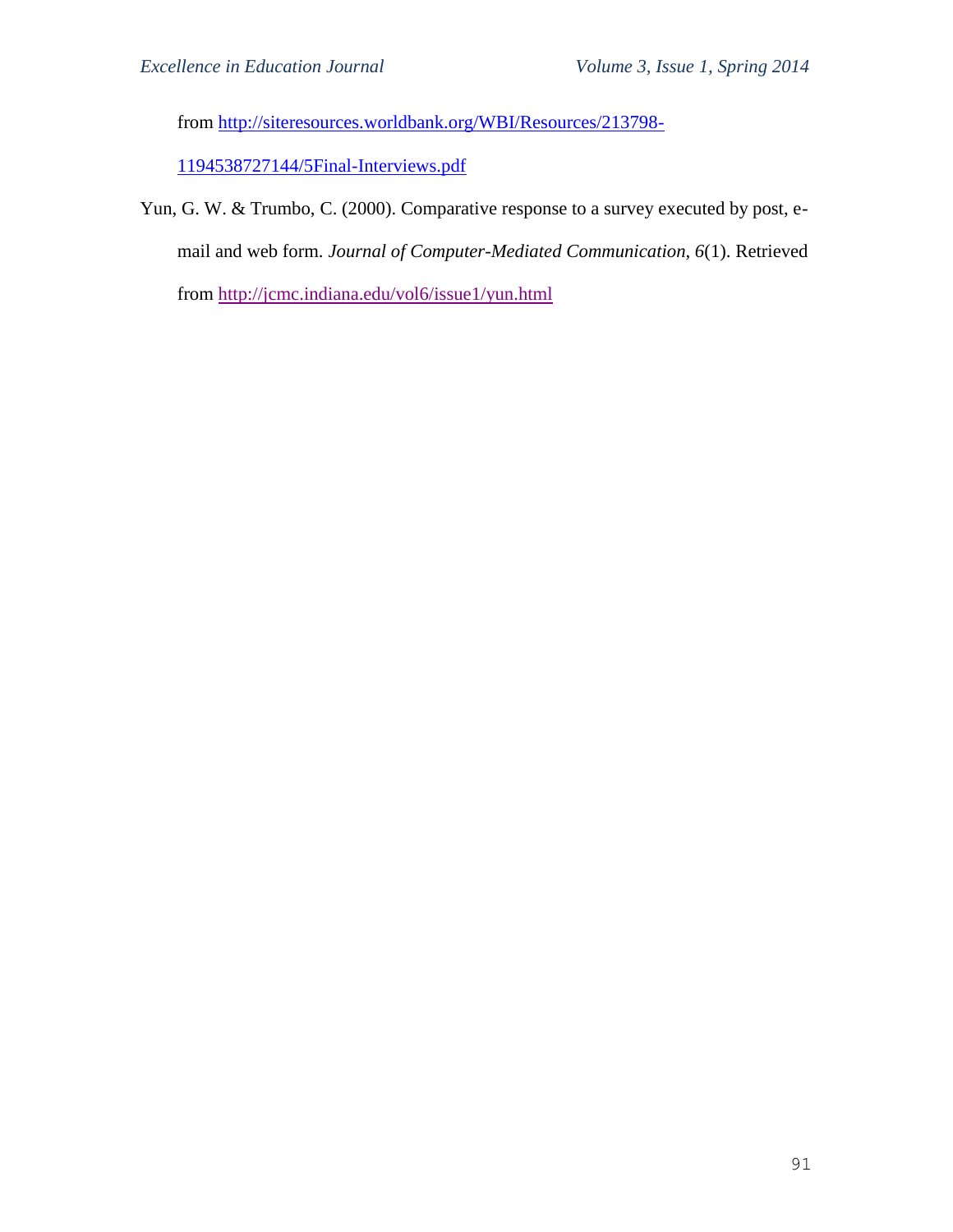# **Appendix A**

Survey questions:

1. Gender, Grade, Major(/minor)

2. Why are you/do you anticipate learning Mandarin? (Check all that apply)

A. It is applicable to my degree/career. B. For personal satisfaction/personal reward

C.. Other(Please explain)

3. How long have you been learning Mandarin?

4. Why are you using self-directed study to learn Mandarin? (Check all that apply)

A. I feel I learn well through self-directed study.

B. There are no Mandarin courses available locally.

C. Other (Please specify)

5. What web resources have you been using to learn Mandarin? (Check all that apply) A. Social media B. Software C. Apps D. Online program E. Other (please specify)

6. What are the names/titles of the specific resources you are using to learn Mandarin? (please specify)

7. How much do you enjoy learning Mandarin through self-directed study with internet resources?

A. Very much B. Much C. Not much D. Not at all

8. What difficulties have you encountered with self-directed study of Mandarin using web resources?

A. Don't want to pay for the service B. Can't find appropriate internet resources (the program is too long to complete) C. Not accustom to internet resources and would rather use textbooks for learning D. Lack of interaction with an instructor and peers. D. Difficulty with self-motivation. E. Other (please specify)

9. What strategies do you use to improve your self-directed Mandarin learning? A. Self-monitoring B. Self-motivation C. Self-reflection D. Improve technology skills E. Look for learning partners F. Study plans G. Other

10. Do you intend to continue your web-based self-directed study of Mandarin in the future? Why or why not? Is there any other information you would like to provide? A Yes

B. No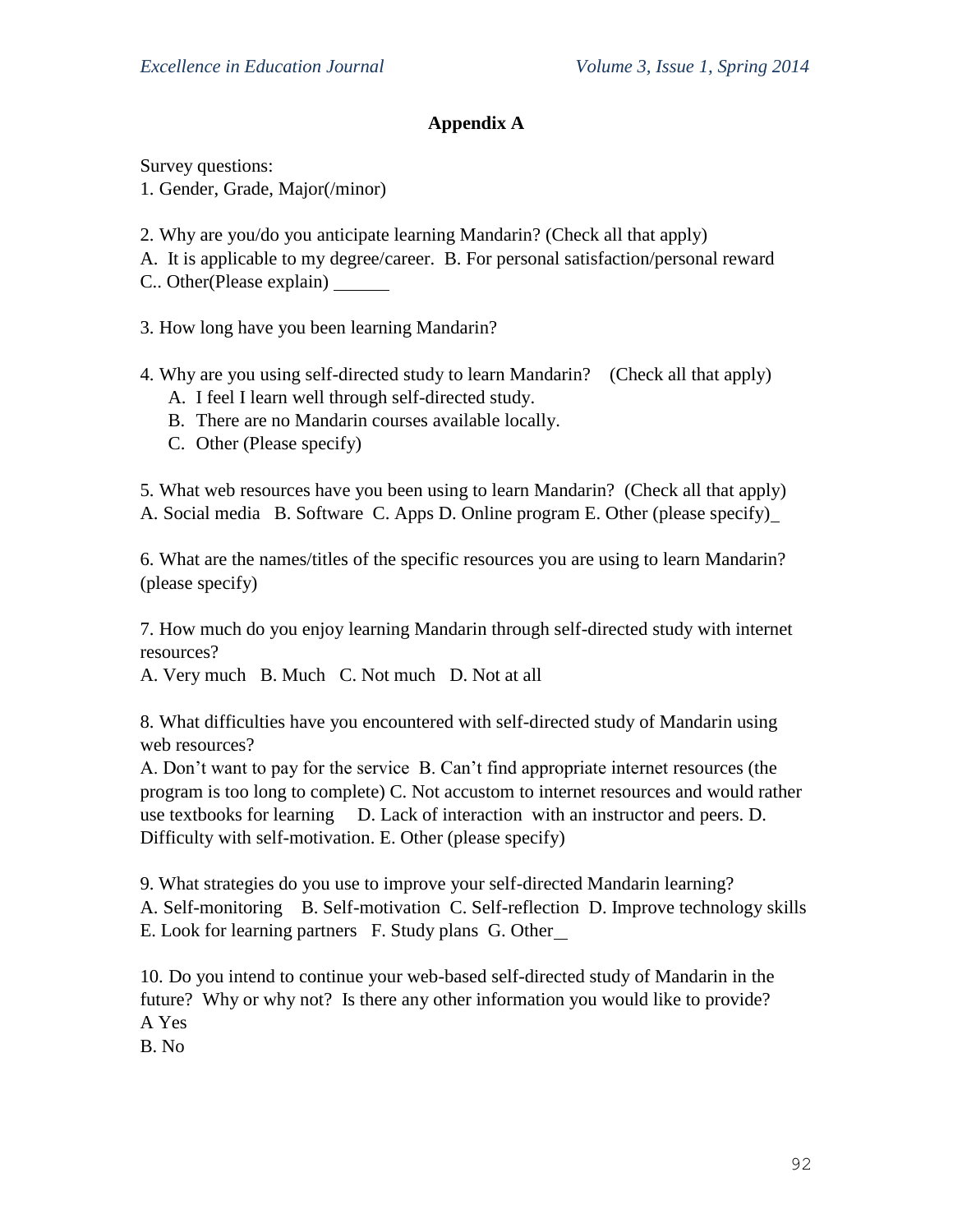# **Appendix B**

## Consent Form

Dear Sir/Madam,

My name is Li Cheng and I am a graduate student in the MAED program at West Liberty University, West Virginia. I am completing a Capstone Research Project for the EDUC 581 class at West Liberty University. I am conducting a study to learn about the attitudes and experiences of university students participating in self-directed learning of the Mandarin language. You are invited to participate in this research study because you are participating in self-directed study of the Mandarin language sponsored the WLU Chinese Club or you have expressed interest in participating in the self-directed study of Mandarin.

For this reason, I will be conducting a survey through Survey Monkey (www.surveymonkey.com). You may access and complete this survey on this website <http://www.surveymonkey.com/s/YWHQLTZ> from March 18 to 22, 2013. You are then invited to participate in an in-depth interview in Student Development Center. It will be some time from March 25 to March 29, 2013. The exact date and time will be discussed with you. . Some questions pertaining to advantages and challenges of web-based Mandarin self-directed learning will be discussed in the focus group interview. If you would like to, after the interview, we could have a personal case study about your specific learning. Some strategies will be provided for you to improve your self-study.

There are no foreseeable risks associated with this project, nor are there any benefits to you. There is no compensation for you. The survey will take about 10 minutes. The in-depth interview should take approximately 20 minutes of your time.

The participation is completely voluntary. You are free to decide not to participate in this study. There is no penalty for choosing not to participate in this study. There is no penalty for choosing not to complete the questionnaire, in-depth interview, or personal case study. Please keep this informed consent form with the accompanying information in case you feel the need to contact the researcher or supervisor for this project.

Dr. Ann Gaudino will be serving as the faculty capstone advisor for this project and will also be available if you have any questions or concerns. Her contact information is [agaudino@westliberty.edu](mailto:agaudino@westliberty.edu) or 3043368306

The survey will be conducted through Survey Monkey. Your responses will not be identified. The in-depth interview discussions will be audio recorded using the Audacity program in order to analyze responses for patterns. You are free to reply to all, none, or some of the questions posed. Neither you nor your responses will be identified in any way. Audio recordings of the interview will remain locked and under my possession alone. Your participation is voluntary and you may withdraw at any time.

There will be no identifying information recorded when you complete the survey or